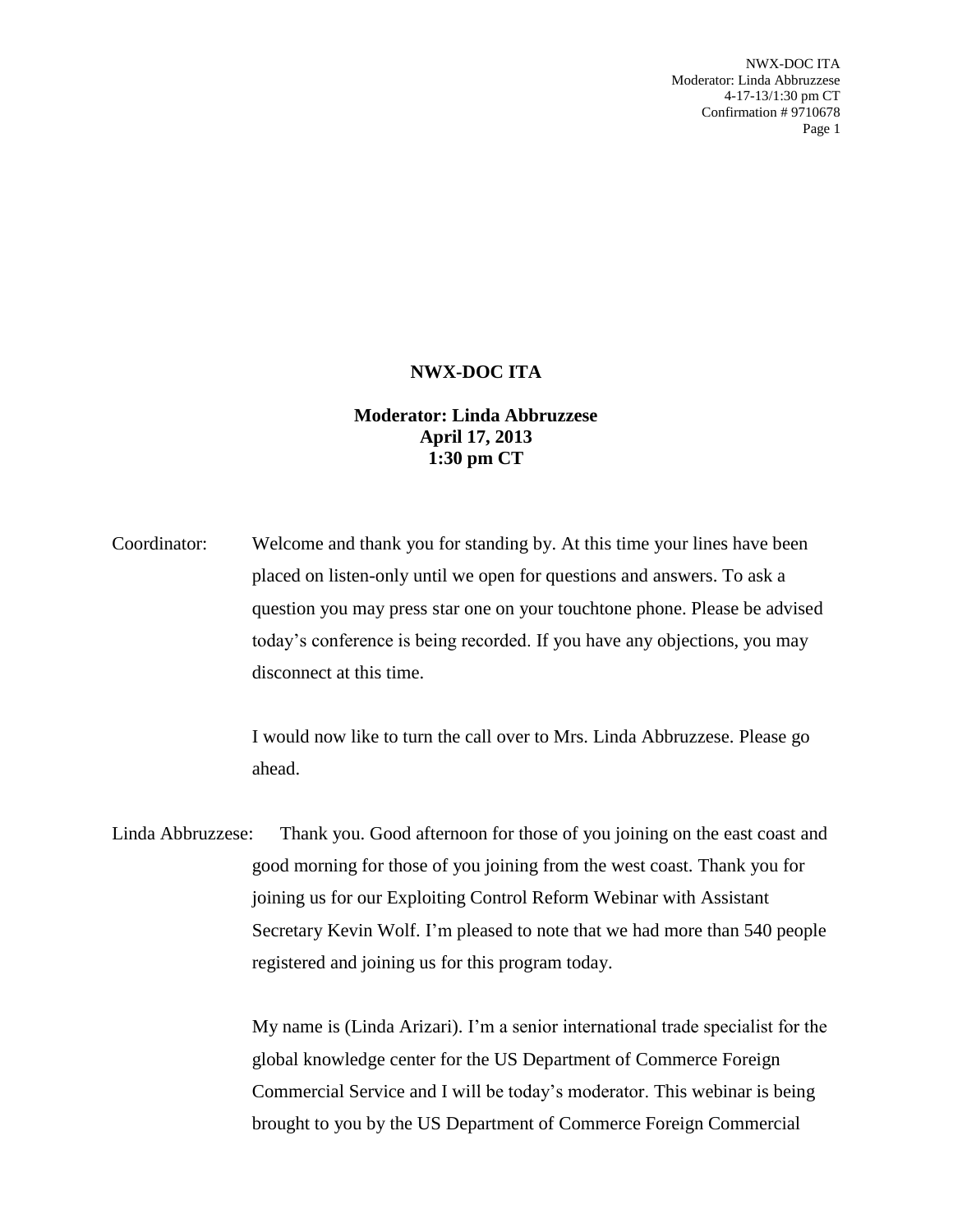Service and the Bureau of Industry and Security and I'd like to welcome all of you for joining us from all across the United States to learn about the initial implementation rules of the Export Control Reform initiative and the structure of the specially designed part of this reform.

In a moment I'll turn the presentation over to Kevin Wolf, Assistant Secretary for Export Administration. He will be the main speaker for today's webinar. He will also be available at the end of this presentation to answer your questions. Contact information will also be provided to everyone.

Now for those of you who just joined, you can still log onto this webinar. We do have a few housekeeping details that will make sure everyone gets the most benefit from today's webinar. You will be able to hear this presentation via your telephone and simultaneously via your computer. So if you're not hooked up through both, please take a moment to do this. And if you are experiencing any technical difficulties, please press star zero any time during this presentation.

During this webinar we will be taking voice and written questions. To ask a voice question, please press star one. And to ask a written question we do invite you to type in your questions as they occur to you during this presentation. There is an icon with the letters Q and A on the upper left hand side of your screen. Q&A stands for question and answers where you can click and type in your questions any time during this presentation.

We will compile these questions and present them as time allows and we will answer them. Questions which are not answered during this webinar due to time constraints, we will get back to you via a personal email. Now I'd like to introduce live online Assistant Secretary for Export Administration - Kevin Wolf. Kevin thank you very much for joining us.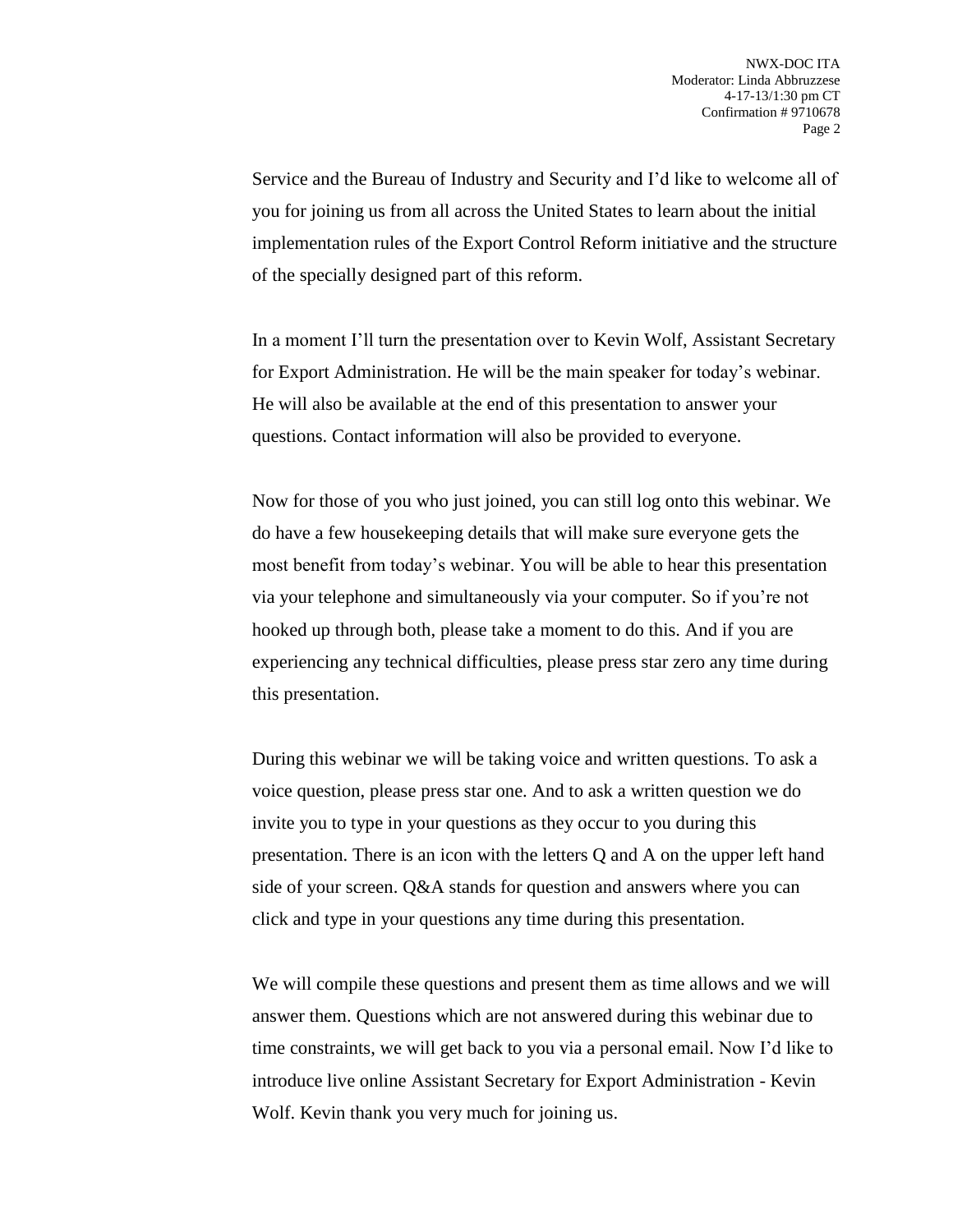NWX-DOC ITA Moderator: Linda Abbruzzese 4-17-13/1:30 pm CT Confirmation # 9710678 Page 3

Kevin Wolf: And thank you Linda and ITA for hosting us. This is perfect. Obviously the interest in this is high given the number of people who are logging in and for those listening in and logging in, this won't be the first time we do this. As you know, we do the weekly conference calls where we answer - historically answering written questions about the proposed rules.

> And now that we have actually published - as of yesterday - the first final rule with a late effective date - the first final rule of the reform effort. We'll start doing these calls on a weekly basis still to discuss specific topics, answer questions that have come in over the week and otherwise use this Wednesday timeslot as sort of an educational opportunity.

> Today given the volume, we can't obviously capture, discuss or explain every aspect of the rack. So what I'll try to do is sort of set up the purpose of the structure for those that may be new to this and then start going into a few more details. I'll stop talking in about 40 minutes and answer any questions about the initial implementation rule.

> And then - as we advertised - at 3:30 then I'll start fresh with the discussion of the different slide deck and the topic of the new definition of specially designed. And similarly I'll stop talking about 40 or so minutes into that and open it up for questions and we'll take you to the end of the hour and end at 4:30.

> So - these are the topics I'm going to try and cover. And if I don't get to everything here today, we'll eventually - as I said - be doing other sessions. So don't worry if I don't get to your topic today. But essentially I wanted to get through the background and the summary of what the reform effort is about, get to the key issue of determining changes in jurisdictional status of products,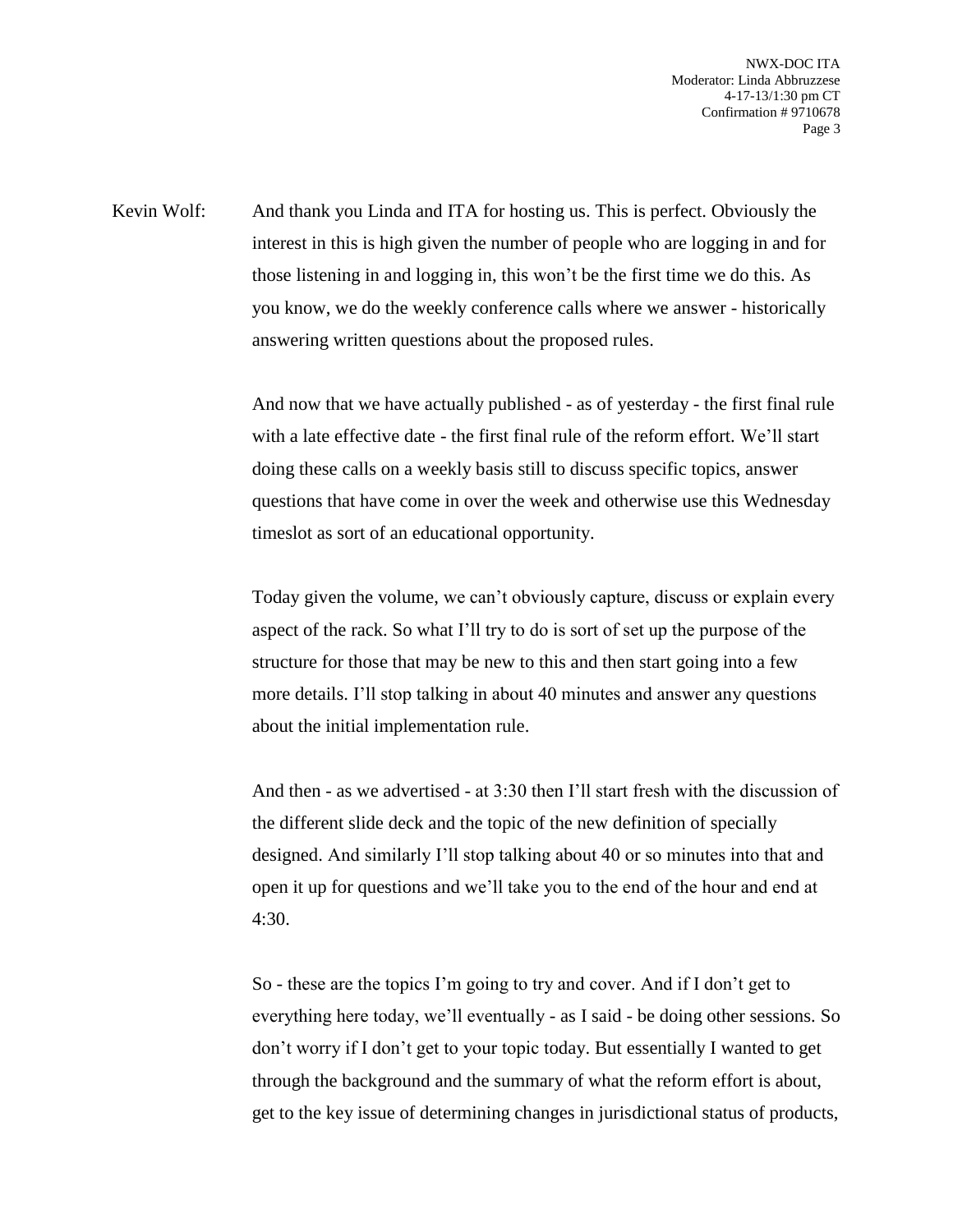some authorization issues in terms of items that are not now under our control but will be in the future and what your options are. Also. export clearance issues with AES and reexport considerations.

So for those who have been following this and listening to the various speeches and talks we've been doing the last couple of years, you'll know that, what we published yesterday is a result of instruction by President Obama to review the export control system to find ways to fundamentally enhance national security. And this was further manifested in a speech by former Defense Secretary Gates in 2010 about how the export control system should be revised and reformed in order to enhance national security.

And on this slide essentially what he said - it's much better in his speech. I would encourage you all to read it. But he said that national security in this context meant three things - that we needed to reform the system in order to increase interoperability with NATO and our other multilateral partners, reduce the current incentives that exist largely for companies in nonembargoed countries to design out or avoid U.S.-origin content. And frankly to allow the administration to focus its resources on transactions of greater concern.

Those are terrific objectives and instructions from the president and secretary, and in order to bring this about - in order to implement these - we needed to do several things. The primary thing that we needed to do as a government was to look to the U.S. Munitions List and determine those types of items that actually warrant the controls of the Arms Export Control Act.

And as I said many times in the past, this is a significant Defense Departmentled effort where they went through literally hundreds of thousands of individual items to determine what are the types of items that should be listed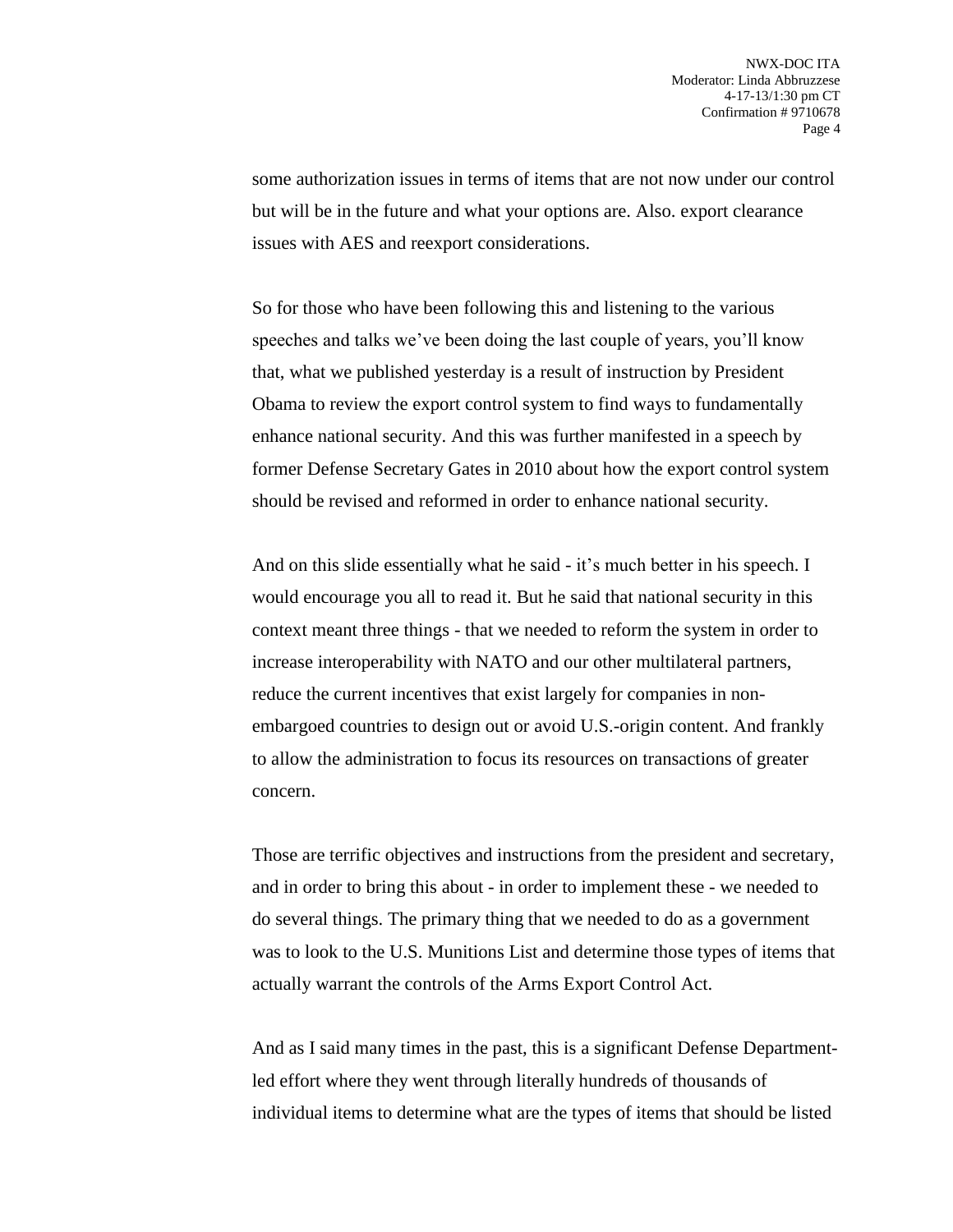on a new specific positive U.S. Munitions List. And when I say positive, what I mean by that is instead of the broad catch-alls that exist now on the U.S. Munitions List where they control for example any specifically designed or modified part or component to actually identify what those items are.

And the other thing that needed to be done was that we needed to create a structure to amend the Export Administration Regulations' Commerce Control List to allow for the continued control over those items under the Commerce system. So they would still be controlled as military items, but in a more flexible way in order to implement the national security objectives identified by the secretary.

So in essence what the reform brought about is right now this rule that we published yesterday is on this page. Essentially anything that is today a defense article, you know, it's listed or it's otherwise within the scope of the USML categories. But it's no longer listed on the revised USML category. And the ones we're dealing with here today as Category VIII dealing with military aircraft and military aircraft engines.

Anything that's their defense article that's not listed on the new revised USML categories the State Department has published will become subject to the EAR, will become subject to the licensing jurisdiction of the Commerce Department under the Export Administration Regulations in what are called 600 series ECCNs. And I'll explain a little bit what a 600 series ECCN is in just a moment.

All such items with very few minor exceptions - that we'll get to during the discussion - will require a license worldwide except for Canada unless a license exception is available. The principal new license exception is a new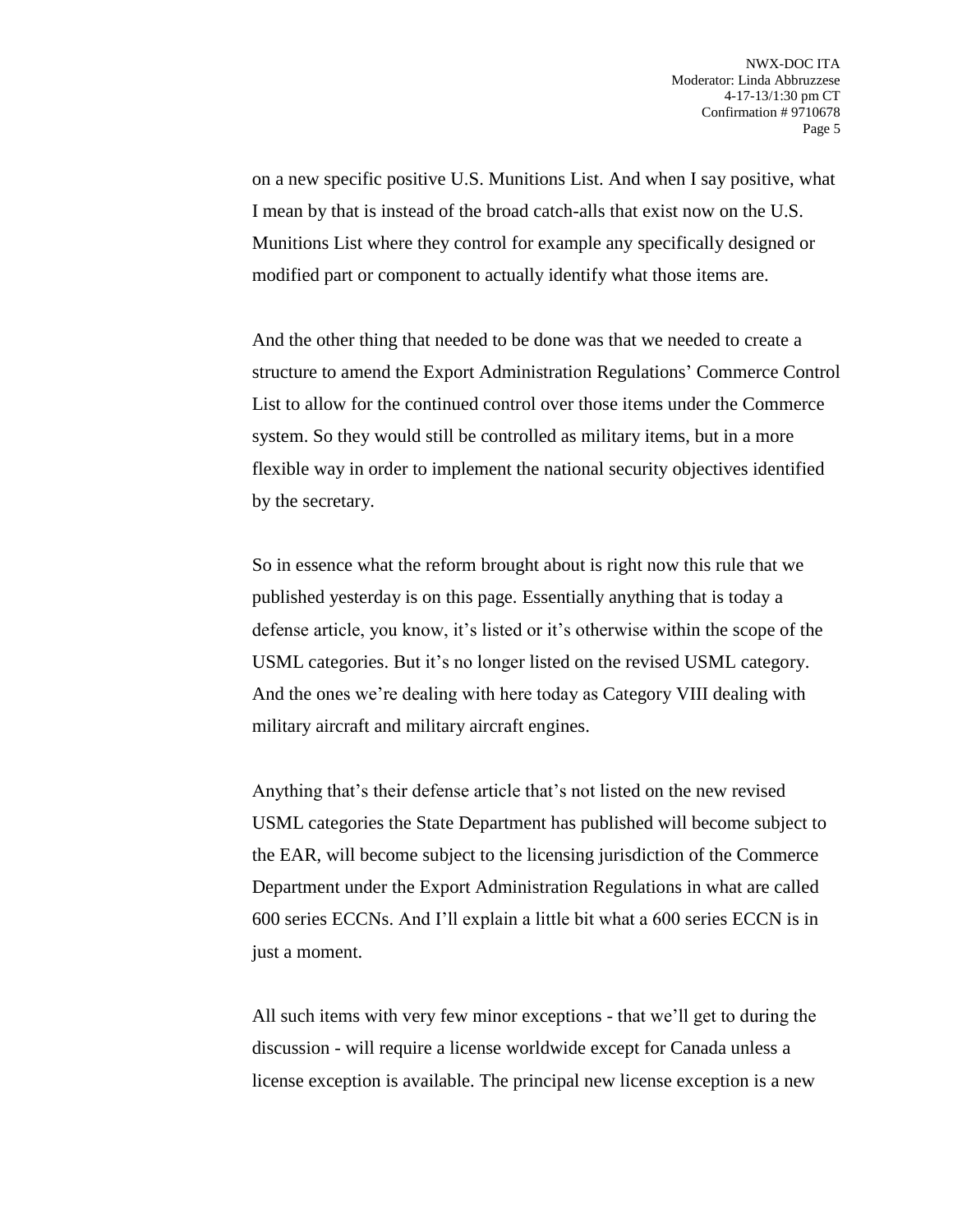one in the last couple of years. It's called STA - Strategic Trade Authorization.

And as I'll go into a little bit more detail, all of these items - with very few exceptions - that move over will be eligible for export under this exception, which means that they can authorize - the exception will authorize the export and reexport to 36 countries for one of three purposes.

If ultimate end use by governments of one of those 36 countries or the United States government, for return to the United States, or in connection with an existing authorization that State or Commerce issue authorizing the use of STA, and I'll explain all of these.

The policy objectives behind this effort again will be to make defense trade of items for which we less concerned about and for ultimate end use by the governments of these countries more efficient. And these largely go to the parts and components and other items that are on the supply chain for other localities.

There comes with this change, however, some significant new compliance obligations and responsibilities on the part of the exporter with respect to the obligations to educate, for example, the foreign parties, and then certifications to be made by the foreign parties to the transaction as a condition of using STA.

So take a breath. This is actually my slide that I inserted, you know, from the first draft. I realize that this is all going to be a little bit intimidating. I realize this is going to - when you first see - it's very intimidating. But in reality the regulations will seem far more complex than they actually are. And we realize that people will take time or will need time to get comfortable with them.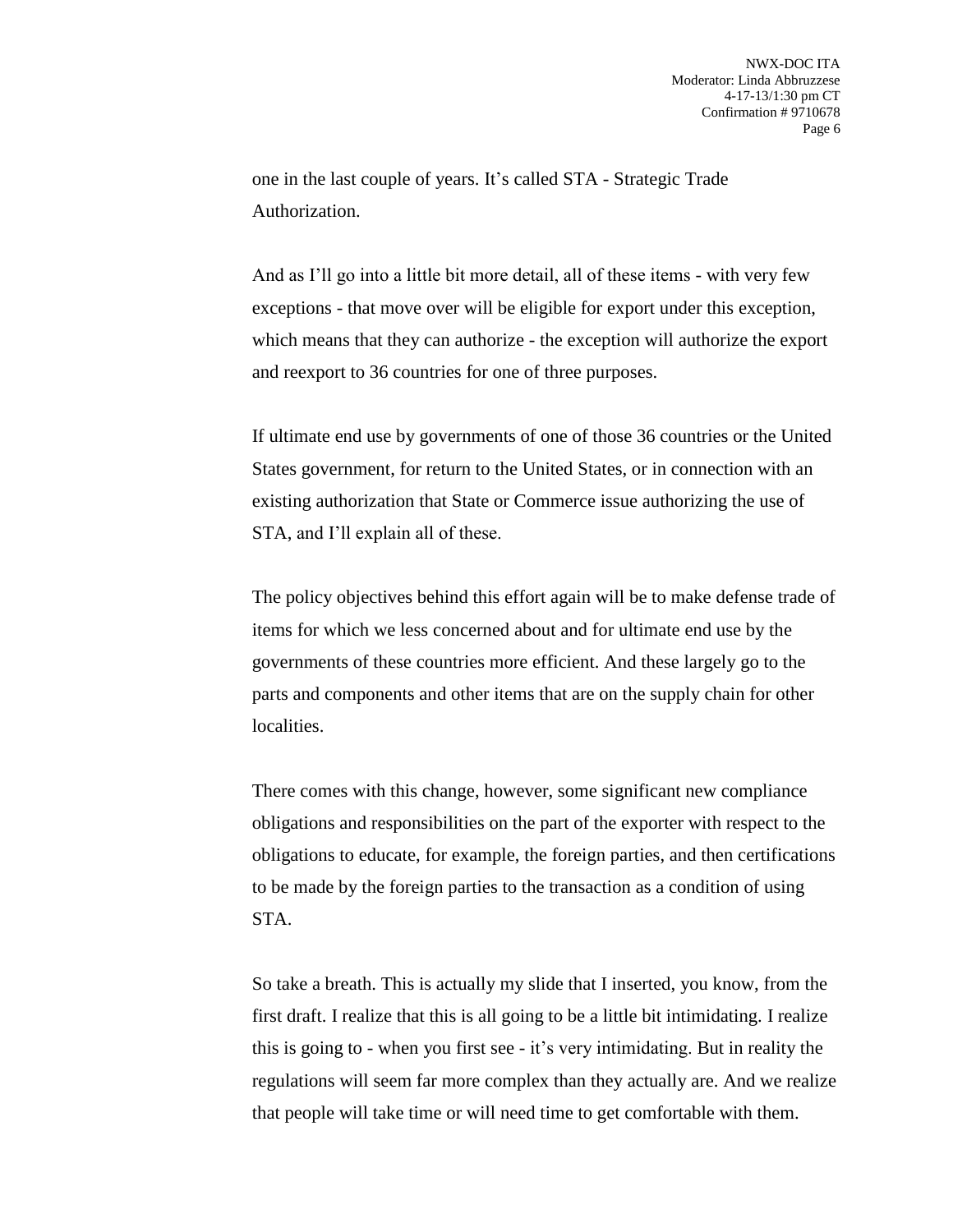And I was talking to another exporter - I went ahead and put this on the slide who sort of summarized it well, I thought, which is the current system is sometimes arbitrary and over-controls things. But I understand it. And the future system is intelligent and tailored and will help my exports to nonembargoed countries, but I don't really understand it.

So what we're going to be doing with this call, and again, all these other calls and as many sort of outreach and education events as we can do, is help people understand it. So we're going from the clouds down to the treetops here a little bit better and a little bit more. As I said, the framework of this effort is to create a more positive U.S. Munitions List category and then establish the new 600 series structure in the Commerce Control List. The new ECCN to capture what was moved over to the Commerce side.

We will - over the course of 2013 - be publishing proposed and final revisions to each of the remaining USML categories. Next in the queue for example in terms of beginning the congressional notification process will be the rules pertaining to vehicles, ships, materials/miscellaneous items, and submarines. That will be the next final rule that we start the congressional notification process.

And in the next proposed rule you'll see is the one pertaining to the revision for satellites in Category XV and then corresponding new ECCNs on the Commerce Control List to control all those satellites and items that will no longer be subject to the ITAR.

Specially designed - the key element of all of this was to come up with a definition that would come in for the EAR and ITAR and that will be applicable to new items that move over. And then there are all sorts of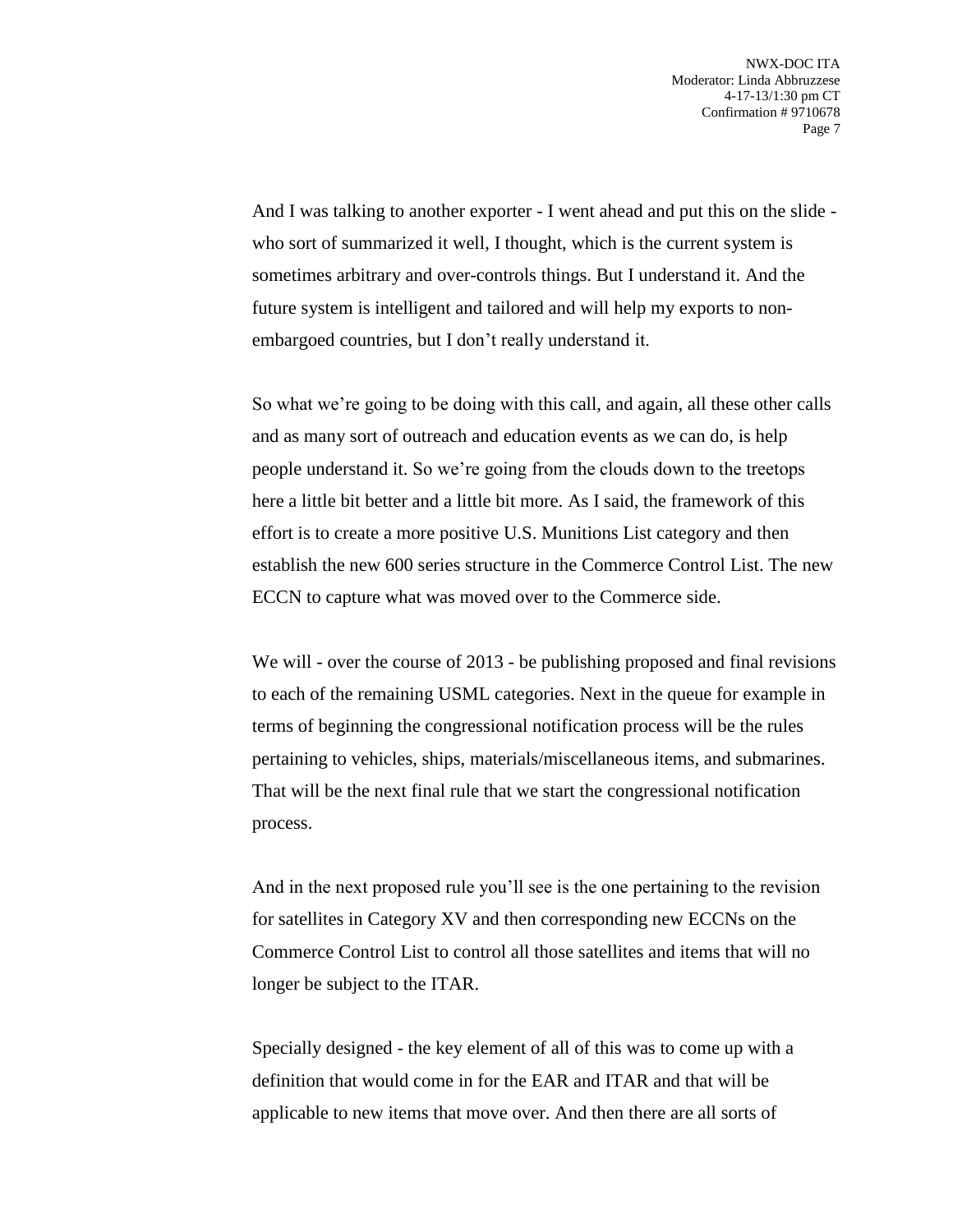transition and implementation aspects in terms of a delayed effective date and a transition period for example. And changes that we've made to license exceptions within the EAR and also the structure of existing licenses to accommodate and actually be more like how the State Department does it.

Some of you may have seen an executive order that was published a couple of weeks ago. Basically that was the setup for this regulation which gave to the Secretary of Commerce the authority to make certain delegations, and in another session, I'll discuss this more in detail. But in essence it deals with what was referred to as the dual licensing issue about situations where someone might be exporting something under a State license and in connection with that be exporting something that was subject to the EAR.

And we've come up with a way in order to reduce the overall burden on the exporter by still giving the US government the same visibility by allowing the State Department authorization to count as authorization for items that are subject to the EAR under certain circumstances.

So your first question when doing a jurisdictional review is pretty much exactly the same first question that you do now which is, is my item subject to the ITAR, except now you ask is my item still subject to the ITAR. And the way in which you do that - we're going to limit today's discussion to aircraft and aircraft parts and engine and engine parts since that's the only final rule that we published.

If you're dealing with items that historically were or that otherwise should have been subject to USML Category VIII, the first question is, is my item still listed. Is my particular kind of end item aircraft still listed or are any of my parts, components, accessories or attachments or other items on the new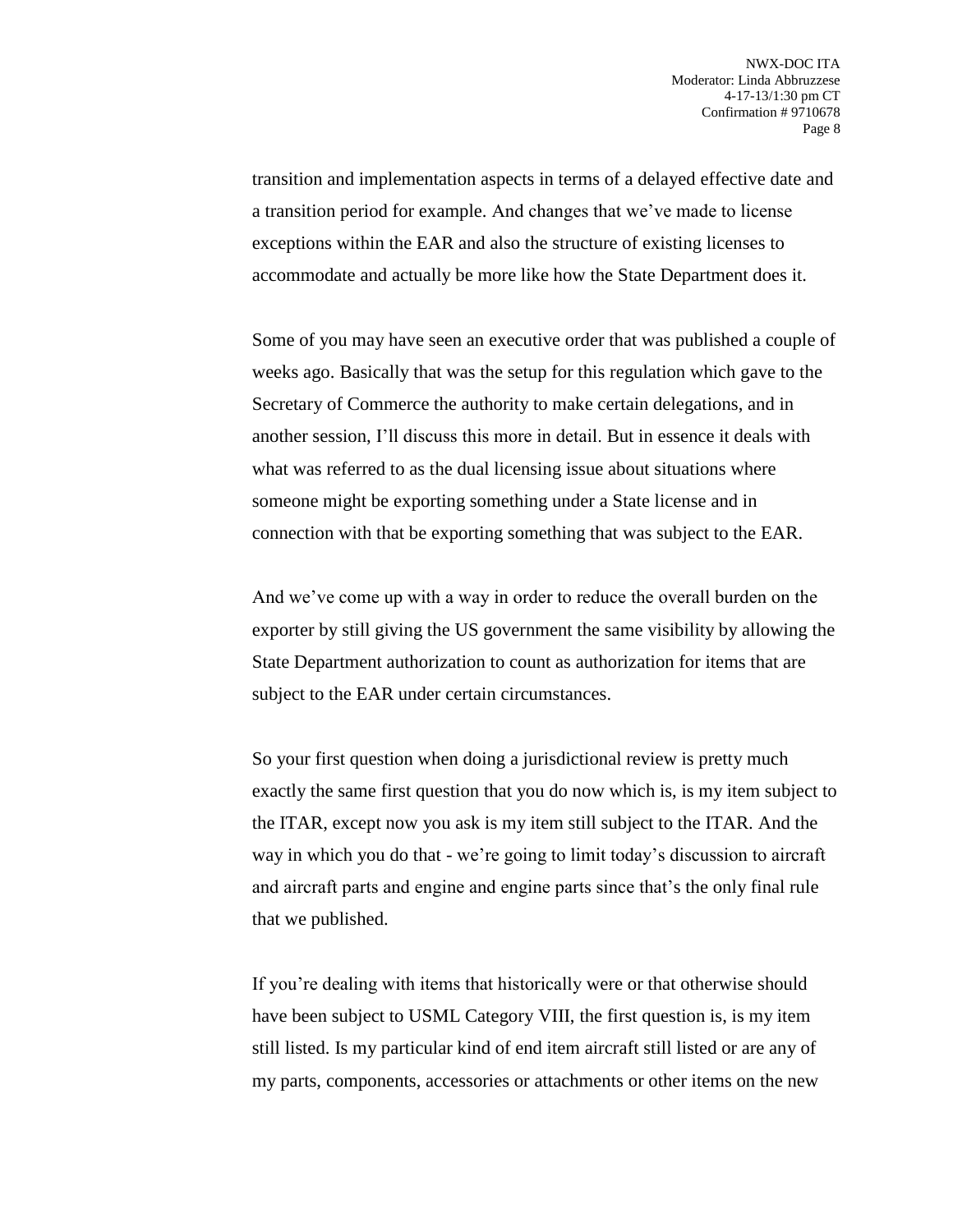U.S. Munitions List. If so, effectively very little changes for you. You continue having those items subject to the ITAR.

But if it's not listed in the subparagraphs pertaining to aircraft then you go to the new 600 series entry 9A610 and I'll describe in a moment what that means. But that is the new ECCN that will control any end items or parts, components, accessories or attachments that are today ITAR-controlled in Category VIII but tomorrow - after the 180 day effective date period is run would no longer be subject to the ITAR under Category VIII.

For Category VIII(h), which is the large catch-all for aircraft parts and components, if your item is not specially designed for one of the lowobservable aircraft listed in  $VIII(h)(1)$ , then the next thing you do is - with respect to your part or component - if it's not in another part of the USML Category VIII, read through the subparagraphs of paragraph VIII(h).

So essentially what we've done and what the State Department has done is it is expanding out that one sentence in USML paragraph VIII(h), which is that parts, components, accessories or attachments specifically designed or modified and giving generally a positive list of what the new items are that will be in  $VIII(h)$ .

Technology and software controls will largely remain the same since they will track and follow the jurisdictional status of the item to which they directly relate. So USML Category VIII(i) and then the new category for engines that we created to separate out engines from aircraft just for administrative reasons, XIX(g), that will still be the same in the sense that any services or technology or data or software that are directly related to something on that USML category will continue to be ITAR-controlled.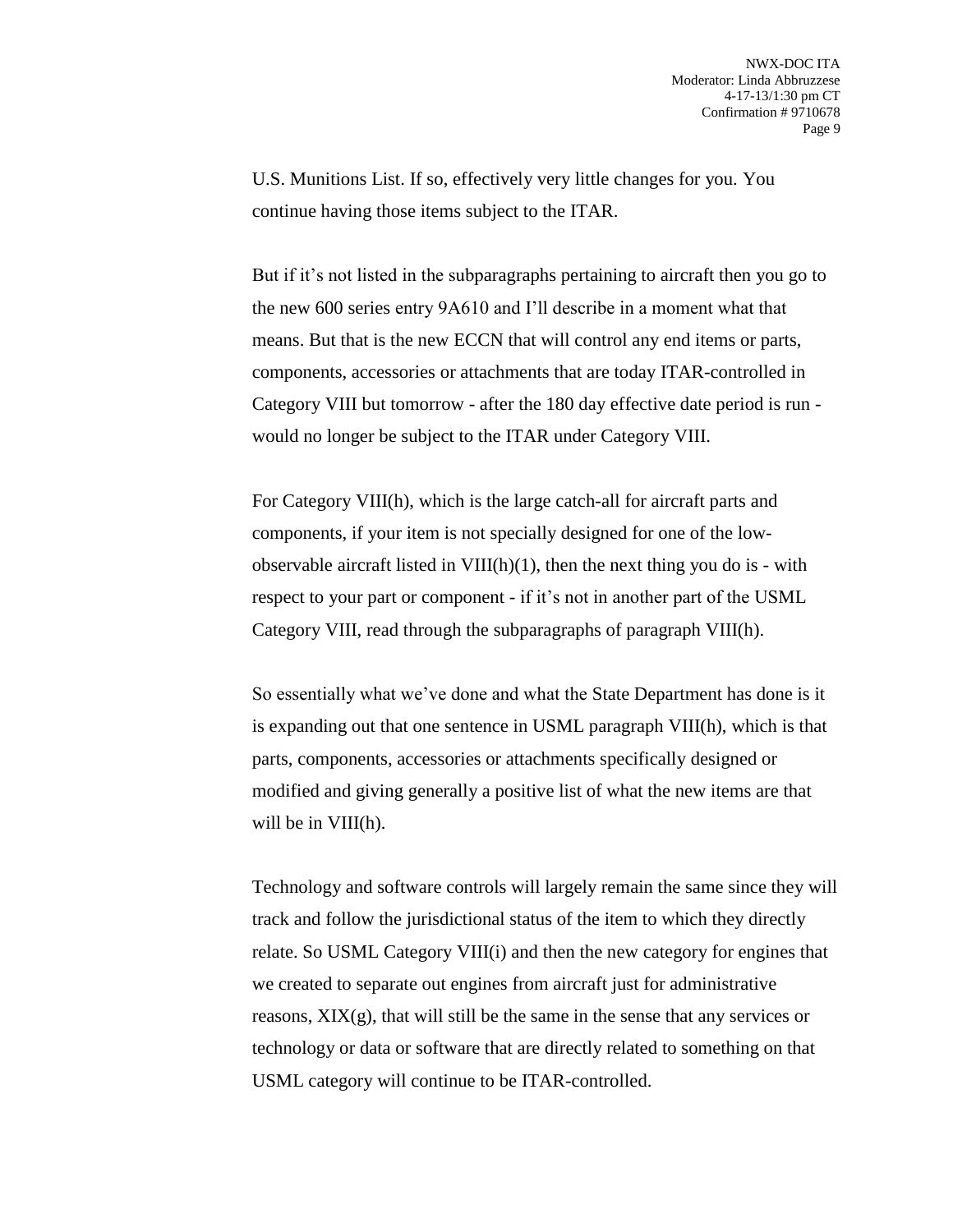However, if the technology or software is not directly related to something on USML Category VIII but rather it's for the production, development, operation, etc. of something in the new 600 series, then those will be controlled under the new D or E provision in the 600 series.

So for example, software for the production, development, operation, etc. of a 600 series item in 9A610.x will be controlled under 9D610, which is the structure and the ECCN for determining software controls.

So far I've not said anything new with respect to the structure of the EAR. In fact I've actually made a point in this effort to try and maintain as much of the existing EAR structure as possible while at the same time accomplishing the objective of harmonizing terms and definitions.

So a couple of questions that have come in. So first question - what if I have a prior CJ determination - commodity jurisdiction determination? And that could be one of two ways. You have a CJ saying that the item was subject to the ITAR or a CJ saying that it was subject to the EAR.

If you have an item - if you've ever done a CJ in the past that says your widget is ITAR-controlled and that widget is no longer listed on USML Category VIII. Well we're talking about aircraft and related items, so if your widget or that aircraft is no longer listed on the new USML Category VIII, then these new rules - once they become effective in 180 days - so I guess 179 days - will supersede that CJ. That is you have a CJ saying something is ITAR-controlled. If it's not listed on the new USML category, you don't need to come in for another CJ unless described in ITAR section 120.4.

Rather you can make the self determination that the State Department asks you to make that the item is now a 600 series item. If you have a CJ in the past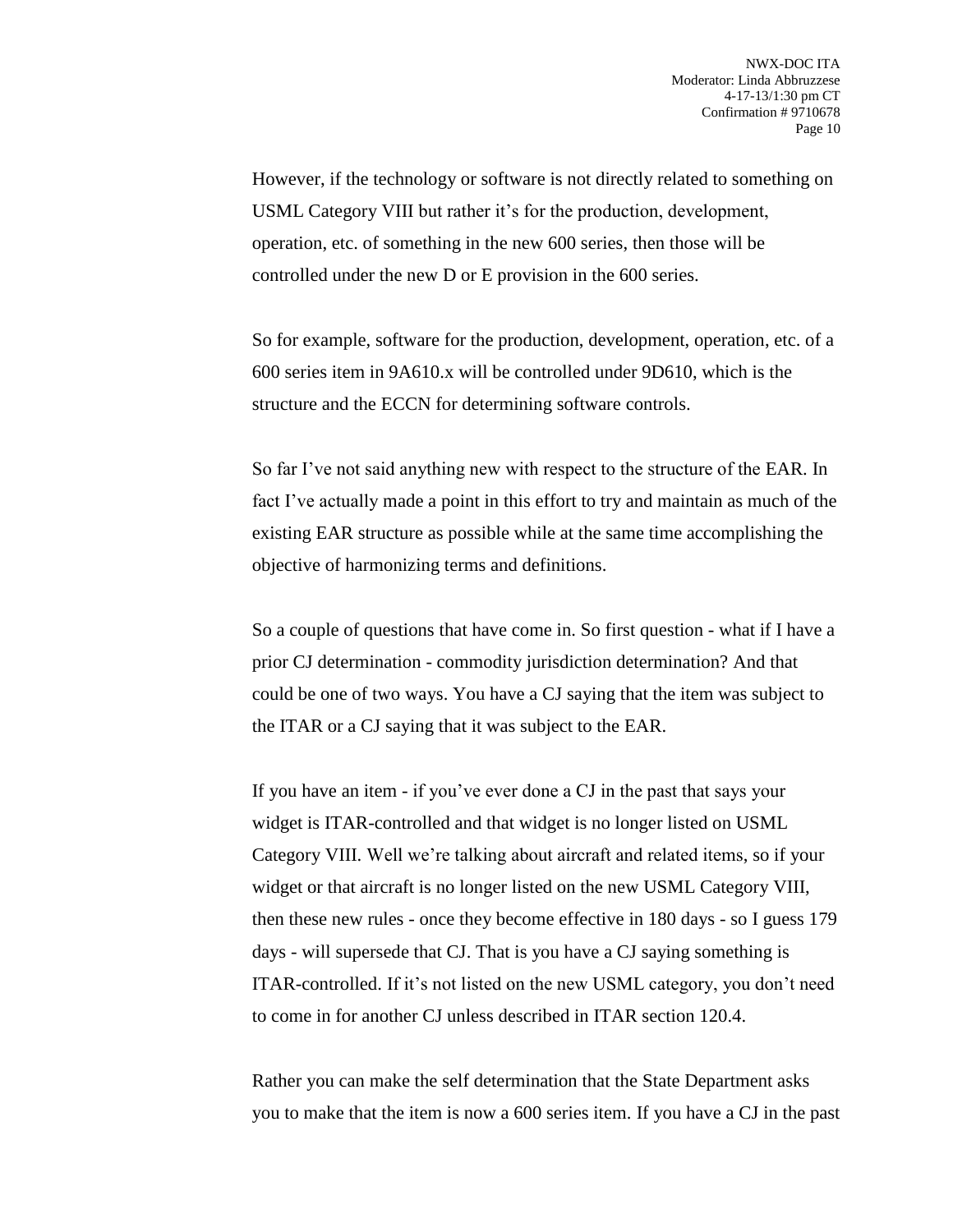for something that, you know, it had to be ITAR–controlled, and it's still on the list. Well what then changes? It's still ITAR-controlled.

On the flip side, if you had a CJ in the past for a particular item that was subject to the EAR and was not classified in one of the existing -018 ECCNs, and the -018 ECCNs were those that described military items on the CCL. Then that item is not a 600 series item. So what we're basically trying to do is preserve the status quo. If you have a CJ in the past saying it clearly wasn't military because it wasn't on the ITAR or it wasn't in one of the -018 entries controlling military items. Then you can rely on that past determination for that item.

That item described within the scope of the CCL will not be within the scope of the 600 series, and you continue to abide by and apply whatever the classification status of that item was - through self-determination or through CCATS or through the advice you got in the original feedback.

Similarly, if you have a CJ saying that something was not ITAR-controlled and it wasn't listed on the Commerce Control List, and thus it was an EAR99 item. Then it remains an EAR99 item. We're not upsetting the status quo with respect to something that was determined through a CJ to be an EAR99 item.

Let's say you've gone through the new USML category, you see that your item isn't listed. And so what you have to do first is look to the 600 series to see if your item is there. So you will look to first whether it's in one of the enumerated paragraphs of the new 600 series entry, and if not, then you ask yourself whether it's in the specialty designed catch-all.

So I promised you that I would explain what the 600 series meant. So for those of you that are familiar with the EAR, this will all make sense to you.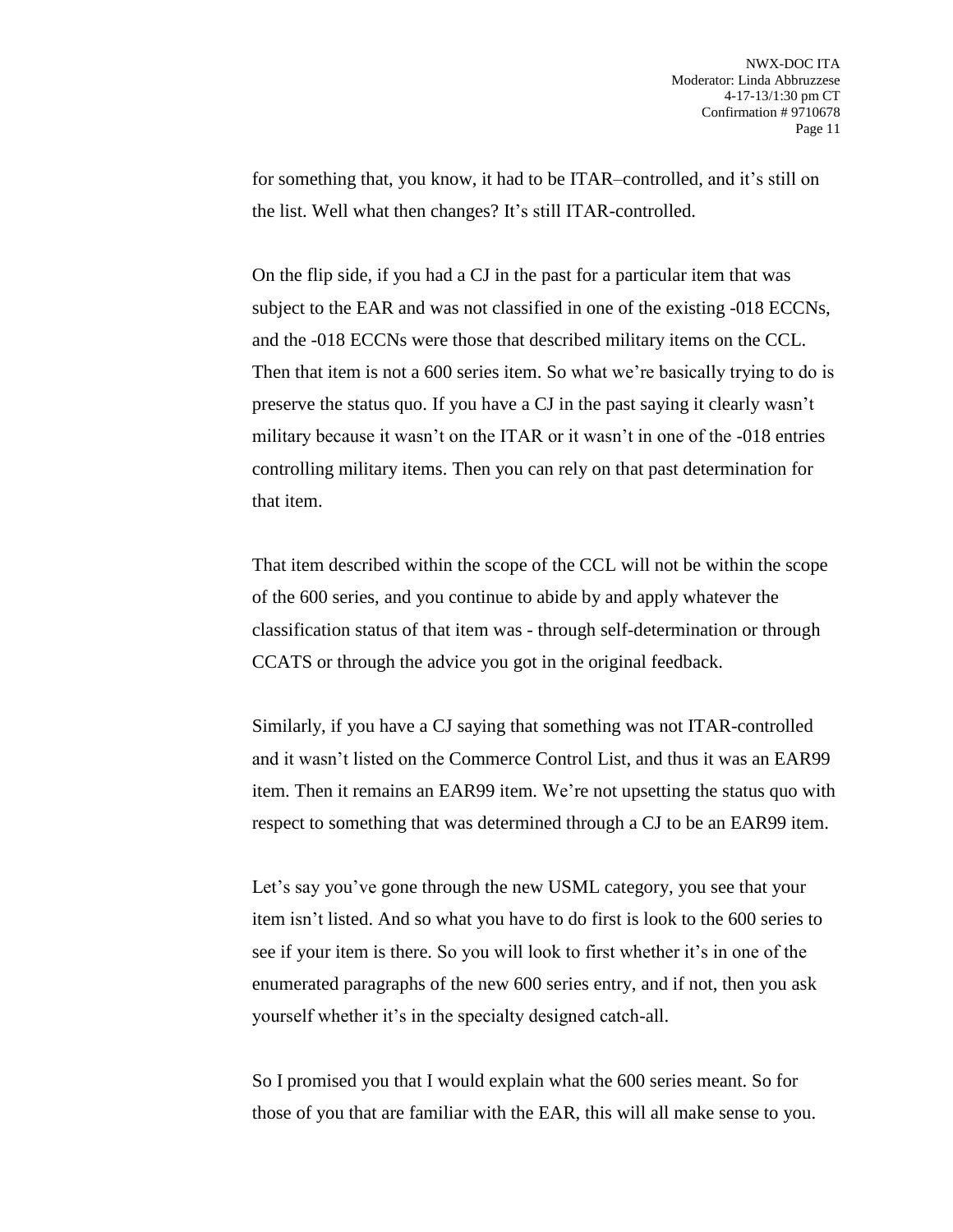But those that are brand new, I thought I would sort of walk through what an Export Control Classification Number is and what it is made up of.

They are all in - they're all five digit characters. The first digit tells you the category that it comes from in the Commerce Control List. And each of those categories covers certain items, and Category 9 is the one that covers aircraft and propulsion systems. So in order for people to be able to find on the Commerce Control List where these new military aircraft engine items are, we captured them in the aircraft and propulsion system category.

The second digit will be the product group digit - I guess letter or placeholder. This will be the same structure we use throughout the EAR or the CCL where the A is an end item or component, and the B is production equipment, and the C is materials. D is software for any of those items and E will be technology for the production, development, operation, etc. of any of those items.

And then the "6" - as I said - will be the designator for something that is moving over from the USML. And the 600 series - the way we're structuring it, are only those things that were former USML items or otherwise were historically military items in the -018 entries on the Commerce Control List are moving into one series.

This was a little awkward I admit because we have - within the CCL - a structure and order of review where you look at the third digit and you start with the zero hundreds and the 100's and the 200's and the 300's. Since those spots were already taken we had to use an empty series, which is the 600 series.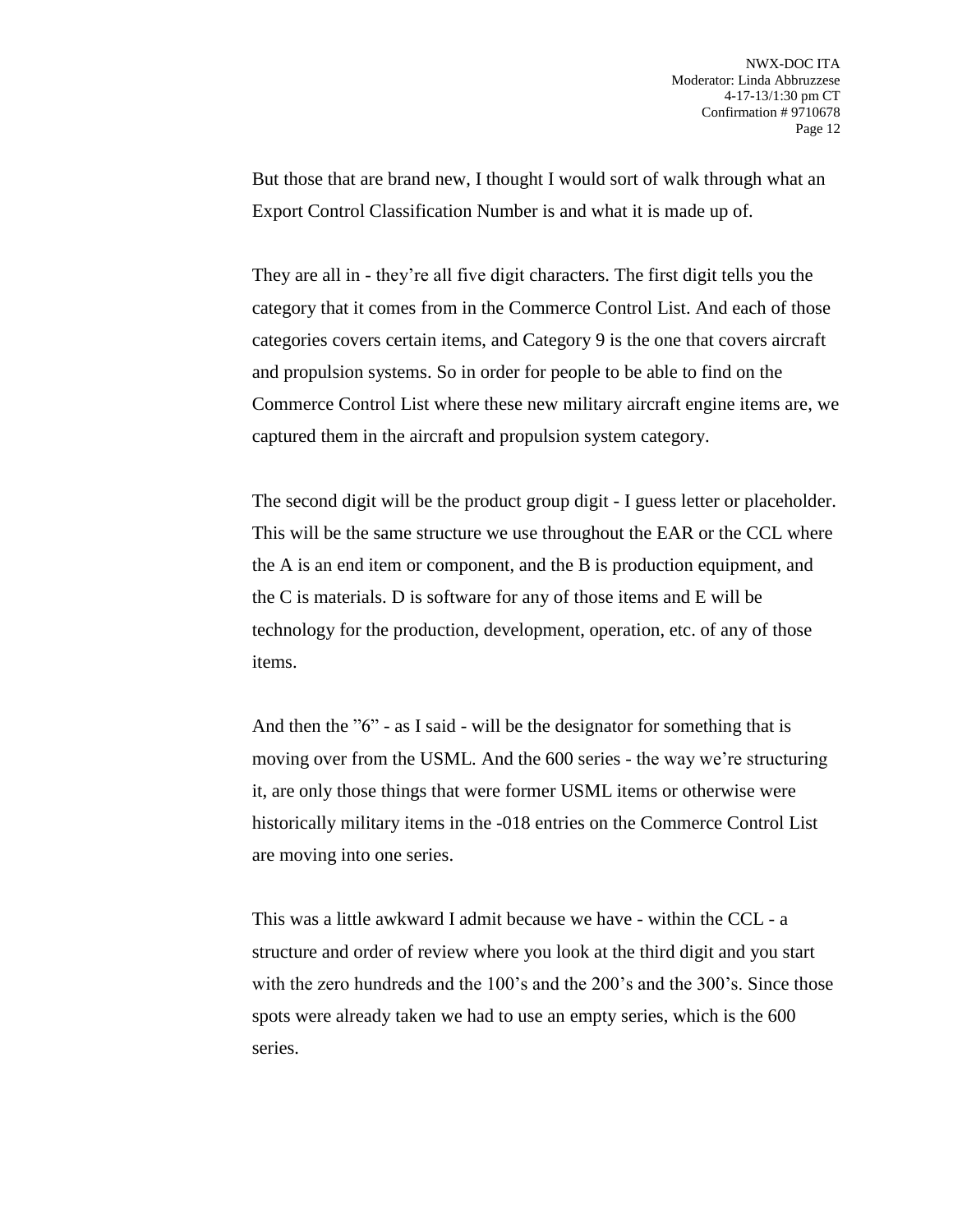Essentially the way it's going to work for you is in the order of review and we have a new supplement that describes within the final rule that you do your USML review first. If it's not on the USML, then you go to the 600 series in the CCL category that's most relevant. You determine which of the product groups that might apply  $-A,B,C,D$  or  $E$  - and if it's not specifically enumerated in one of those new 600 series entries then you check the specially designed catch-all in the "dot x" for that 600 series ECCN.

And if it's not there then you continue on and review the CCL as you always did and go through the same order of review for determining whether something is on the CCL. And if it is not listed on the CCL, the same rule as is the case now, go to the EAR99 designation.

So anyway, within 9A610 and -619, which is the new entry that we're doing for turbine engines, and every other 600 series that comes along - they will follow the same approach that's on the right hand column of this slide, which is that we will list the major end items or the major item under the "dot a". The 9A610.a will track and correspond with USML Category VIII(a) to control end item military aircraft that are not listed on the USML VIII(a) but were otherwise essentially designed for military applications.

And then .b, .c, .d, and the subparagraphs below that will enumerate and list out specific types of items that are either moving or that we want to identify explicitly from the bottom of our munitions list or that are moving more directly from a subparagraph in the existing US Munitions List.

Then there will be a space generally and down at the bottom, each of these categories will be the catch-all that I referred to  $-$  "dot x". And that will be the same pretty much throughout all of the new 600 series ECCNs and will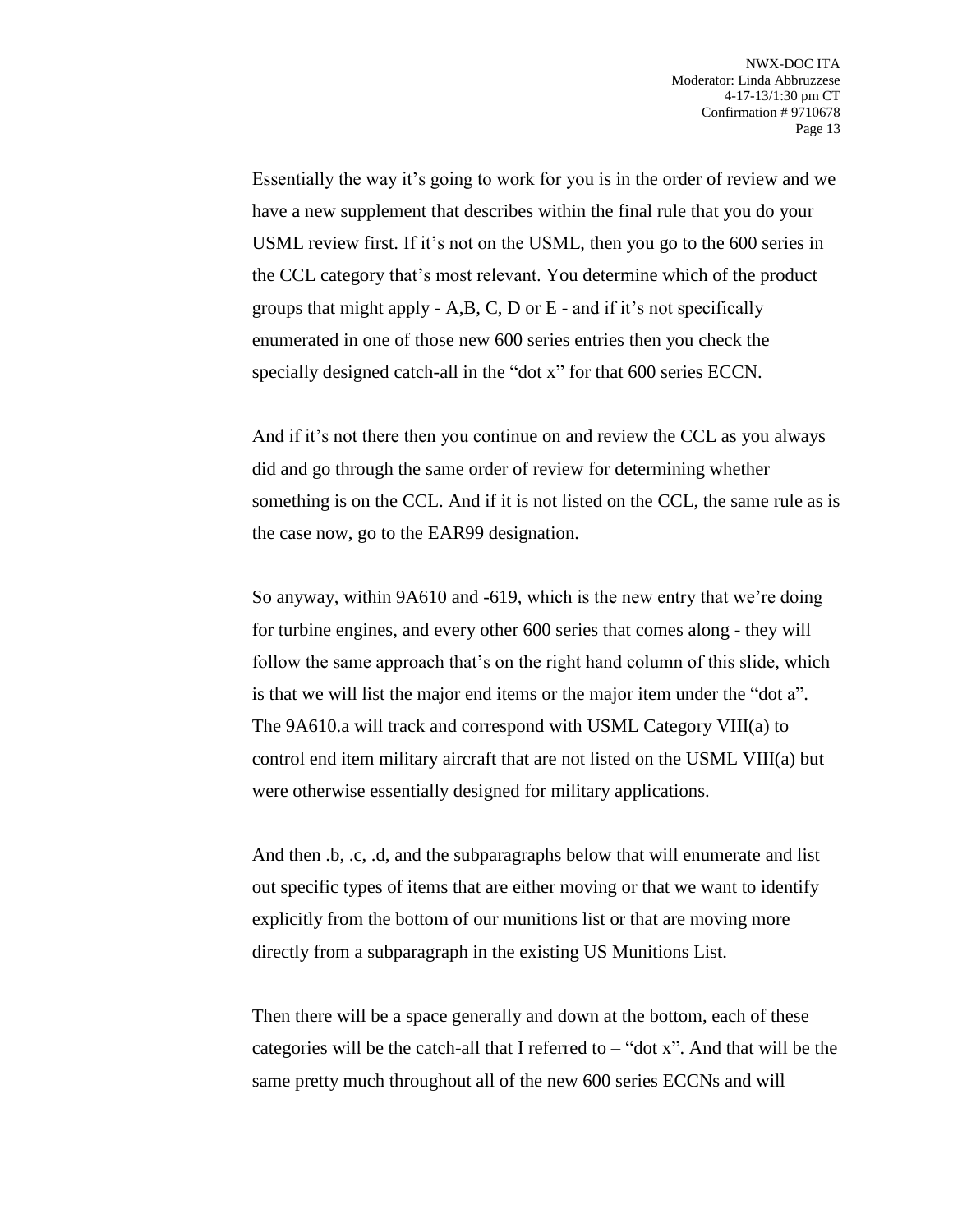control parts, components, accessories, and attachments specially designed for an item in that 600 series entry or the corresponding USML category.

So for example, you have a military aircraft part. You don't need to determine the jurisdictional status of that end item military aircraft part. All you need to do is ask yourself is that part listed on the USML somehow? Is it captured within the text of any of the Category VIII entries - the new ones - or somewhere within the scope of the new USML VIII(h).

If the answer is yes, you stay on the ITAR or you abide by the ITAR. If the answer is no, it's likely going to be tossed under 9A610.x. And I'll explain what that means when we get to it in a little bit. But essentially what it means for purposes of this effort is that license exceptions will be available for export if conditions are satisfied. The primary one - as I mentioned - is STA.

Also in each of the categories - in many of the categories will be a "dot y" paragraph which whereas "dot x" is a catch-all, the "dot y" may have dozens of specifically enumerated items. "Dot y" will be a specific listing of particular parts - not representative examples but actual, you know, exclusive lists. And if your item is there and it was specially designed for a military item in one of the 600 series or any other item in the 600 series around the USML corresponding USML categories.

Then it has a much lower reason for control which is the anti-terrorism reason. And for those that know the Commerce Control List, that's at the lowest level of control and that requires authorizations for export and reexport to Iran, Sudan, Syria, North Korea, and Cuba. And then as we described - because these are all by definition items specially designed for military application, the China military end use rule would apply as well.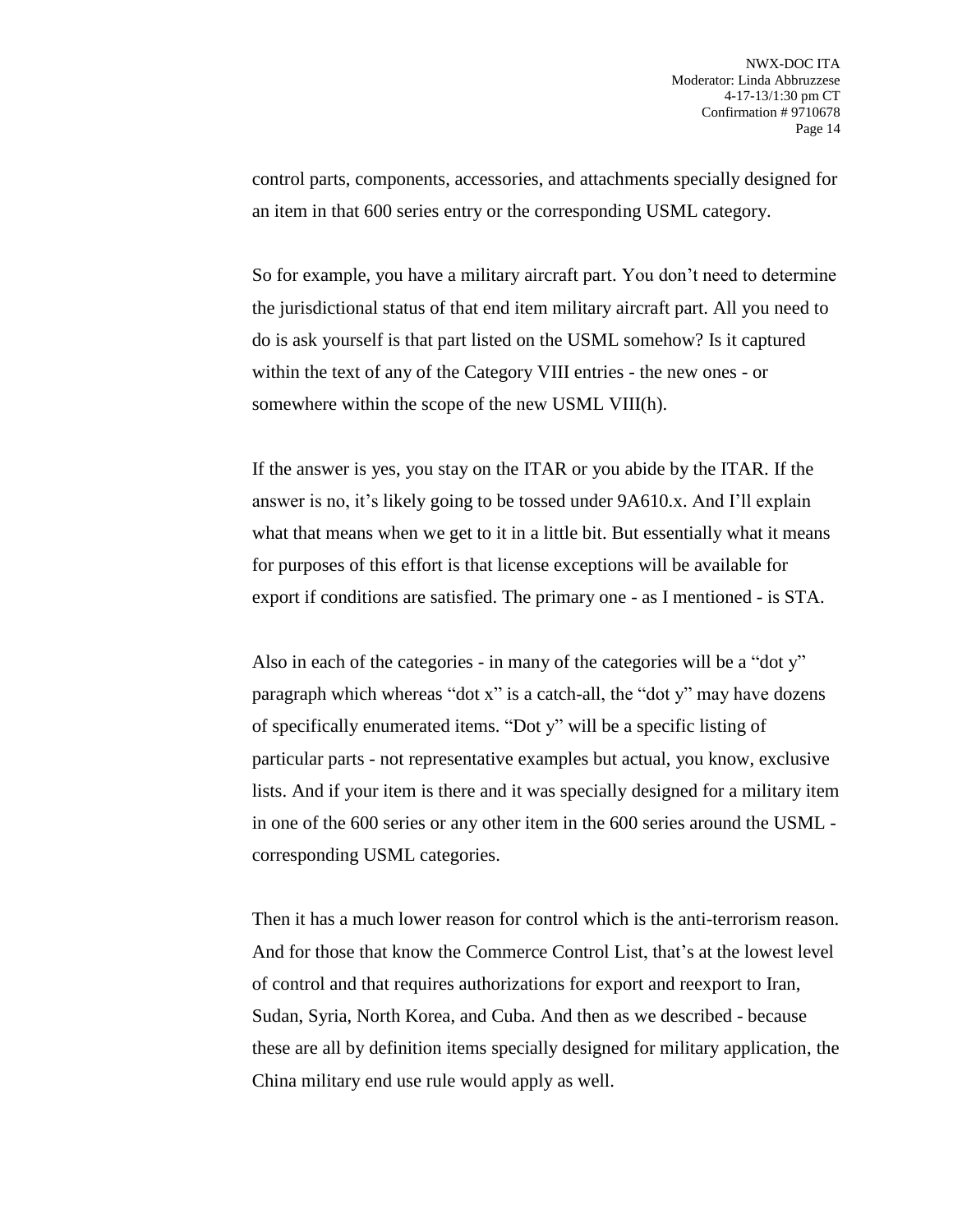So that's the structure of each of the new ECCN's. Where's a clock? 3:00, okay. Well that went quickly. So we're going to keep going here onto the slides. As evidenced by this, there is going to be a need to keep doing these. And with the assistance of ITA and our conference call system, we'll keep setting up these conferences on a going forward basis. So don't worry if I don't capture or cover something today that you're wondering about.

As I mentioned for the "dot x," they will have a catch-all concept with specially designed. In the second hour of this exercise I'm going to walk through the new definition of specially designed which has what we're referring to as sort of a catch and release approach. I'm just going to leave all of my commentary on that as well.

So let's save that until we start up at 3:30. I have items that are moving from the USML to the CCL and what are your options for this? As described in the State rule, there's going to be a two year grandfathering period for existing DDTC authorizations or State department authorizations. And by the way, when I said the effective date, what I mean by that is although the rule was published yesterday, it wasn't implemented yesterday. It was just published so that everybody could read it and understand it and digest it and implement and make changes to internal compliance systems and get used to it.

And then at industry's request, we delayed the effective date out for six months so that it won't actually become law until I think October 15th or 16th - October 15th which will be - and then it will become operational. So when I refer to the grandfathering period, it's actually for two years after that 180 days wherein if you have an existing State authorization, you can continue to use that authorization as you like such as a TAA or MLA.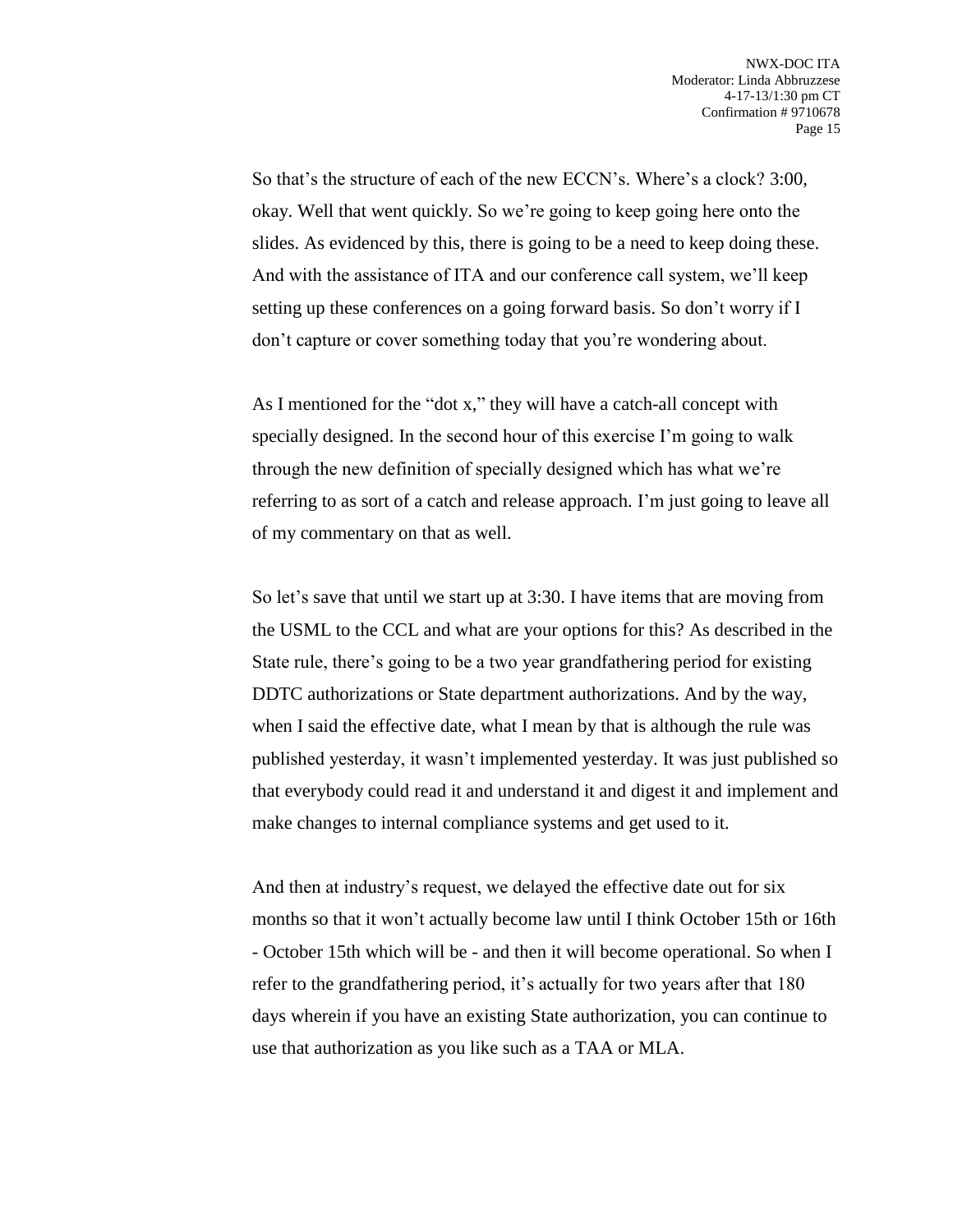But you also have the option of turning it in or amending it or starting fresh. And for items that have transferred over to the 600 series then starting fresh with the new Commerce rules. And if a license is required - coming in and applying for a license. Or if an exception is available, abide by and apply the conditions for use of the exception and export or reexport.

As also described in our rule, we're giving folks an opportunity to preposition licenses so that if you have particular exports that you know you'll want to kick in once that 180 day period has expired. You can apply to the Commerce Department in the usual way the Commerce Department accepts applications through the SNAP-R system.

We will process that application internally. We will review it internally along with the other agencies, and then hold that license and not issue it until the new regulations become effective.

There's also a new twist in the last bullet there where to deal with the double licensing issue that I referred to a moment ago. In a new ITAR section 120.5(b) they describe that exporters - if they are shipping the ITAR controlled items and there are going to be also items that are subject to the EAR that are going to be used in or with this ITAR controlled item. If you would call those out in the (x) paragraph of your State Department authorization, that one State authorization will be the authority by which you can export again those items that are subject to the ITAR or the EAR.

To the extent you're dealing just with EAR items or to the extent that there's an export or other transaction involving only the use of 600 series items then you can't use that. You have to work with the Commerce Department or otherwise abide by Commerce license exceptions. But what we have done is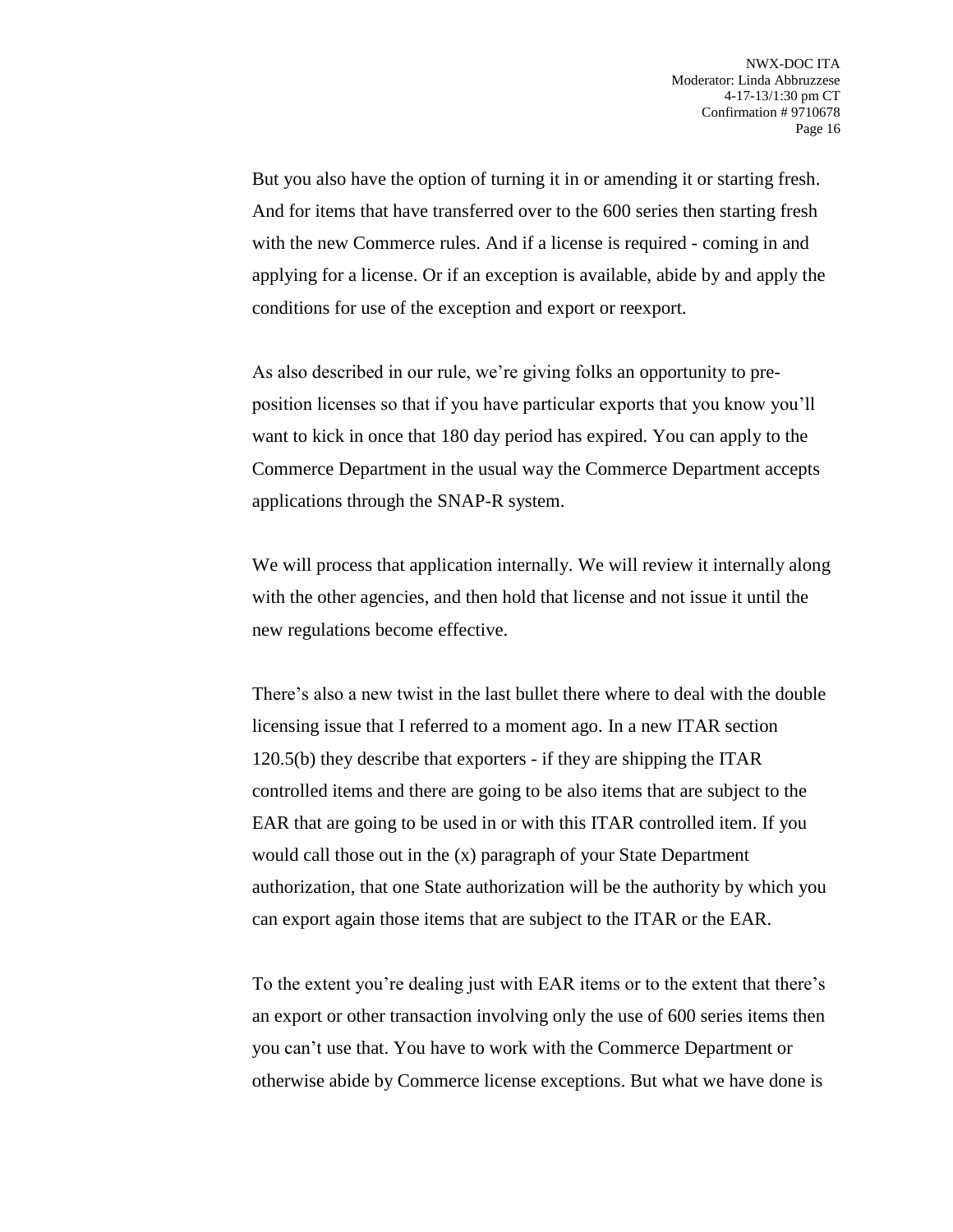to improve efficiency with respect to licensing when transactions involve both ITAR items and 600 series items going forward.

Again, any one of these topics - we can have the discussion and answer lots of questions. But right now I'm trying to give you the structure of the whole thing for this first meeting.

So this is a slide that sort of summarizes the State Department's transition plan. And I'm not going to go into and describe the State transition plan. So I'm encouraging you all to read it. But effectively it says what I just said from a moment ago that lays out requirements specifically for DSP-5s, TAAs, MLAs and the few WDAs that exist.

For DSP-61s and 73s, it was determined to be too complex to try to create any sort of arrangement. And if you have a -61 or -73 for temporary export or temporary import then those continue to be used for, you know, however long they would otherwise be valid. That seemed to be the simplest approach for it and for industry.

Alright so for those who are familiar with how the Commerce controls this structure, this will be old news for you. For those that are not, I wanted to have this slide up here to show you what the various things that you're going to see.

Now on the State Department list it's very easy if everything requires a license for a destination. You don't need to get into too much complexity. When you are creating a situation where authorizations are required for some destinations on some conditions then on other destinations that other conditions are applied - you have to break out what you mean by that.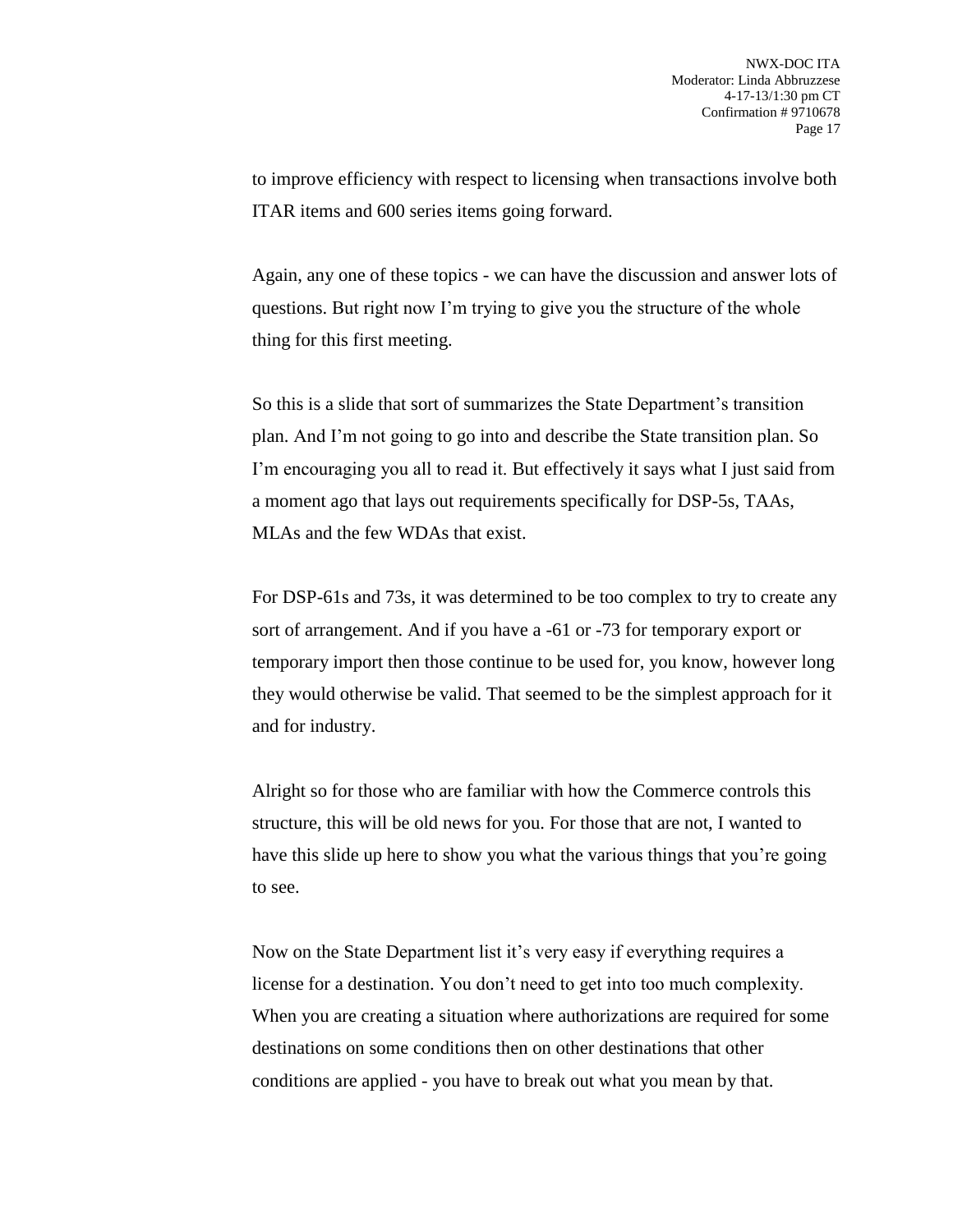And the structure of how the EAR and the Commerce Control List are put together are, you know, after the ECCN has determined that there are reasons for control that are applicable to every type of item that's otherwise listed. And every reason for control has different scopes of authorizations and license requirements and exceptions that are available to it.

For all of the 600 series they will generally track the structure of this reason for control box on this slide where you'll see NS and RS - national security and regional stability - in column one for both. And those are the default controls for 600 series items unless we change otherwise.

And the significance of that is that anything that is NS or RS controlled national security column one or regional stability column one controlled requires a license for export and reexport worldwide except for Canada, unless an exception is available and we're going to get to what the exceptions are in a moment which is the essence of this part of the reform effort.

There are some items however since what the Commerce Control List does is to implement what the US government has agreed to with respect to various multilateral regimes and unilateral requirement. There are some items that have different levels of control and there's something called the Missile Technology Control Regime, which obviously controls missile systems and related items.

And to the extent that an item that we described is also on that Missile Technology Control Regime - we've identified it using to the extent possible the Missile Technology Control Regime text and identified it as an MTcontrolled item. And the significance generally of something being MTcontrolled is that unlike with NS and RS 1, there are not license exceptions that are available for it.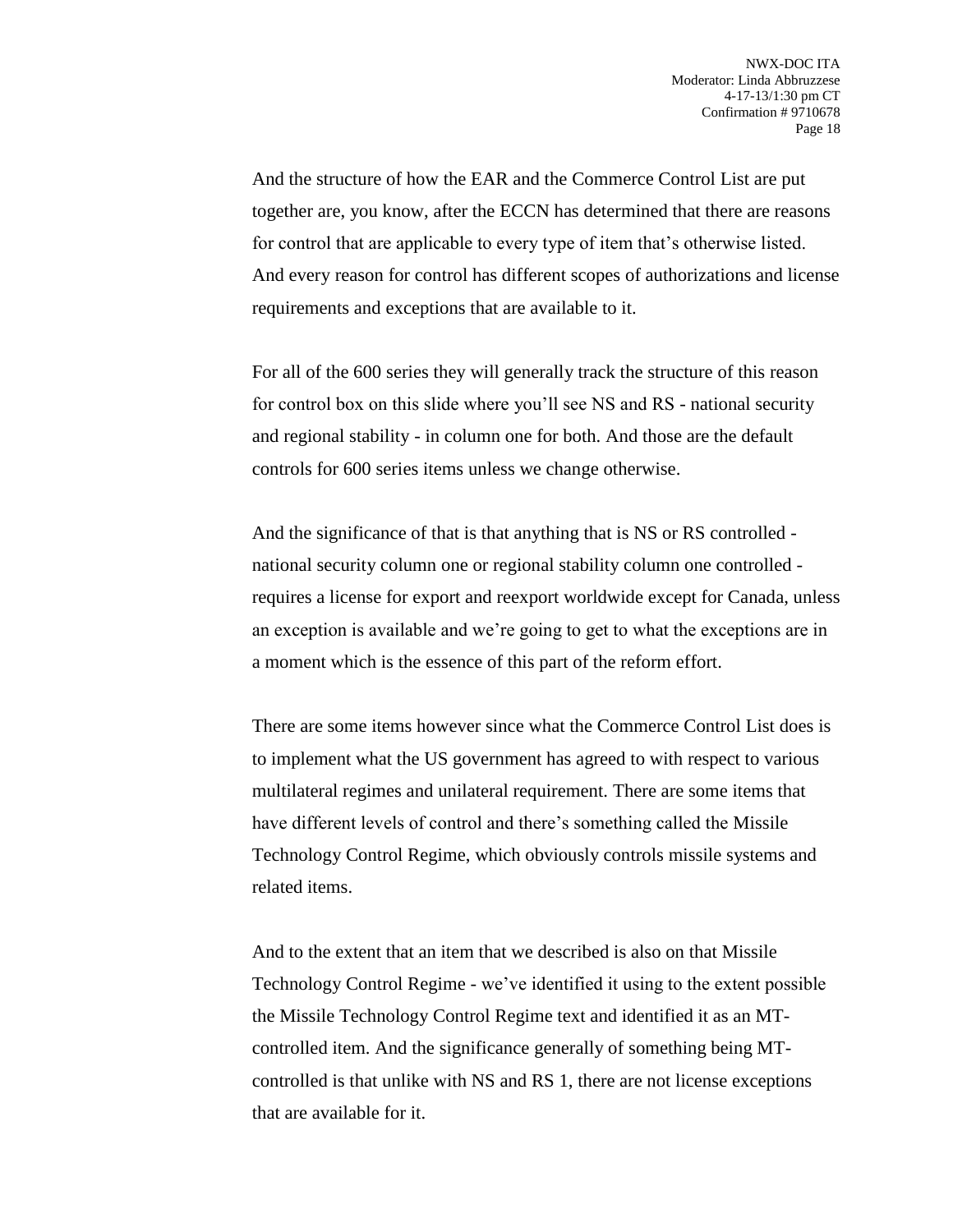So for example, the license exception STA which is the biggest of all the exceptions and I'll describe in more detail later. That is not eligible. And again, this MT control is not eligible if the export is under the license exception STA.

You'll see also on the same reason for control box that AT - antiterrorism applies for the whole column. Again that is applicable only to the five embargoed countries and China. And then in order to sort of signal and clear the door that we're abiding by our UN obligation to the extent of UN embargoes, we identified the UN reason for control.

For the 600 series controls, that will not mean much because the UN embargos and controls are subsumed within the NS1 and the RS1 controls. So you don't have to worry too much about the implications that they're dealing with.

So then a little bit lower on the left hand side will be the available license exceptions and you see that we're adopting - it's similar to what is in the ITAR of \$500 but we've adjusted for inflation in the nature of the items and created a Limited Value Shipment exception available for these 600 series items.

As different categories come out, that dollar value will change depending on the nature of the item or not exist at all. But for the military aircraft parts, a \$1500 limited value shipment exception we made available. You'll need to look at section 740.3 to see what the scope and limitations are on LVS. I mean, for example, it can't be exported or used for exports to embargoed countries or the new D:5 list. Or if you're in the ITAR business, you may know this as 126.1 - once developed can't be used for other countries as well.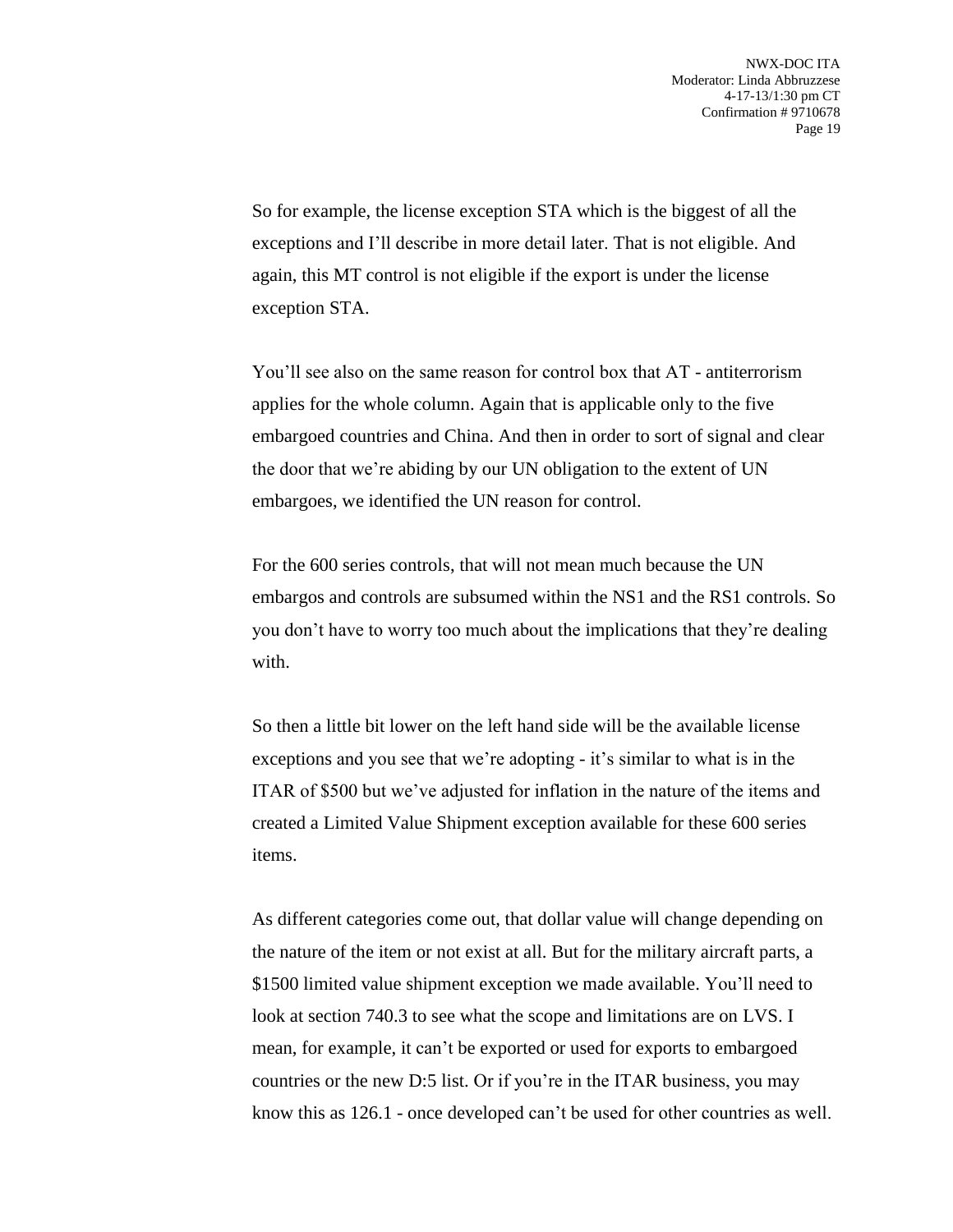In another discussion later we'll - we can do perhaps an hour on the LVS exception. But we amended it totrack  $-123.16(b)(2)$ , which is in the ITAR now. GBS is another exception but is not eligible. And CIV is not available, which means exports for civil induced. And also APR, which isn't listed here, is additional permissive reexports. That exception is not available.

And here what we have at the bottom - the lower left hand of this page which will be at the top of each of these new ECCNs. We have a license exception STA is eligible. And you'll see that in paragraph  $(c)(1)$  of STA where it says it may not be used for any item in "dot a" and "dot a" is just the end item military aircraft that would move over.

And in that case there's a process by which someone could come in and ask permission under paragraph (g) to start using that license exception for end item military aircraft.

But with respect to everything else in these new ECCNs - most importantly I think in terms of volume the "dot x" controls the parts and components. STA is automatically eligible but for some entries we carved out saying it's not eligible, which does happen from time to time and did happen in the engines category with some kinds of software and technology.

You'll see in that second commentary there - that little number - it says paragraph  $(c)(2)$  is not eligible. And  $(c)(2)$  is the reference to the group of eight countries that STA may be used to export certain items controlled for NS reasons only. So for 600 series items for STA, it is in essence really just for the 36 STA countries which in one of our follow-on slides I think. So here - this goes through and describes what I just said already.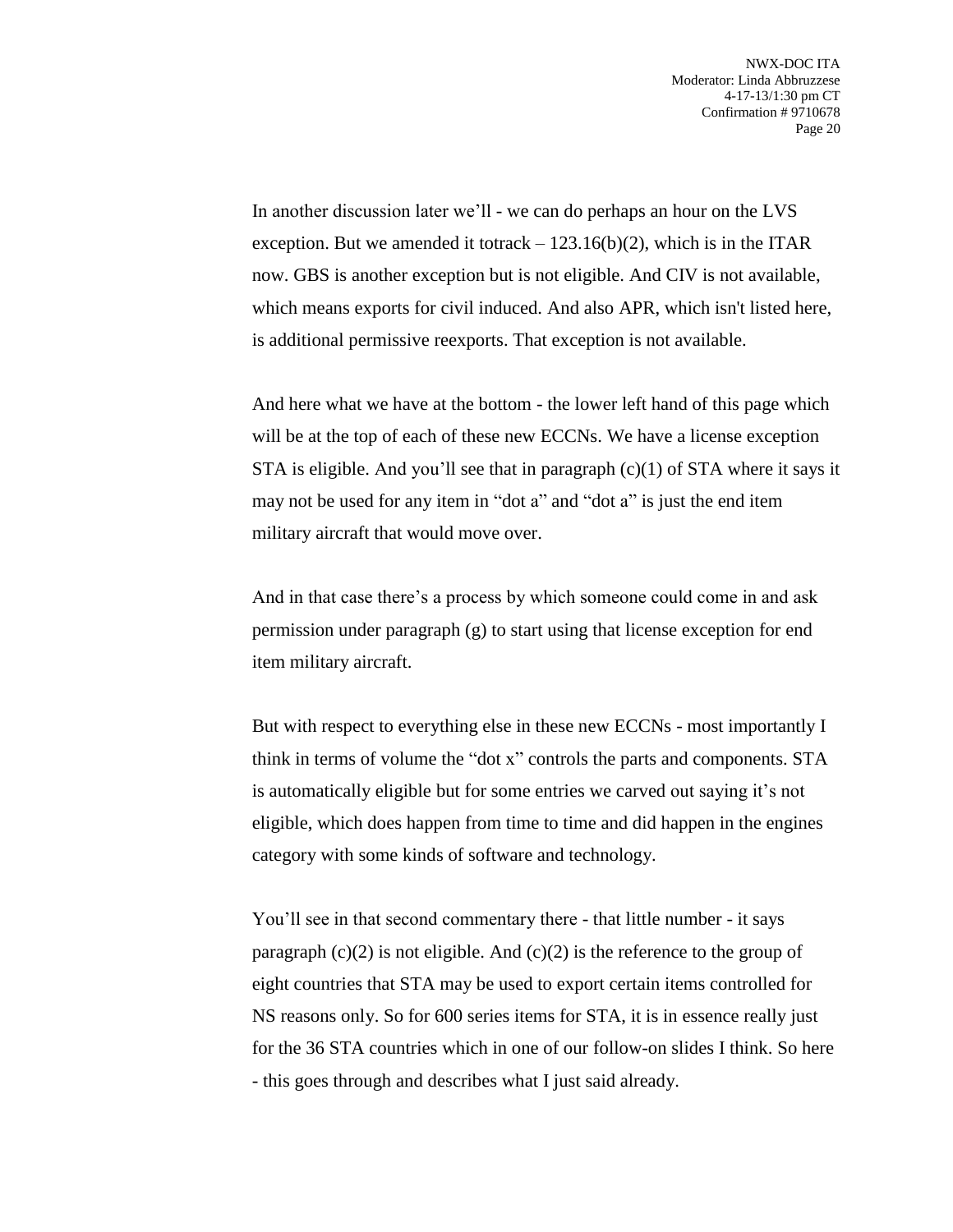A couple of general restrictions on the use of any of the license exceptions for 600 series. As I mentioned a moment ago, only those exceptions that are identified in  $740.2(a)(13)$  may be used and I've got a slide here on another page that will identify what those are. 600 series items may not be exported or reexported to Country Group D:5 under a license exception.

Now D:5 is using our existing country group structure in the EAR to basically track the 126.1 list. So if you know your ITAR and you know your list of embargo countries, it's either United Nations or United States arms embargoes.

What we've done in the Commerce Department is simply adopt the ITAR's 126.1 list and use it as in part of our list structure with the same group of countries and we will draft along behind and to the extent that there's a change in the State Department list, our Commerce list will follow that exactly the same way. So D:5 in our list and 126.1 in the State list is going to be the same.

You can't and this shouldn't happen very often but in the unlikely event that some item of major defense equipment would move over such as end item aircraft of certain value that meets the MDE definition under a contract exceeding certain values. Then STA can't be used and there will be congressional notification obligations.

And as I mentioned a moment ago, things that are MT-controlled can't be used for any of these exceptions. So here's the list I was referring to - a good summary on one page of the exceptions that will be available for the new 600 series. I mentioned LVS which will change from category to category depending upon the nature of the items.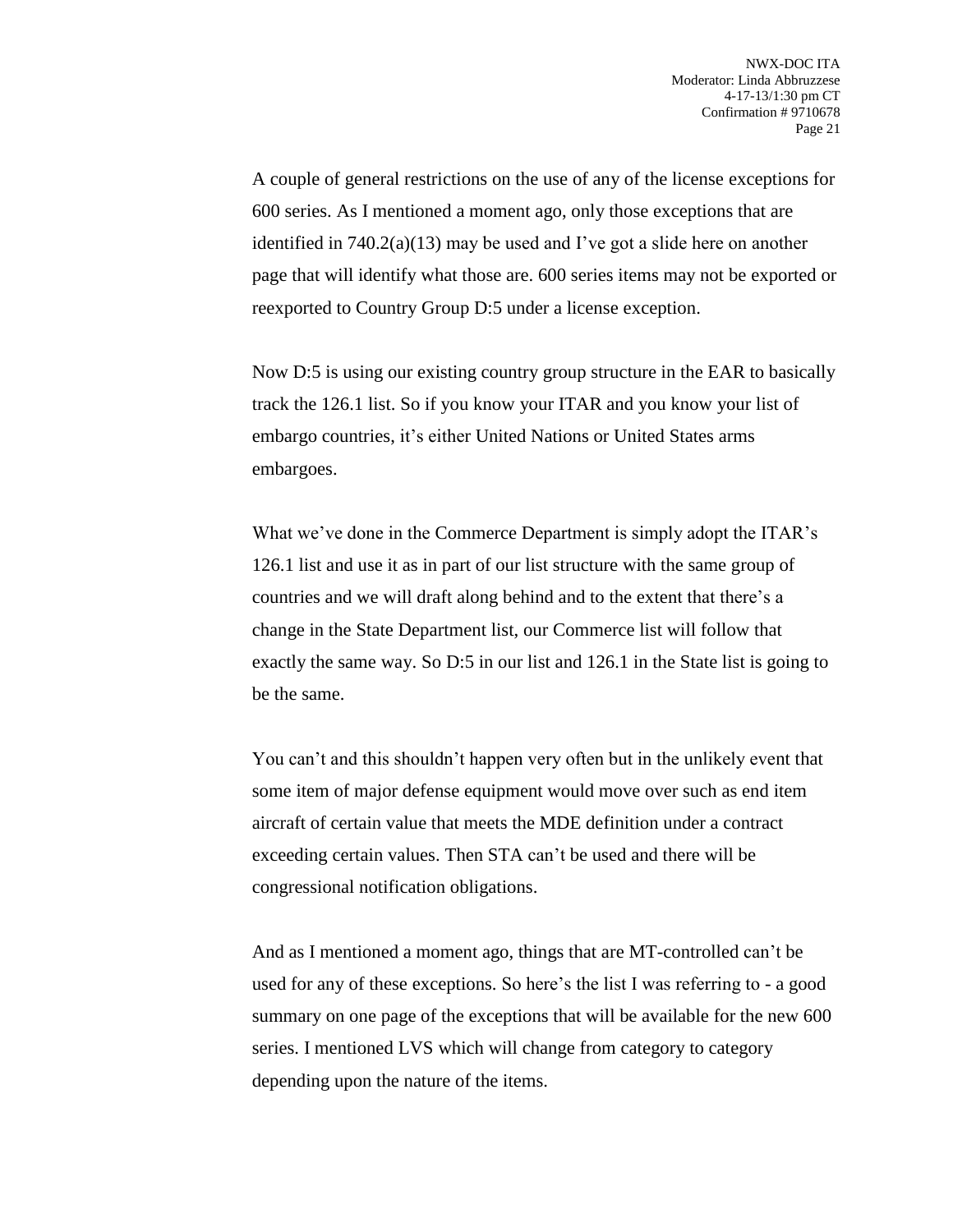TMP - you'll see a lot of text with respect to the new TMP in 740.9. A lot of it is not new. We just reorganized it to make it a little bit more clearer because over the decade, the exception has sort of piled on top of itself from various changes. And so we use this as an opportunity to streamline it more than certainly it was before. But we also adopted concepts that are in the ITAR and expanded its scope out for certain kinds of exports of items to a US subsidiary, affiliate, or affiliate abroad.

Again, I'm not going to go through the details of each of these. Right now I'm just listing out the exception. The only changes again other than the organizational changes. But for this one we did make it more like a similar ITAR exemption. And we'll have a translation chart for you at the end.

RPL stands for replacement parts. Again this is also implementing something that the State Department was working on and planning to implement into the ITAR and we've just done it first with revisions to 740.10. It shouldn't allow it has various limitations on it but the philosophy behind it is to allow for the export of that which was already authorized such as on a one-for-one replacement basis or that upgrade or improvement for items that was already previously authorized for export.

GOV again is another one of those exceptions that over the years has become very difficult to read and we streamlined it as much as we thought we could and then adopted some of the concepts that are either now in the ITAR or that will soon be in the ITAR with respect to shipments for and on behalf of the US government or shipments that have been directed or instructed by the US Department of Defense.

TSU - we made a change here again to correspond mostly with an existing State Department exemption with respect to technology and source code in the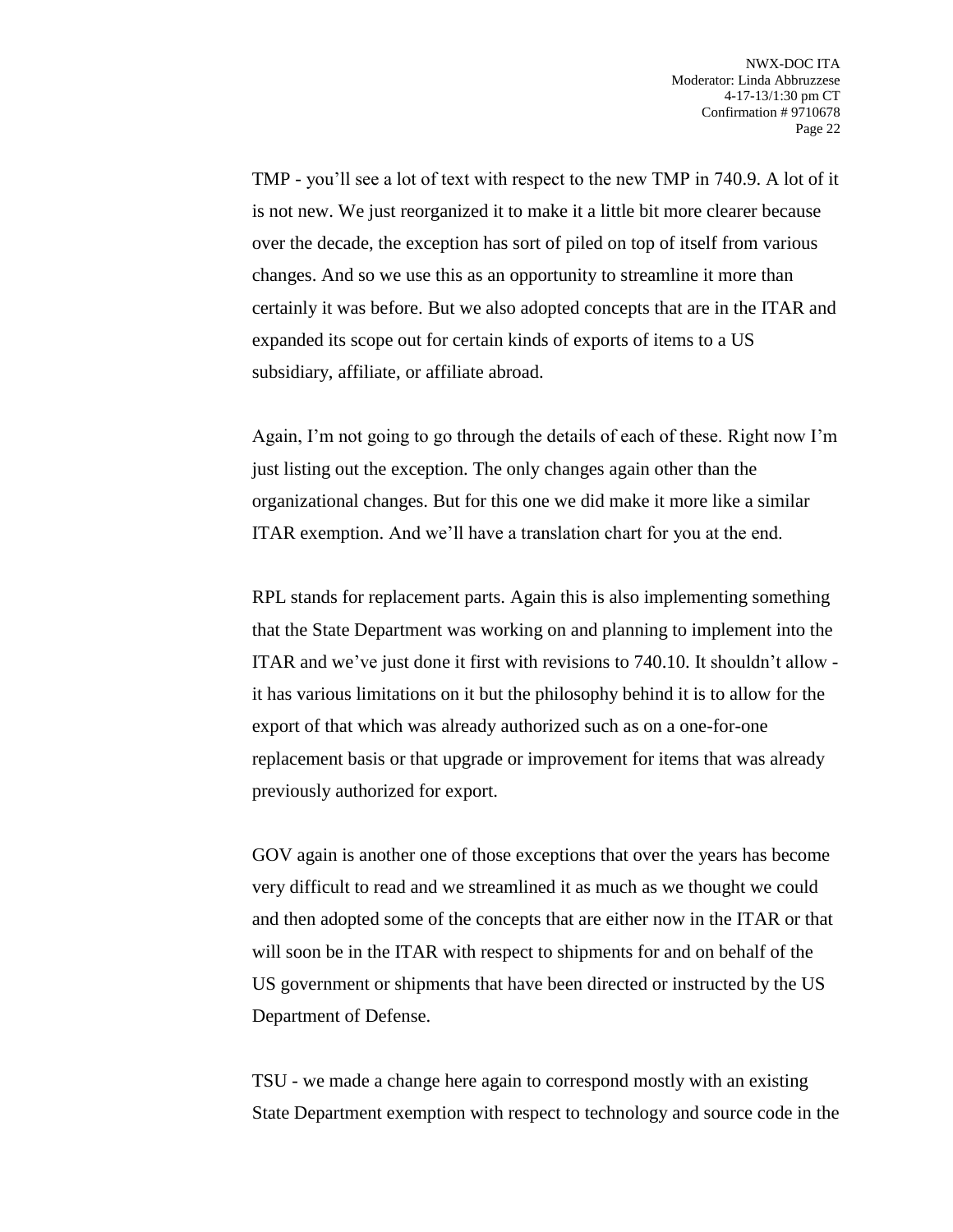United States to bona fide full time regular employees at universities. So a lot of these changes were largely as a part of our ongoing effort to start harmonizing the structure and the content and the words and the text to the extent possible between the ITAR and the EAR without us actually having one single export control list.

So this exception STA, which is new to the 600 series, but it's been around for a couple of years because we first published it I think in June of 2010 with respect to most dual-use items that otherwise required a license for export to the 36 countries, or in some cases, the eight countries.

And so we left here the group of the 36 countries that are in the scope of Country Group A:5. Again some of the comments that came back and said why didn't you use existing country group structures. So we created a new A:5 to identify the 36 STA countries and then we created a new country group – A:6 - to identify the eight other countries. And that group again is not eligible for exports under the license exception STA for 600 series items.

So when using STA, this is really one that you'll want to focus on to actually start implementing and making real. When you have an item that has moved to the 600 series and it is ultimately destined or is destined rather for one of the 36 countries, there are obligations that come along with this. And these obligations have several purposes - to create a paper trail for enforcement and follow-up and compliance, to put parties on notice as to the fact of what's being exported, why and under what conditions and what the limitations are for a reexport.

So essentially in order to use STA, and all of these comments by the way that I've said today and are on these slides are just summaries. I should have said this right up front. You know, any final determinations with respect to any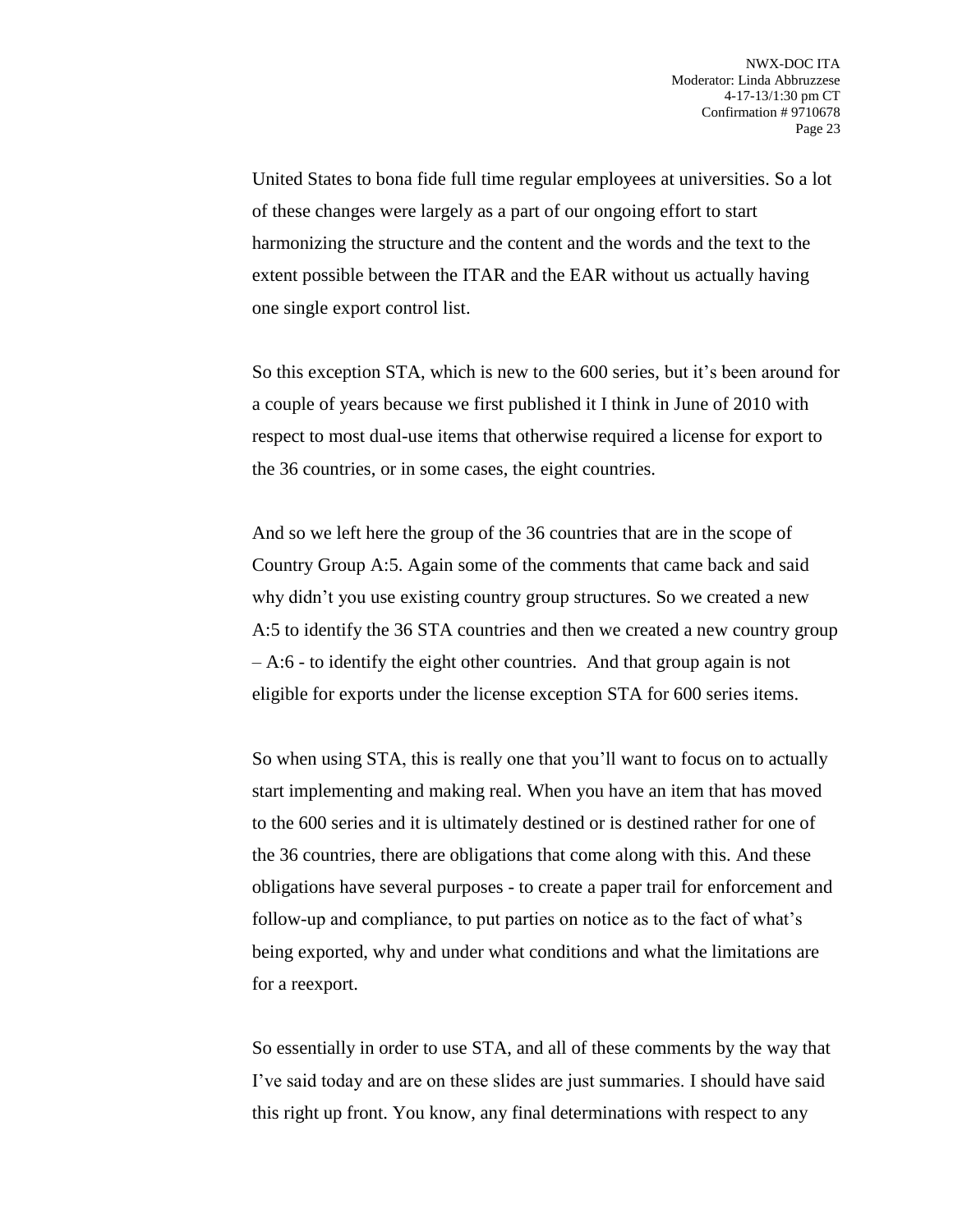decisions to export under an exception to the license needs to be made upon reviewing the actual regulations - not just the slides and not just providing in a summary fashion these talking points.

Anyway, so the obligations for the use of STA are for the US exporter that they provide the company with the ECCN. In this case for example, you have a military aircraft part. You'll have to notify the foreign company that it is a 9A610.x item. This is a new requirement and we are to tell these parties of the control.

Also, to obtain the company statements that I'm going to get to in just a moment on the right hand side. And to notify the company that this item is being shipped out under license exception STA and to keep all the records associated with that shipment, identifying how it shipped under STA.

And then the foreign company is going to need to take this certification back to the US exporter. Are they aware that these items are being shipped out under this exception? Have they been informed about what the new ECCN is. That they won't use APR to reexport this item outside of the group of 36 and that they agree to provide documentation associated with the use of this exception to the US government when requested.

And once these certifications have been received and are in order, that then constitutes the authority for the US exporter for one of the reasons that I will describe in just a moment to one of the 36 countries. Export without a US government license but rather under the authorization of this new license exception.

So these are the three primary elements for when the 600 series license exception STA can be used. One, if it's for ultimate use by the US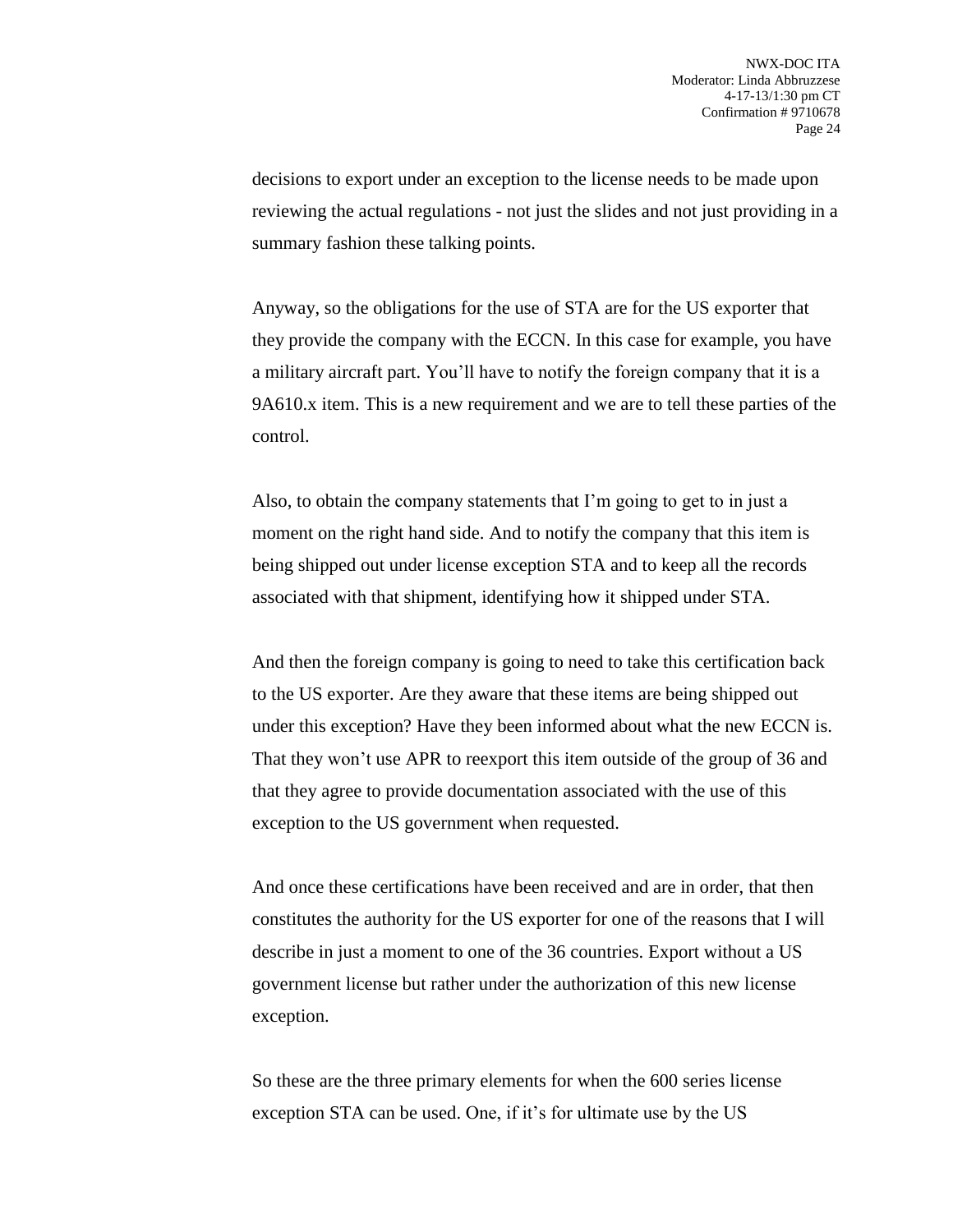government or government of one of the 36 countries and by ultimate I mean if it goes to an intermediate party, so long as they certify, and there's no red flag suggesting otherwise, that it is actually for ultimate use by the governments of one of those 36.

So if you know you're developing something for the governments of France and it ships to England and it's to be built in England but for the ultimate use of the governments of England and France then for example STA - that would be a valid authorization. It doesn't have to be by that country's government but by any of the governments in the group of the 36 or the United States.

Or if it's a return to the United States such as a part of a joint development operation or - and this is news since the proposed rule - if the US government has otherwise authorized the use of STA. There were some fact patterns in some of the commentary that we can address later. But let's say in a license either from State or from Commerce - it will explicitly authorize the use of shipment of items to the 36 countries under STA for other types of activities.

We just gave the government a good degree of flexibility to issue those authorizations. So those are the three reasons when STA could be used if the other requirements have been satisfied.

There's some other obligations that apply for STA shipments for 600 series items only and this is also relatively new from the earliest versions of this, which is that the non-US parties to the authorization that will be involved in the transaction under the license exception had to have - at some point in the past - been on a license that was approved by either the State Department or the Commerce Department.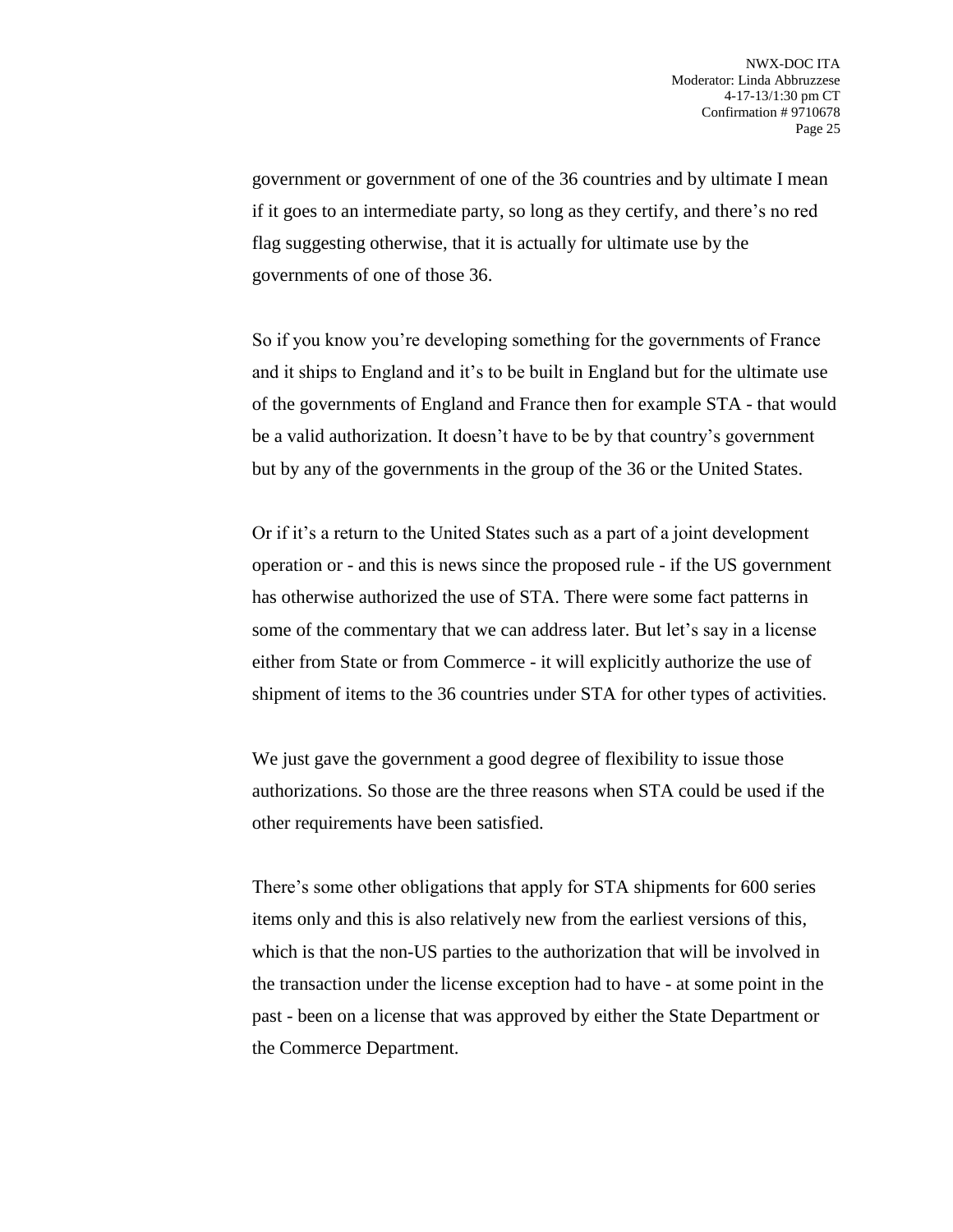It doesn't have to be with respect to that particular item but they had to have been approved by either State or Commerce in a previous license. And it would be the obligation of the parties in the transaction to make that certainty or to confirm that.

Now if you're dealing with regular parties which the objective of the sector primarily is to apply to companies that are a regular supply chain, a regular relationship of parts and components for end item by NATO and other close allies. This won't be an issue because by definition you will have received - in the past - licenses for these parties. If it's the one off - shipments or brand new customers or brand new parties - then one would need to confirm whether the new party was on a license from State or Commerce.

There also needs to be in the company statement, the statement that they agreed to an end use check. And again as I mentioned earlier - if in limited circumstances when there might be an end item aircraft that they've received permission from the US government to use STA.

We're almost near the end. What time is it? Oh, we're good on the timing here because we're about to the end here. And again, we're going to be doing this other Wednesdays. I realize I'm sailing through his. So if I didn't touch on a topic that you might have or other topics that we want to get into, don't worry. There's a lot of Wednesdays left as far as I know.

This is a little cheat sheet. Remember when I said earlier we were trying to conform the ITAR exemptions to the exceptions - I'm sorry - the EAR exceptions to the ITAR exemptions. And so we went through and listed out the exemptions that are in the ITAR and have identified the new EAR license exceptions or the amended license exceptions, with the content of those.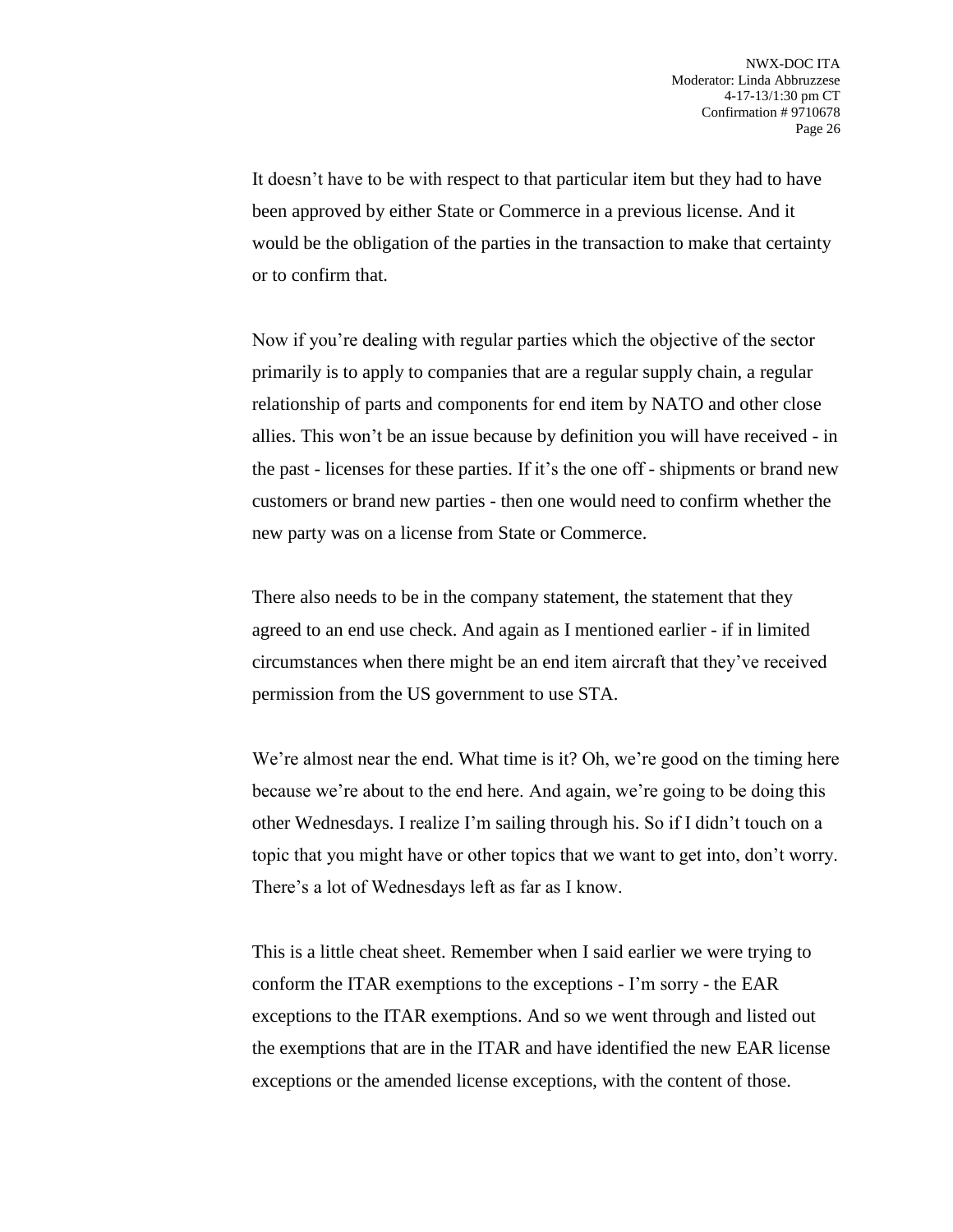So another way of thinking about it. I had a State authorization under an existing ITAR exemption. That will be exportable under your EAR license exception tomorrow with very, very few variations. What we did also is to apply some of these same concepts - not just - most of the same concepts not just with respect to the 600 series but to have it apply more broadly for all items subject to the EAR.

So if you do need a license - we'll say you're shipping something to a country that is not in the group of 36. So you can't otherwise satisfy the conditions of one of the exceptions or for whatever reason you don't intend to use the option of a license exception. Then the authorizations follow the same process we have now. You use our SNAP-R system. Unlike the State system, there's no cost to apply for a license. We've modified our systems to be more like State's in the sense that we will have a four-year validity period. You can have a license that authorizes export and reexport to more than one party. You can have multiple end users. And the way in which the structure is going to work.

If you have authorization license - we'll say for example - with ten end users and you identify the scope and the value and the quantity. So long as that license is valid, it can authorize exports and reexports between the identified parties.

You don't require a specific purchase order. So if you have a belief of a sale or anticipation of a purchase order, you can come in and preemptively upfront to get your authorization. We will review it. If we agree with you that it's the kind of thing we would approve, we would issue a license. We may condition it or deny it. But you don't have to wait until you actually get the purchase order in hand. You can come in and get the authorization from the US government.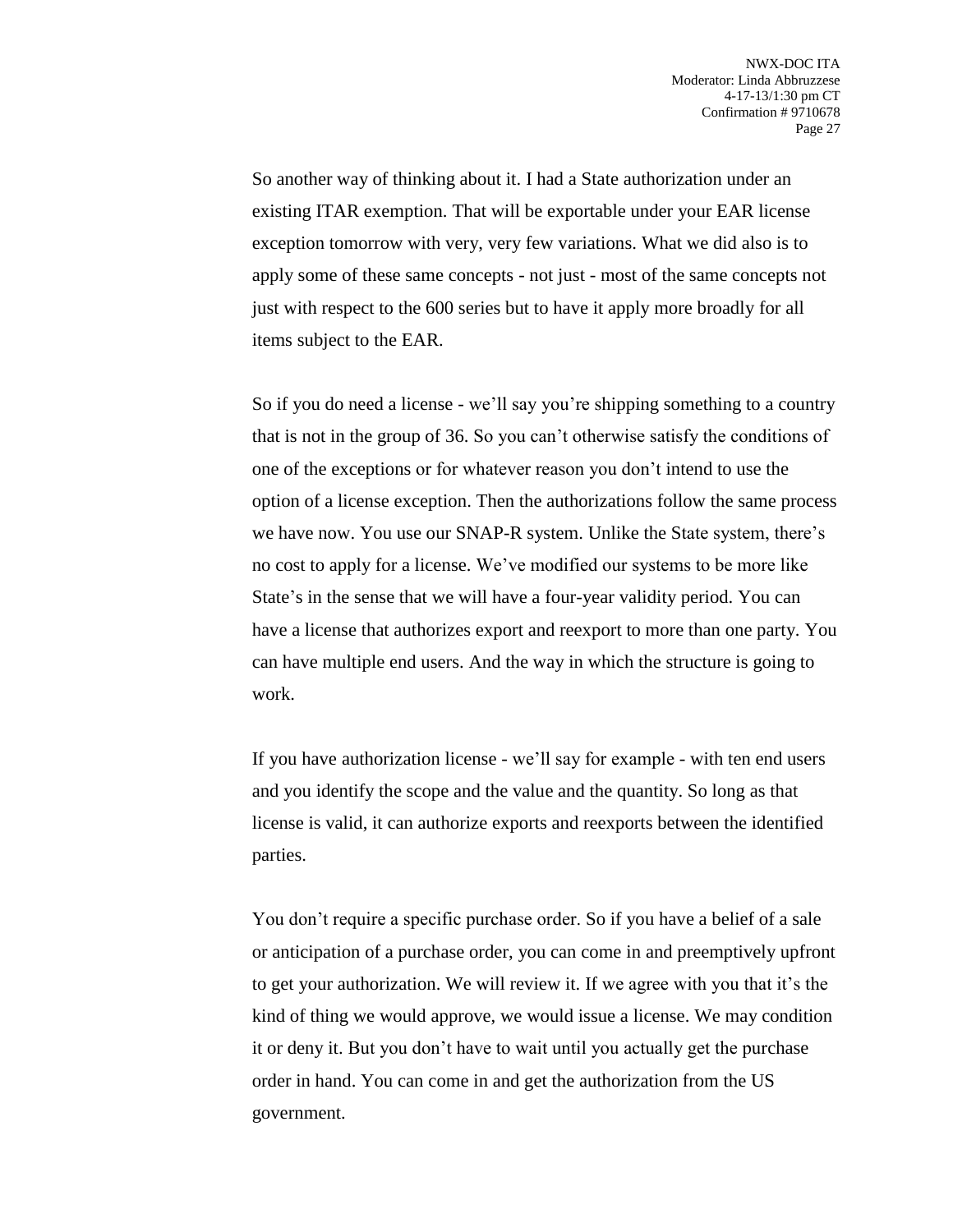Again - by the way I should have said this earlier - as the first applications come in through the Commerce Department, just like they were when we went to the State Department, they will be reviewed by the relevant officials within the various bureaus of the State Department and then also by the Defense Department.

And we will largely adopt many of the same insurance policies that State now adopts. So there shouldn't be any change in long term policies for those items that do require an authorization and what we're doing now is making that within this larger EAR structure which allows for more flexibility with the various discussions that I just described.

Unlike the State Department system under the ITAR, we don't have the complexity of requiring Technical Assistance Agreements and Manufacturing License Agreements.

We do still have controls on the export of software and technology for the production, development, operation, etc. of items. And however it's released either through the service or orally or electronically - that comes in the form of the same license application form and then ultimately a license that you would have for an actual hardware export.

And the Commerce system is - in terms of the authorizations, we believe is actually simpler and the paper you get back vastly shorter where it describes the end use, the destination, the value, the duration, etc. And as I mentioned earlier - we're giving people the option to grandfather licenses.

Let's see here. I mentioned already most of the things here where under the new State system - 120.5(b) for example. You can get under State license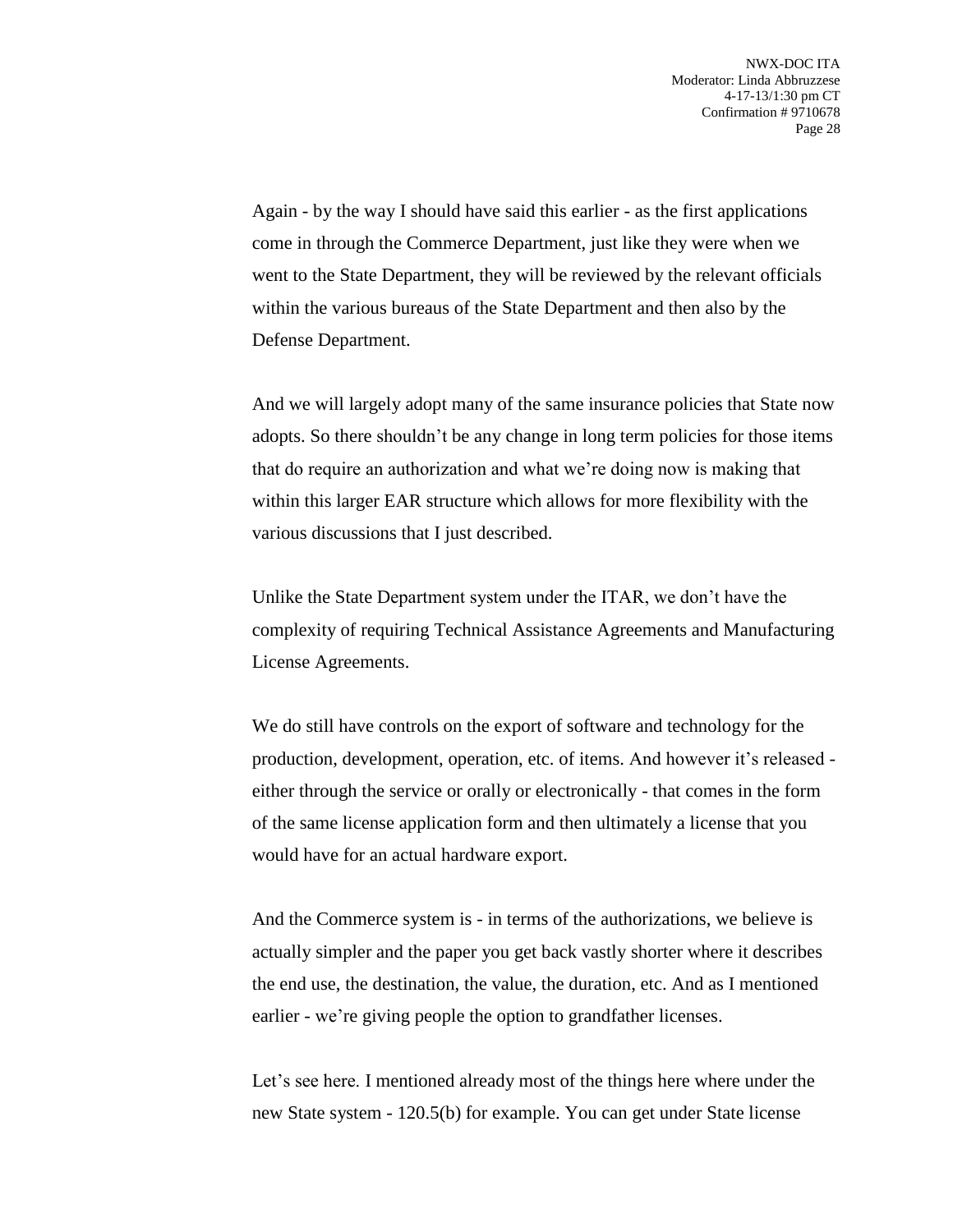authorizations and export EAR items that are used in or with the ITAR items. I think I've already covered everything on this slide given the timing.

For export clearance issues - as I mentioned earlier - you need to identify the 600 series ECCN on the export controls documents. All exports, except "dot y" items, below a certain value require an AES filing regardless of destination. So if you're using license exception STA to ship to one of the STA countries, you still need the AES filing. And then I've already referred to 120.5(b). I'm sailing through just a little bit to leave time for questions.

One of the other big differences between the Commerce regulations and the State regulations is that foreign-made items incorporating a certain amount of U.S. content may not be subject to the EAR. And so what we've done with this new 600 series rule is to apply for most of the world the same 25% de minimis rule that exists.

On the State Department system, it's a zero de minimis rule for everything. So any item, no matter how insignificant, if it's specifically designed and modified for military items and it's incorporated into a foreign made item or a civil item, it remains ITAR-controlled forever, requiring US government authorization for its reexport even if the other 99.9% of the item was foreign made.

And under the current system - what we've gotten under this new system we've set the minimum rule for 600 series items will still be available and calculated in the same way. However, there's an exception to that which is that we're maintaining the State Department's embargo and see-through rule with respect to exports and reexports to the D:5 countries, or in the ITAR, the 126.1 countries, such as China.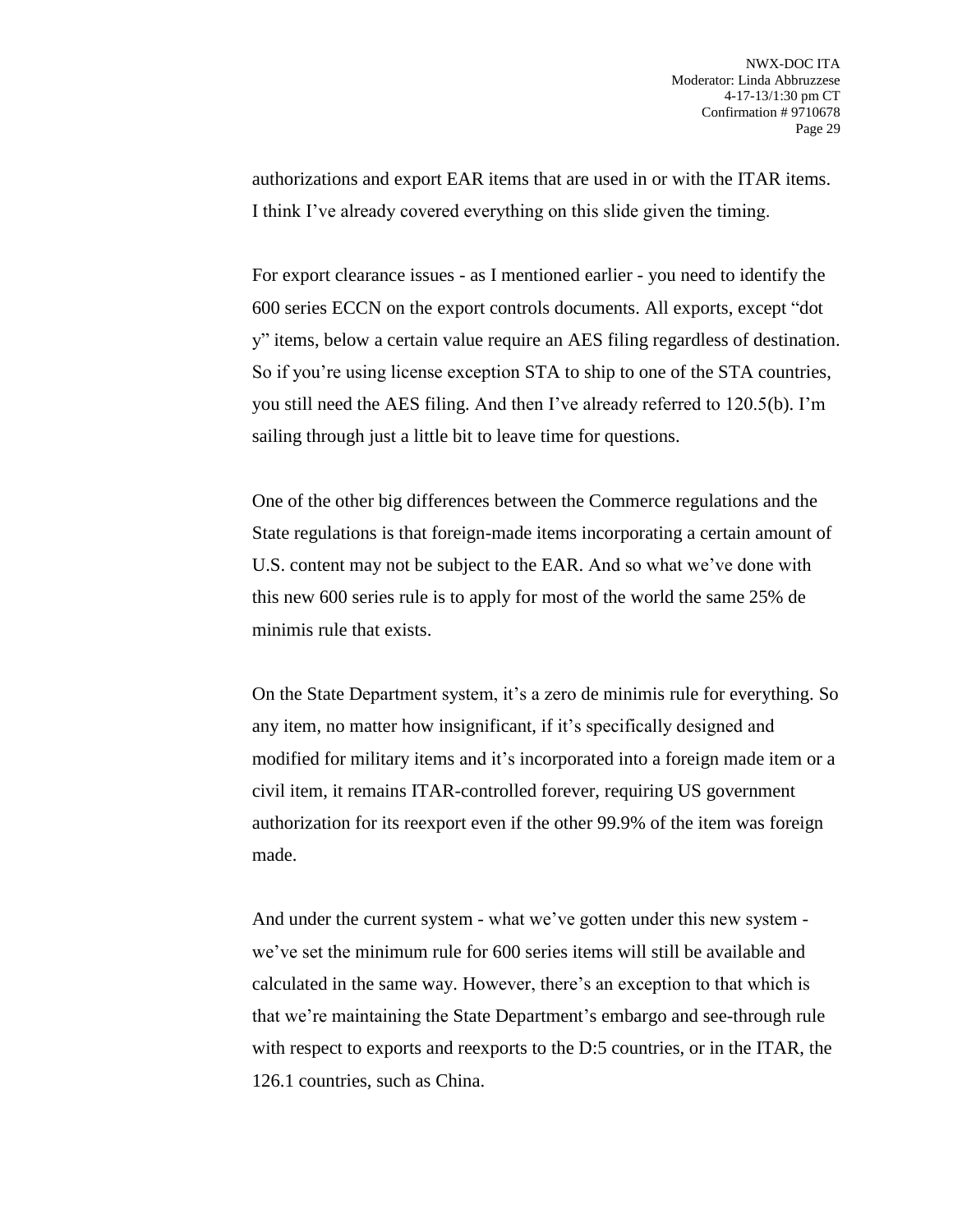So a foreign made item containing US origin 600 series content destined for China - even if it's less than 25% -- would still require authorization from the United States for that reexport, and it would be presumptively denied.

There's also - and we're adopting and expanding on another topic. We can get into this, but essentially, foreign made 600 series items that are the direct product of US origin 600 series software or technology will require US government authorization if reexported to any of the countries in the country groups that are identified there  $- D:1$ , D:3, D:4, D:5 and then E:1 (the embargo countries). In terms of scope, it doesn't include any European countries, for example, in those lists.

And wow, I think I made it within time. We have here a list of people you can contact for questions. The director of the new division who's going to be processing the licenses when they come in and otherwise dealing with classification requests is Todd Willis. That's his work related email. As we get more comfortable, I'll give you his home number and his cell number that you can call later.

Anyway, so for technical questions on aircraft or gas turbine engines it's Gene Christiansen in the Office of National Security and Technology Transfer Controls, and Jeffrey Leitz from the new division. And then for issues with respect to interpretation or other regulatory issues, it's our Regulatory Policy Division, and Steve Emme in my office.

And then for training and outreach, Rebecca Joyce. And then in the Western Regional Office side, Michael Hoffman). So what I'm going to do is stop there and open it up for questions. And after answering a few questions for 10 or 15 minutes then I'll start with the second slideshow and we'll walk through the specially designed definition.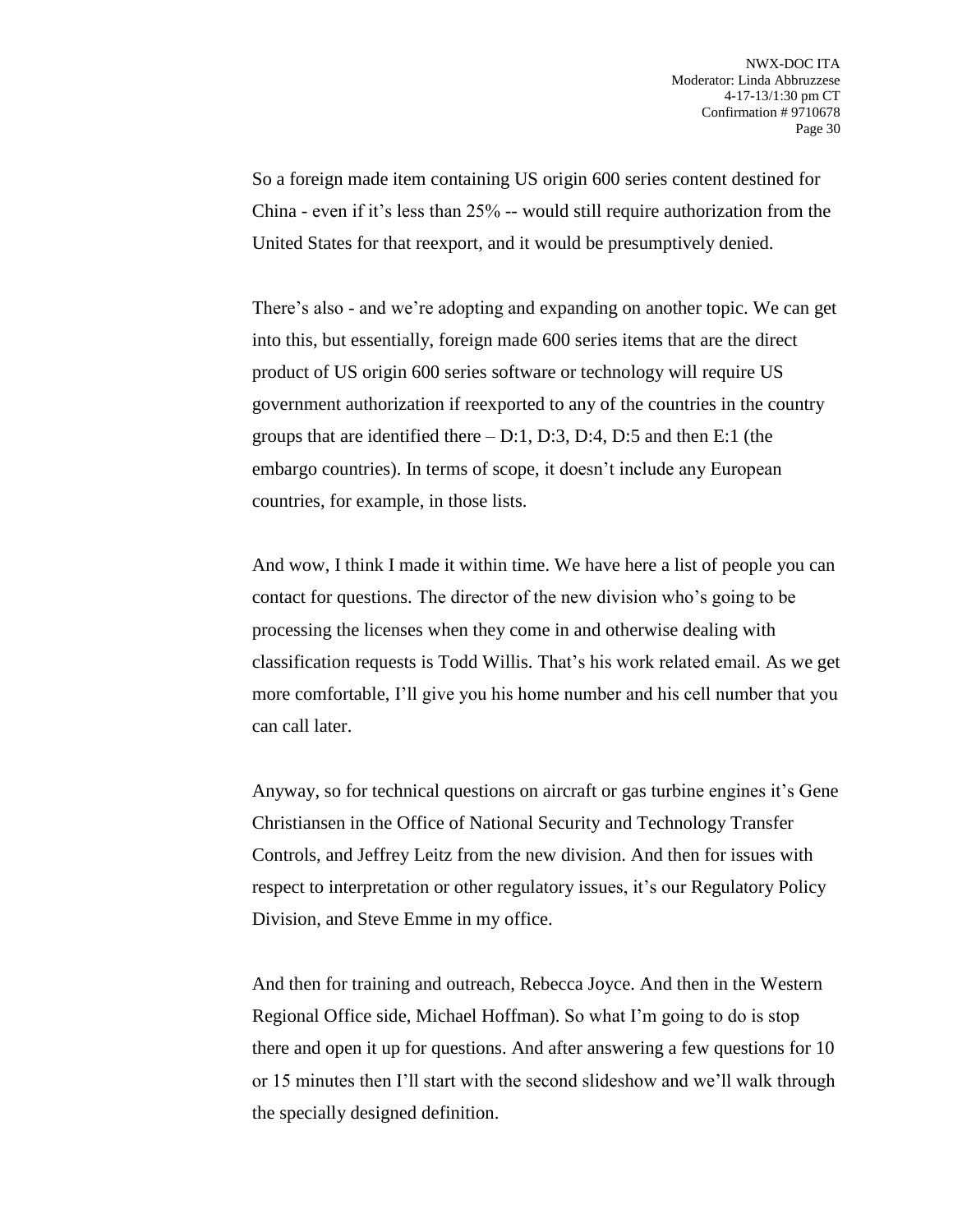NWX-DOC ITA Moderator: Linda Abbruzzese 4-17-13/1:30 pm CT Confirmation # 9710678 Page 31

Coordinator: Thank you. And at this time if you would like to ask a question, please press star one on your touchtone phone. To withdraw your request you may press star two. Once again, if you have a question, please press star one at this time. And one moment for the first question.

> Our first question comes from (Natasha Finnerty). Please go ahead. (Natasha) your line is open. Please go ahead with your question. We'll move onto the next question. Our next question's from (Janet Pierce). Your line is open.

- (Janet Pierce): Hi. I just had a question regarding your comment about the VIII(h) series and the catch-all controls. You mentioned that you had to look to see if you were captured in another category and I think you mentioned brake pads or something that might be captured in other category. What do we do in the interim since the other category's final rules aren't out yet?
- Kevin Wolf: It remains ITAR-controlled. So let's say for example you have a military vehicle part or component. Then until the State Department has made changes to the ITAR and we've implemented corresponding CCL changes, those items remain ITAR-controlled.
- (Janet Pierce): Okay. Thank you.
- Kevin Wolf: Yes. So, you know, we're going to we're going to be rolling out the changes to the other categories over 2013 with respective dates and some effective dates going to 2014. By the way, you will see another electronics rule. We've gone through - we have had eight full days, long days, all day, very productive interagency meetings going through the public comments on category VIII - I mean sorry - category XI - the electronics category.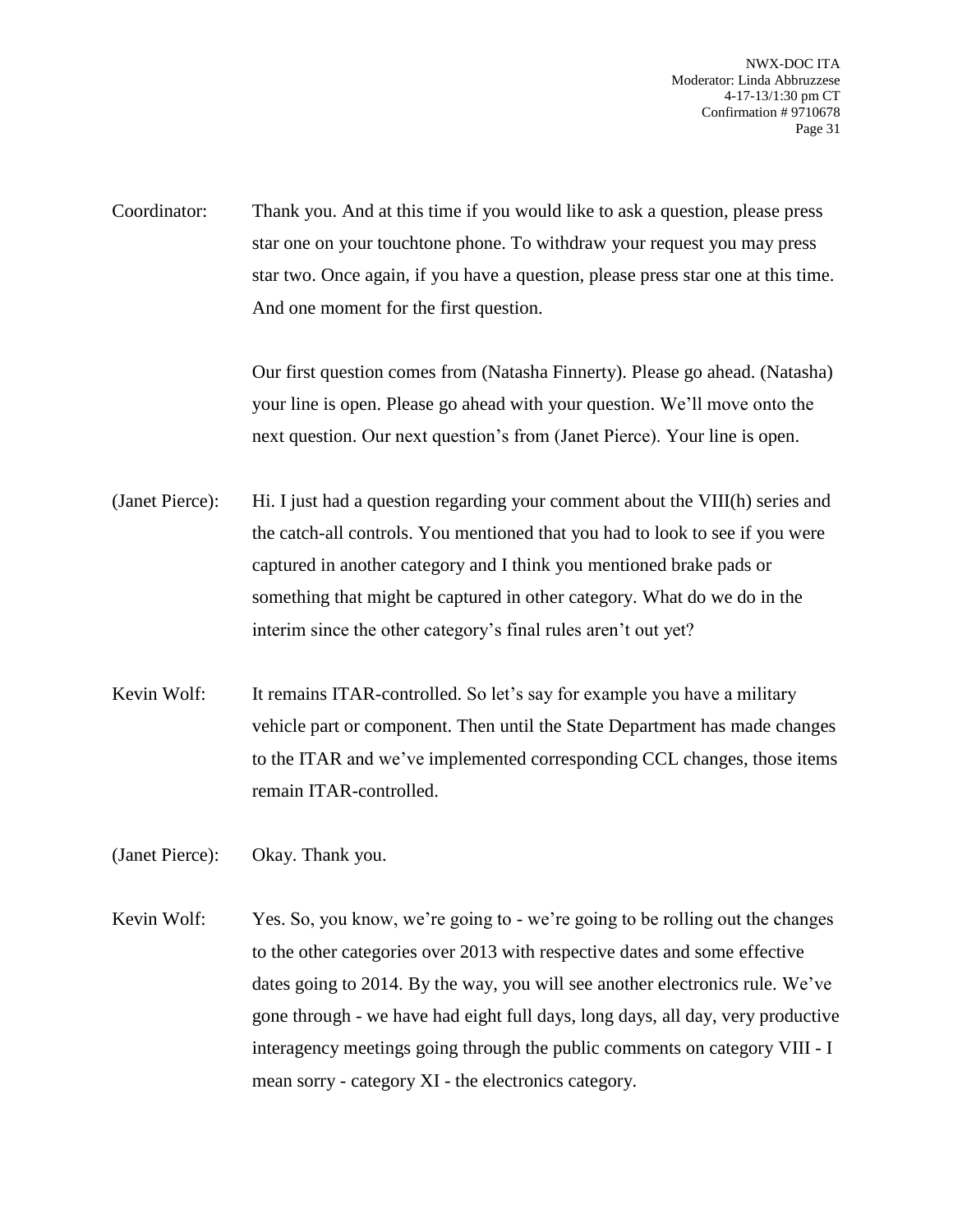And State, Commerce and Defense now are working on putting together the proposed changes based on our review of those public comments. So electronics will be coming out again later for public comments.

Coordinator: Thank you. Our next question's from (Gary Stanley). Your line is open.

(Gary Stanley): Kevin will an exporter still require a technical assistance agreement to provide technical assistance to integrate a 600 series item into a military system?

Kevin Wolf: If the - another way of saying it for others on the phone - if someone is still providing a defense service to a foreign person as defined in 121 of the ITAR and the physical item at issue in that service is now a 600 series item, will an authorization under the AECA still be required from the State Department? And the answer to that question is yes.

> However, the State Department is going to propose changes to the definition of defense service to deal with the issue of incorporation and integration. And those proposed changes will be part of the State Department's proposed revision to the USML Category XV - the satellite rule, which will be the next proposed rule that we get out the door.

> So I know what you're getting at which is a situation where all we're doing is exporting our now 600 series widgets and plugging it in to a, you know, foreign made defense article such as a military aircraft. And are we now going to need both a State and a Commerce authorization, the State authorization for the service and the Commerce authorization for the 600 series or maybe the availability of a license exception.

That right now today would require two authorizations from the State Department, the TAA and the DSP-5 for the actual hardware shipment but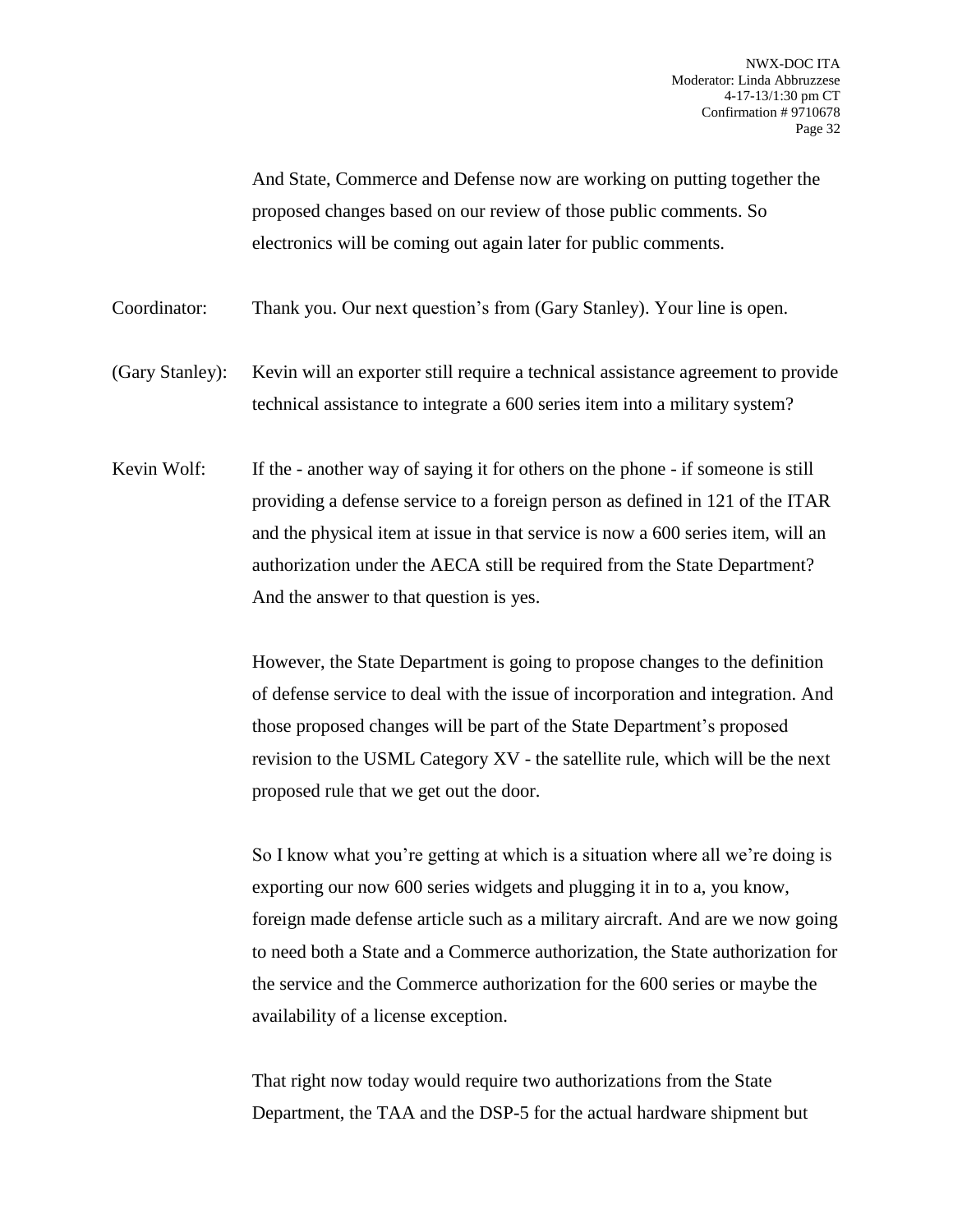tomorrow it would still require, to the extent an exception wasn't required, two licenses. So two authorizations - the TAA and the Commerce authorization. So again - as I mentioned - the State Department is going to propose changes in that definition for defense services to allow for circumstances where just the mere act of installing without anything pertaining to, you know, changes, etc. to the impact of the defense article won't count as a defense service.

I don't want to speak or get into the nuance of that yet because it hasn't been proposed. The State Department hasn't actually proposed it. I'm just giving you a heads-up for that question to pay attention to what did come out and then for you and everybody else, review it and make public comments on it and we'll take it from there.

- Coordinator: Thank you. Our next question's from (Doug Jacobson). Please go ahead. (Doug Jacobson) your line is open. Please check your mute feature.
- (Doug Jacobson): Yes, hi Kevin (Doug). Just thanks very much for everybody's efforts at BIS and DDTC for getting this done. A couple of practical questions. One, you mentioned that no purchase order would be required. There is some discussion of that in the preamble to the comments. But what about other supporting documents with respect to technical data, product brochures that would have to be required to be submitted with a license application.

In many cases DDTC does not require that information but it may only require a PO or a letter of intent.

Kevin Wolf: Right. We haven't made any changes with respect to the supporting documents or the documents required to describe the nature of the transaction. It's not our goal to suddenly become more burdensome than DDTC in that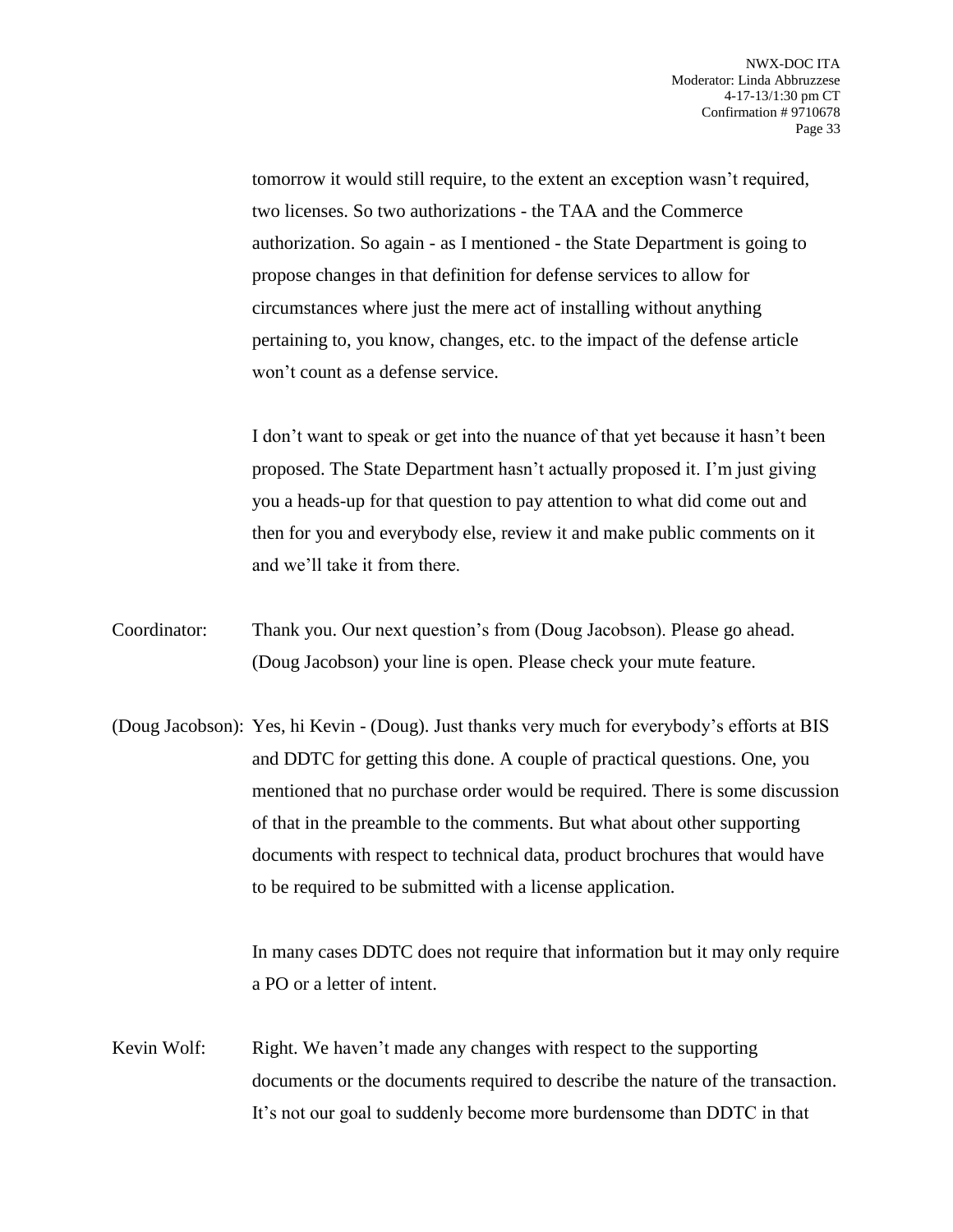regard. But we - the short answer is saying we have community changes. If there is a fact pattern wherein an obligation under the EAR is somehow more significant or more burdensome than the ITAR, let us know. We'll think through it.

No one's raised that with us just in any of the public comments. So we haven't made any changes to any of the other standard requirements for describing the technology or the item that would be exported in the supporting documents in order to support that application.

So if you have particular fact patterns, you know, let's put them together and maybe get them into the next series of public comments on a proposed rule that we come out with. And that's something to think about but to date, no one's mentioned that in any of the comments and we haven't made any changes to any of the supporting document requirements.

- (Doug Jacobson): Okay, thanks. And then what about the you mentioned also Category XV. That'll be the next proposed rule to be published. Any thoughts on timing as far as when we will see that in the Federal Register?
- Kevin Wolf: As soon as I get done with this conference call.

(Doug Jacobson): Okay.

Kevin Wolf: No, we have to - we're right now in the last stages of finishing EAR clearance on the text and getting OMB permission to then send it to the Office of the Federal Register to publish that.

(Doug Jacobson): Alright, thank you. And then lastly you may want to mention something about the CCATS - alternative CCATS that you mentioned - you've referred to as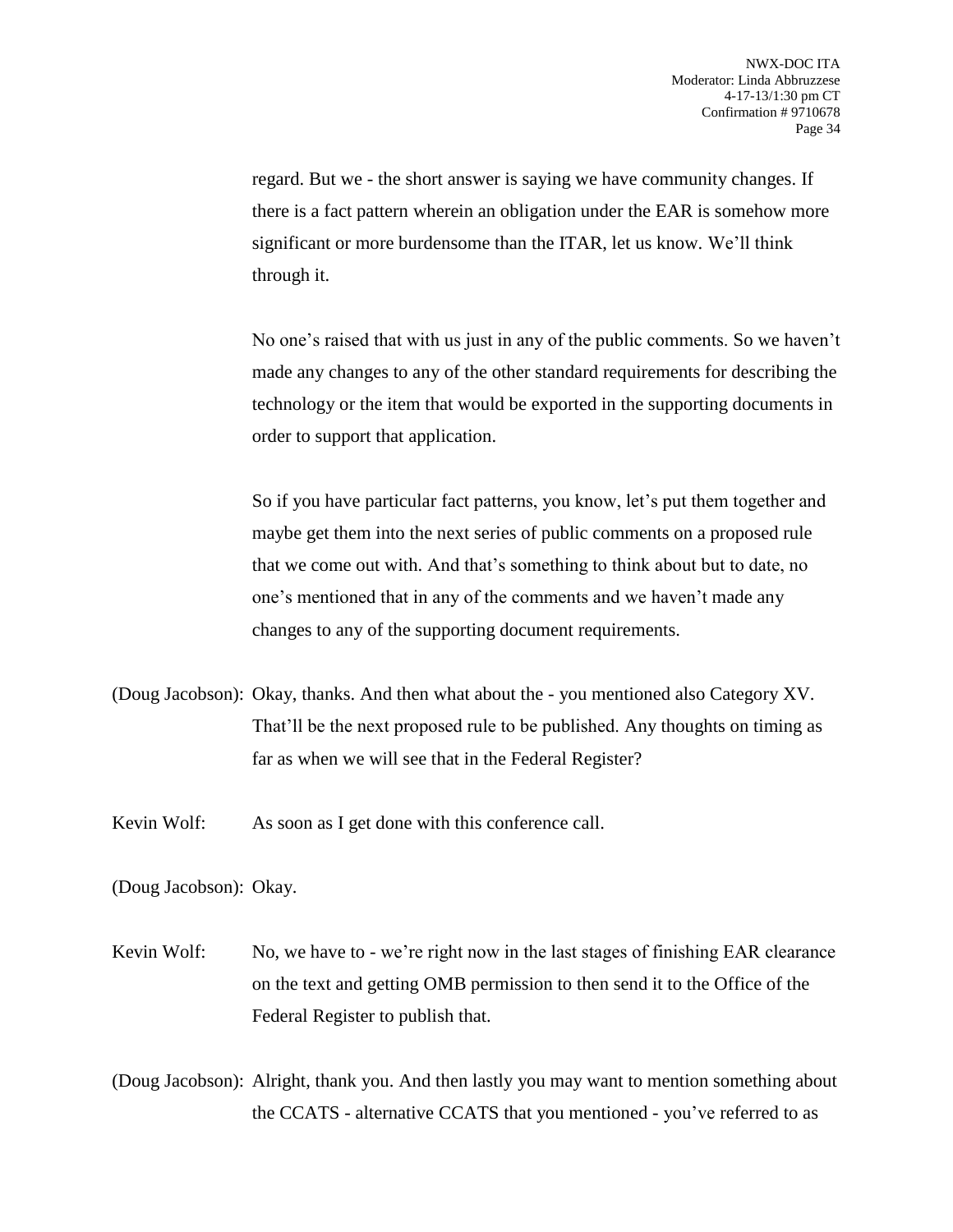"CDOGS" as far as the alternative CCATS for obtaining information on commodity classification for some of these new items.

Kevin Wolf: Yes, I'll get to that when I do specially designed.

(Doug Jacobson): Okay, perfect. Thanks so much.

Coordinator: Thank you. Our next question comes from (Tammy Hire). Your line is open.

(Tammy Hire): So quick question regarding Category VIII products again. One of our products that we make are seats that are designed specifically for military helicopters and they're seats that are just made out of material. I understand they'll probably go to the CCL.

> But then we also have seats that have armor in them for the military helicopters. I'm wondering if it'll be clear how I should look at that in order to assign it the appropriate category.

Kevin Wolf: I don't want to speak for State and I don't have in front of me the new VIII(h), but I don't believe there's any form of seats that might be specifically listed in VIII(h), unless specially designed for one of the stealth or low-observable aircraft. And so...

(Tammy Hire): I wouldn't have to look at an armor category either?

Kevin Wolf: No. It would be - there's nothing where we make a distinction for armor for a seat. So if it's specially designed as we're going to discuss the definition of it, that would presumptively fall to 9A610.x.

(Tammy Hire): I appreciate it. Thank you.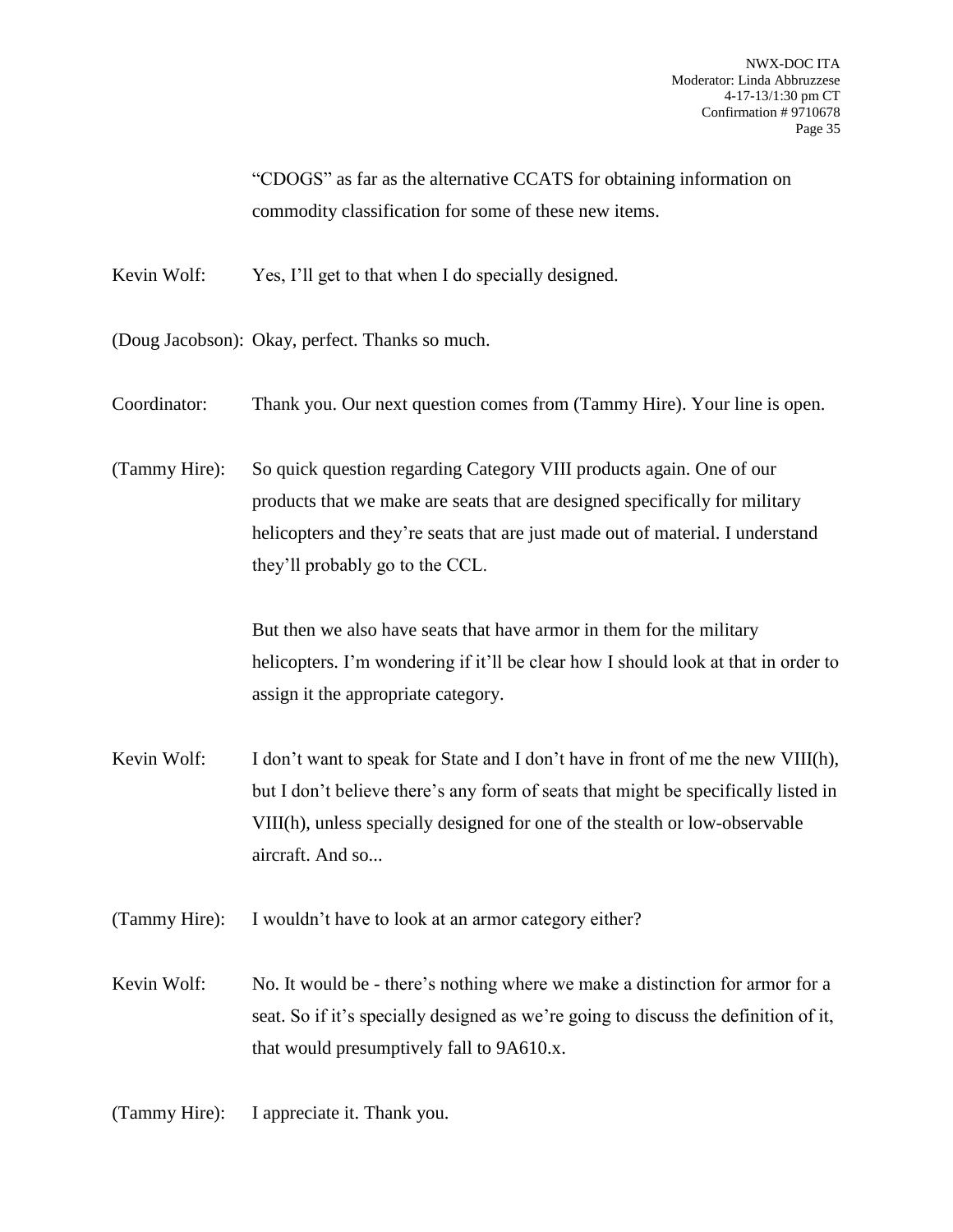NWX-DOC ITA Moderator: Linda Abbruzzese 4-17-13/1:30 pm CT Confirmation # 9710678 Page 36

- Kevin Wolf: Again, I would follow-up with DDTC specifically on the State Department rule. You'll sort of want to look through that and maybe contact State for further information. But from memory, I don't think that there's anything pertaining to seats where the addition of armor to a seat would change the jurisdictional status.
- (Tammy Hire): I will definitely look it over. Thank you.
- Coordinator: Thank you. Our next question comes from (Larry Christiansen). Your line is open.
- (Larry Christianson): Good afternoon. My question has to do with applying for a CCATS. Let's assume this is after all the lists are revised. If someone applies for a CCATS and gets a determination from BIS of a particular ECCN or EAR99. In those circumstances in the future, will there be any type of risk that DDTC will later claim jurisdiction or prosecutors will claim jurisdiction without new enumeration of items on the USML - first question.

And secondly, if there is such risk that will remain - and I hope not - will the prosecutors and State be permitted to apply that retroactively as they have in the past?

Kevin Wolf: Well the way in which we're structuring the new USML categories - and by we I mean the US government - is that they won't have a lot of subjectivity built into them. They're going to be, to the extent humanly possible, more objective lists. So the issue of difficult CJ determinations that lend themselves to dispute should be reduced.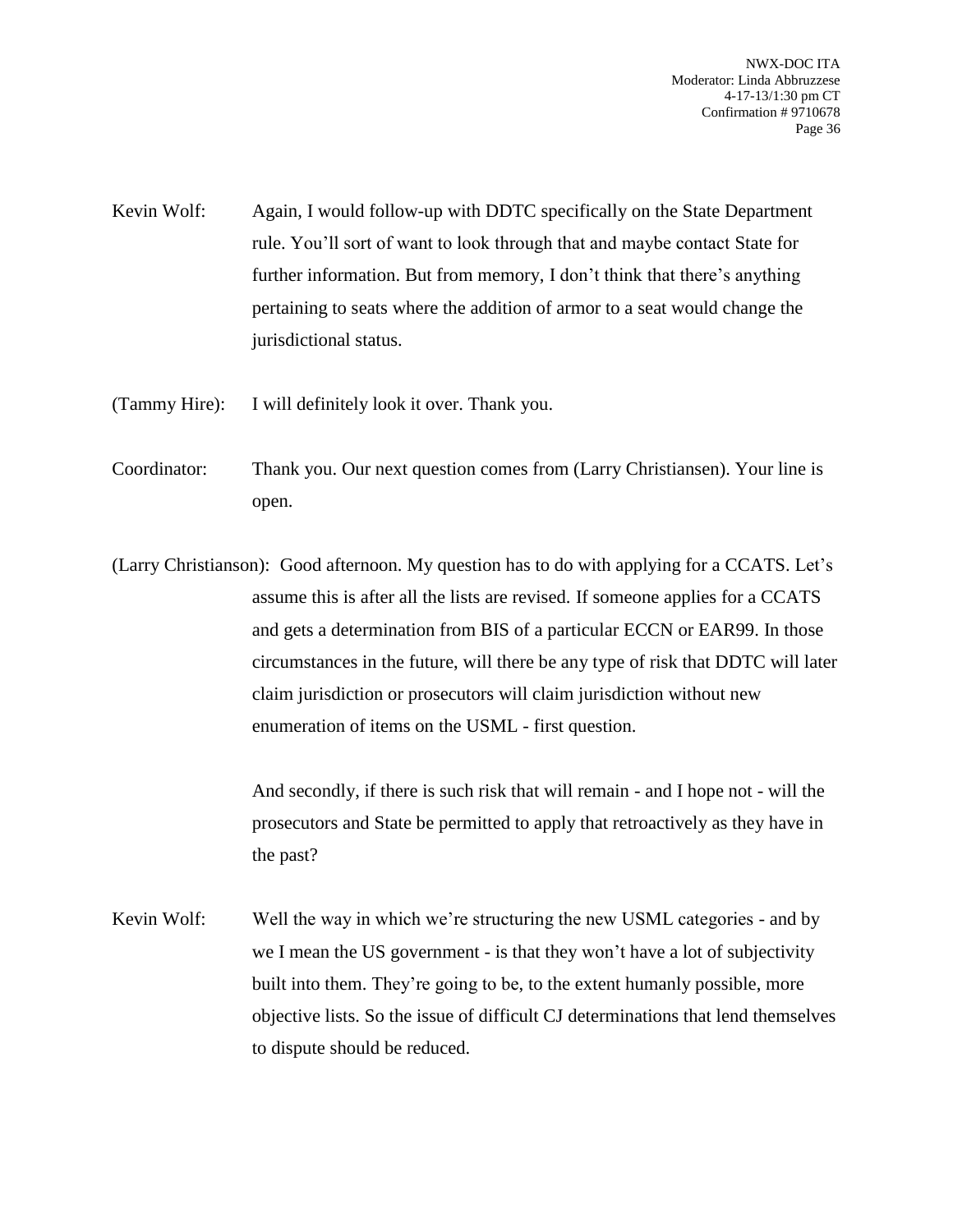Also, the catch-all phrases on the USML we believe over time will be dramatically reduced. And it won't be a question of subjectivity but whether something is or isn't tied to our control. You would just look to see whether it's on the new USML or not.

And lastly I think going back to your first question, a classification determination from Commerce as our regs say - I'm blanking on the exact section - 734 I think. It says that a classification determination is only a statement about where something would be or not on the Commerce Control List if it were subject to the EAR.

And so a CCATS is only a statement about the classification of an item. It isn't a statement about whether it is or isn't tied to our control. So you get to the CCATS either after you've made a self determination that your item is no longer or isn't listed on the US Munitions List. Or if there was a CJ with date confirmed that the item was not on the US Munitions List.

Again - to go back to one of the primary points of this effort - you have to get to the point where, you know, industry and government and prosecutors and judges or juries or whoever can look at the list of items and make that determination about whether something is or isn't on the ITAR by what's listed on the USML as opposed to a more subjective determination.

(Larry Christianson): And then what about retroactive decisions by DDTC?

Kevin Wolf: The question would be whether it is or isn't on the list at the time the export occurred. I mean so for example if, you know, the previous example of the seat. We're exporting prior to the 180 day effective period. That would be in ITAR - I'm under VIII(h). But based on the fact to provide it after the 180 day effective date, the export of it would be subject to the EAR. So the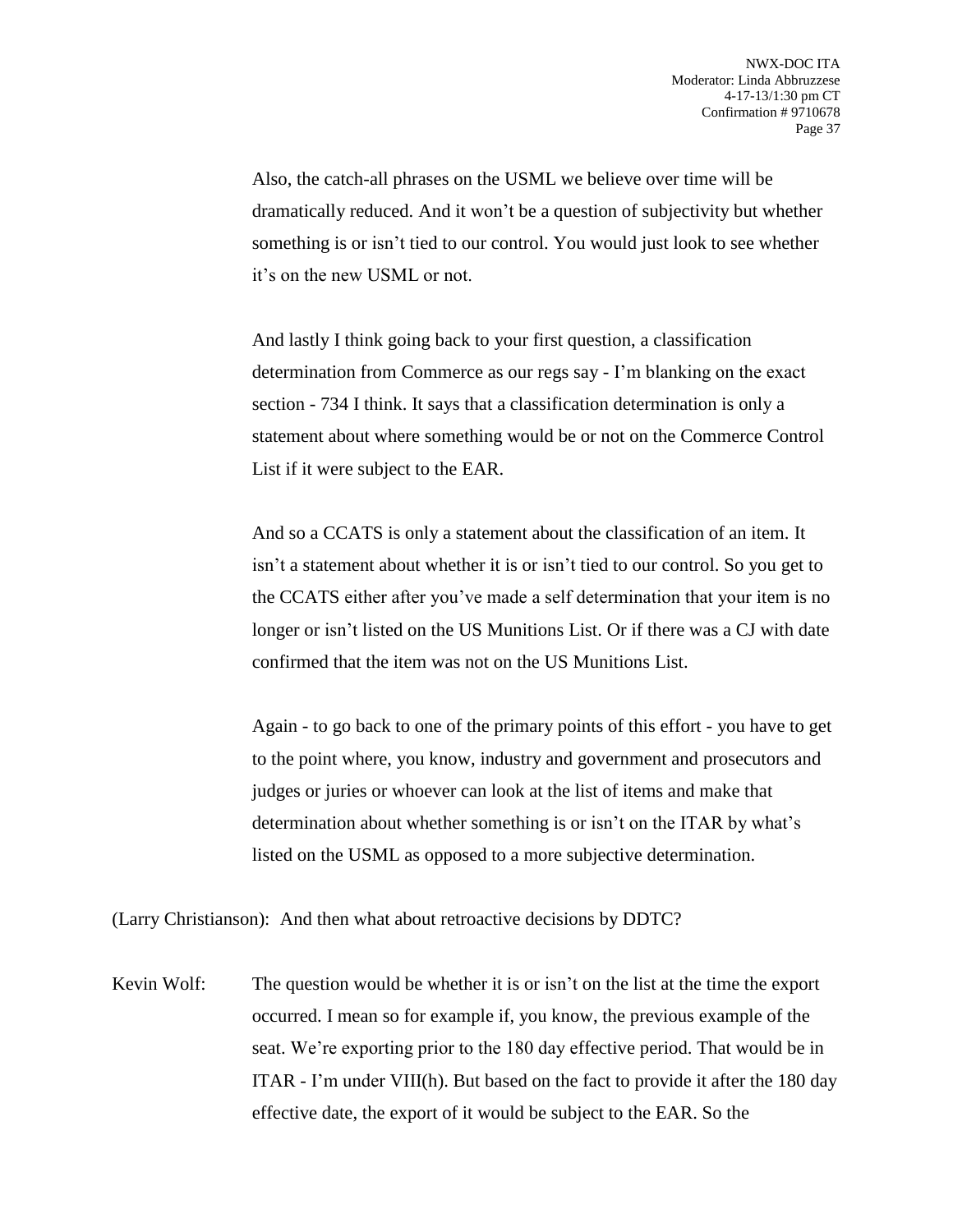retroactivity would be with respect to where the item fell at the time the incident or the transaction in question occurred.

(Larry Christianson): Thanks a lot.

Coordinator: Thank you. Our next question is from (Karen Murphy). Your line is open.

- (Karen Murphy): Hey Kevin. Quick question on the license process. You mentioned earlier we're going to get four year licenses. Will there be an amendment process during the four years or do folks anticipate replacement licenses as facts change during the period?
- Kevin Wolf: We've not caused any changes allowing for the creation of a new process for existing authorization.

(Karen Murphy): Okay.

Kevin Wolf: So to the extent that there was a change in facts or circumstances that warranted or required rather a new authorization and the same rules that exist today would apply which would be a new authorization.

(Karen Murphy): Okay.

Kevin Wolf: That's something we've been thinking about but it's not something that we have put to paper completely for a proposed going forward basis. It's just ideas right now.

(Karen Murphy): Okay, thanks.

Coordinator: Thank you. The next question is from (Lynn Twiss). Your line is open.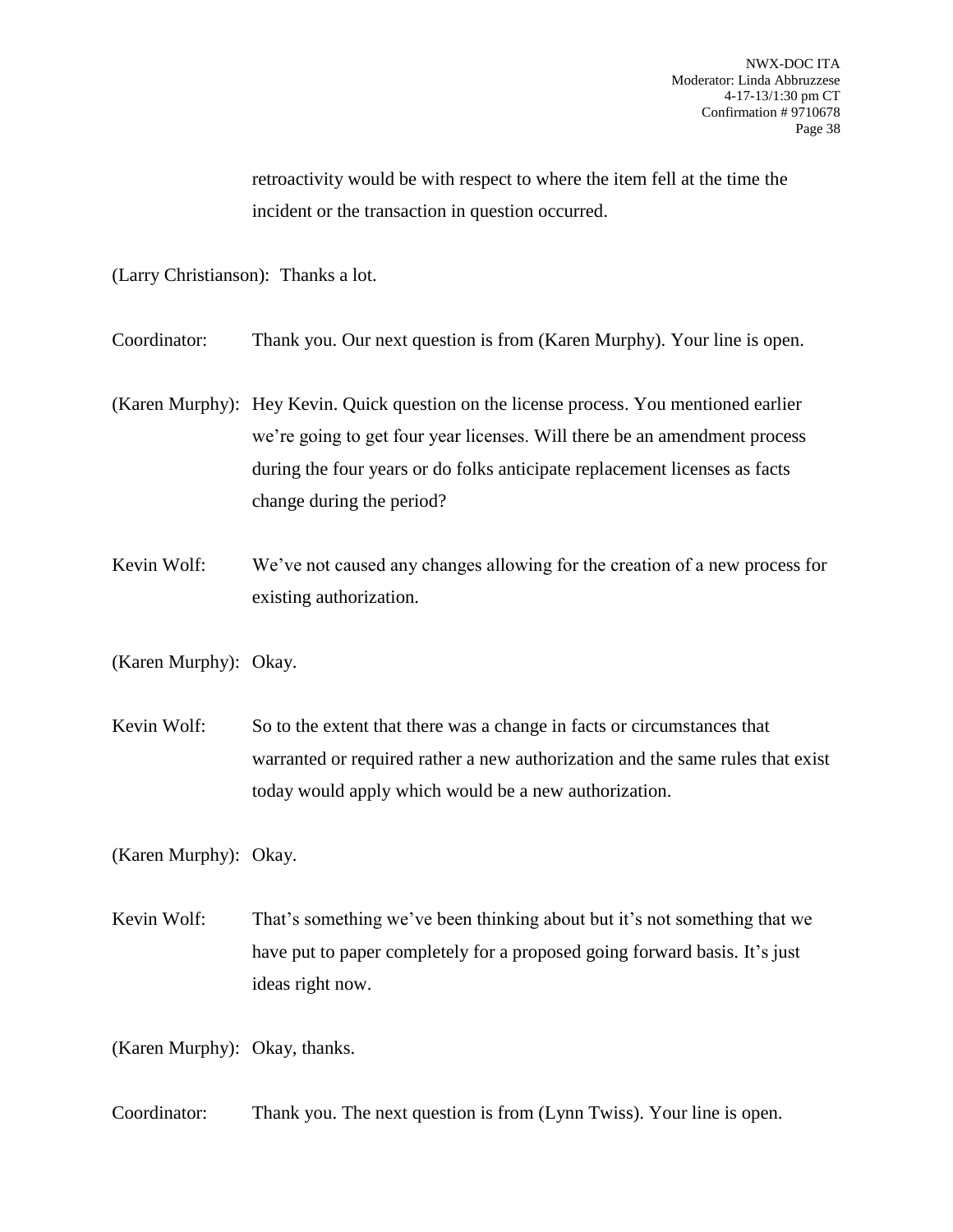NWX-DOC ITA Moderator: Linda Abbruzzese 4-17-13/1:30 pm CT Confirmation # 9710678 Page 39

(Lynn Twiss): Hi Kevin. We have current export licenses with the Department of State and they're valid through 2016 and 2017 with the determination are these going to be grandfathered? Do we need to reapply for a new license with Commerce?

Kevin Wolf: Well if they - if your items don't move from the USML at all then those authorizations remain and you can use it to the extent the authority will go.

> To the extent that you need a - to engage in a transaction involving one of those items. As we said - after the 180 days for two years thereafter you have the option of continuing to use that existing authorization for items on the State license. So you could just not do anything and keep working within the scope of your State authorization.

> But at the end of that 180 days plus two year period, if your item has moved over and become subject to the EAR, any future transactions involving those items would require the use of a Commerce license or a Commerce license exception.

- (Lynn Twiss): Thank you.
- Coordinator: Thank you. Our next question's from (Joyce Able). Please go ahead.

(Joyce Able): The production of ITAR products invoke certain restrictions on a business. When items move from that list, does that remove those controls such as controlled access and foreign visitor restriction?

Kevin Wolf: To the extent that the - you satisfy the obligations and the State Department regulations and I would encourage you to contact DDTC. That's for turning in or ending your State authorization.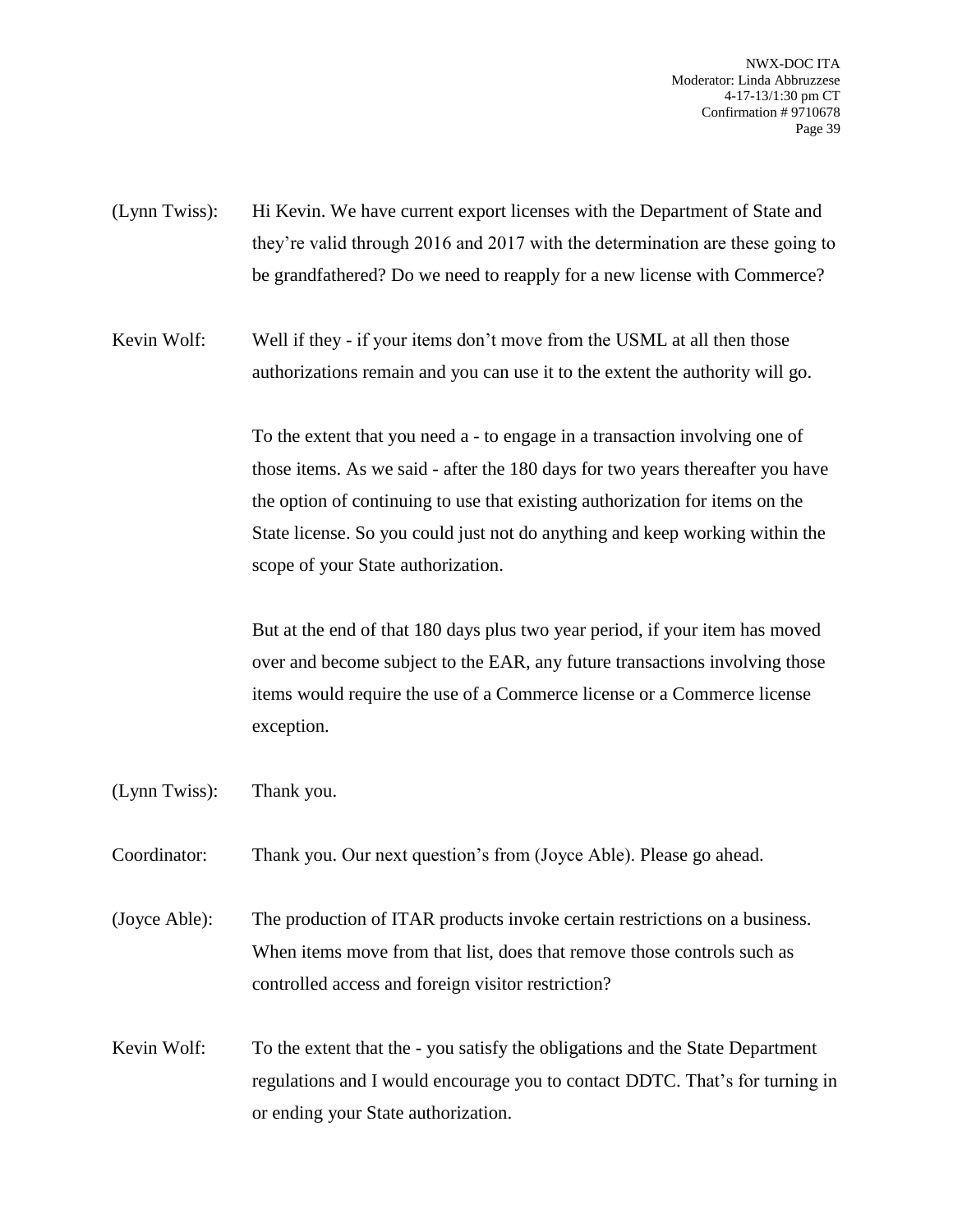And on a going forward basis - if a license is required by Commerce such as for example if not to one of the STA-36 countries, then whatever conditions or limitations that would be on that license would apply. They may or may not be the same as what historically had happened with the State license. It would just depend.

If a license exception were eligible for the export of that item to one of the 36 countries then I've already described what the scope of the obligations are with respect to utilizing one of those exceptions.

(Joyce Able): Okay, thank you.

Coordinator: Thank you and at this time we have no further questions.

Kevin Wolf: That's perfect and by the way, I swear I'm not making any of this up. It's all true. What I'll do now at the end of the questions is start the second topic.

> So this is the definition of "specially designed." And normally, you know, you wouldn't pull out an individual definition for its own topic but this one has generated over the decade literally a significant amount of attention and it's really quite critical to this whole exercise. So I wanted to have just the special - no pun intended - presentation.

> And again, with all topics that we've raised today, if there are particular ones you want us to go through in more detail and obviously given by the attendance, people are willing to call in and we will do so over time. But the first thing you should do is actually read the new definition which is on page 22728 and sort of flows over into 22729 of the Federal Register notice that we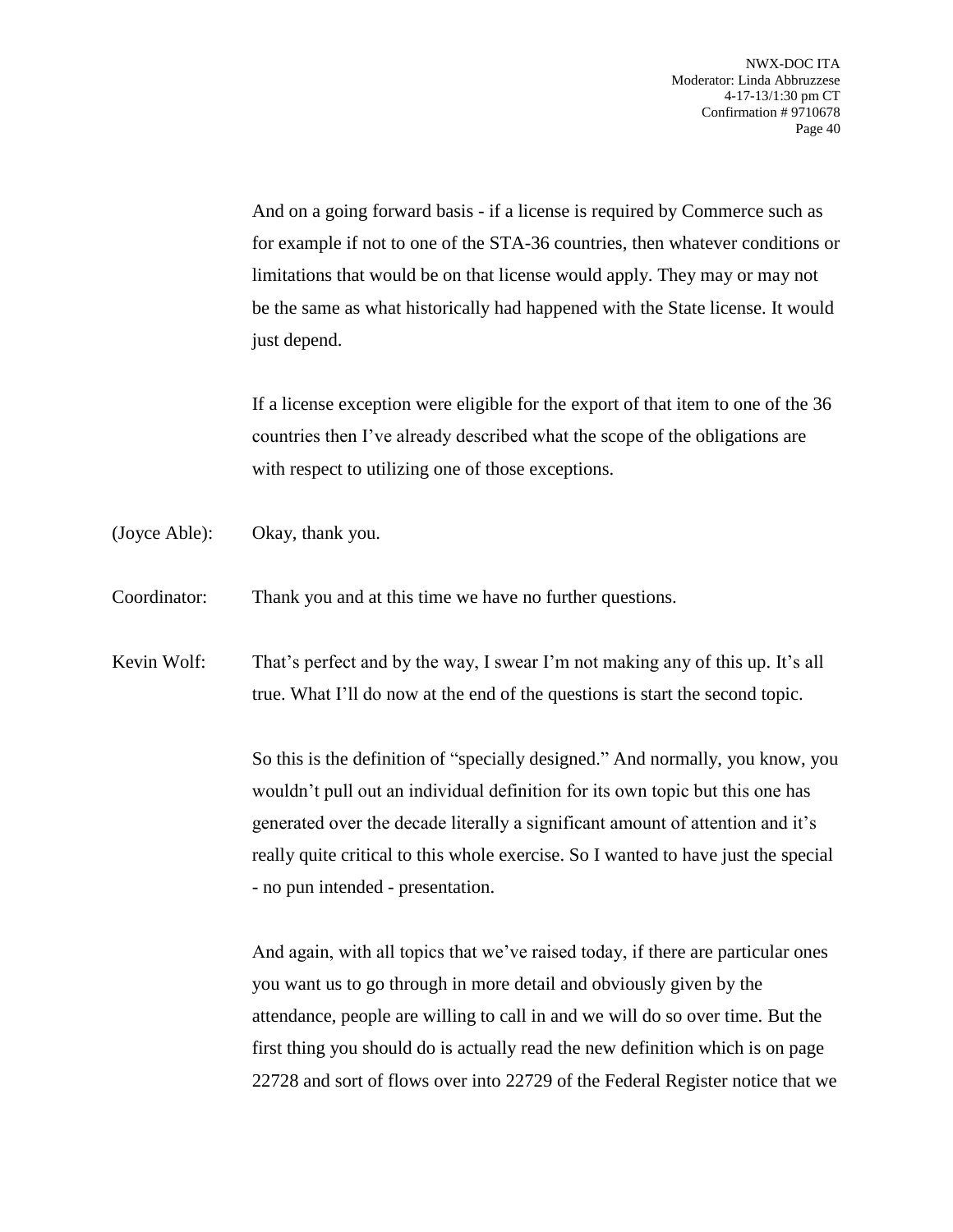published yesterday. You can also look at the State Department notice and definition which came just after ours.

Now you'll see that they both substantively track one another and are similar to the extent possible. The wording of the definition is slightly different in certain places to make the definition EAR specific and ITAR specific, such as the (b)(6) paragraph in the EAR definition. Our goal with the definition is to come up with something that if, you know, you gauged the same facts with ten different people, they would all come to the same answer with respect to something that was or wasn't "specially designed."

And remember what I said when I was describing earlier the order of review. First you look at the USML. If your item is specifically numerated then you're caught. If it's not specifically enumerated, you then see whether it's caught within one of the "specially designed" catch-alls on the USML and there should be very few. We're trying to draft those out to the extent humanly possible.

If your item is not "specially designed" under USML then you go and you look to the 600 series that's relative to your type of item. You see whether your item is or isn't enumerated in the 600 series 9Y6zz. (A, B, C, D, E). If it's not there then you go to the catch-all – 9Y6zz.x - and ask the question of whether you're a part, component, accessory or attachment "specially" designed" for one of those 600 series items or in regards to the corresponding USML category.

And if the answer is no then you go onto the rest of CCL and you review the CCL for to determine whether the item is described in an ECCN outside the 600 series.. You always will follow the same steps of analysis. But in that order of review process you have to go through the definition of specially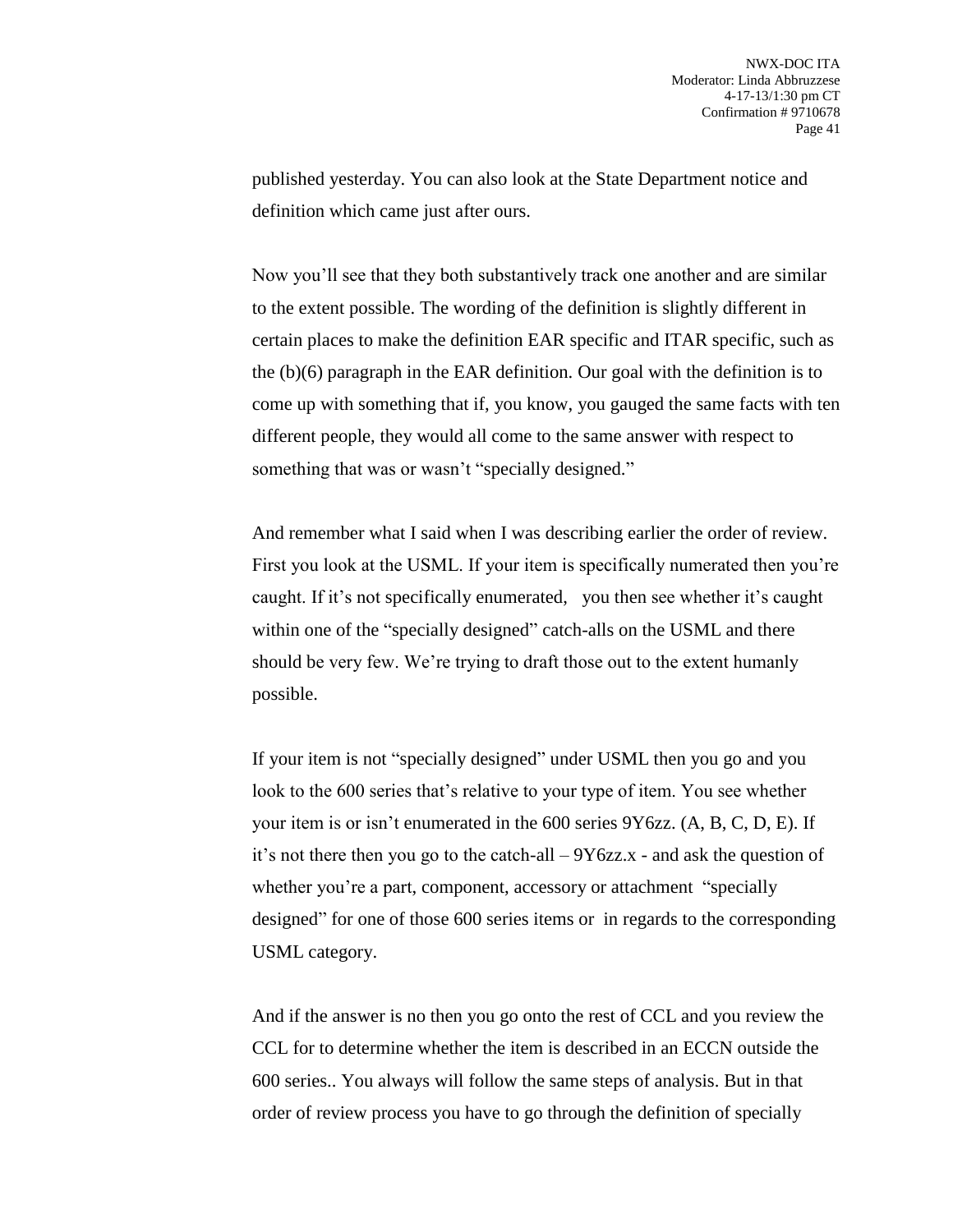designed twice. So what I wanted to talk to you about in this area is if you've gone through the USML, and you determined your item is not on the USML and you're now reviewing the 600 series, and you determined it's not listed in the 600 series but you're asking yourself is my part, component, accessory or attachment "specially designed" for - in this case - a military aircraft either in 9A610 or USML Category VIII.

And we needed to come up with a definition because this catch-all concept is really quite essential to the whole effort because we didn't want to let anything inadvertently drop out of control from the USML which has these broad catch-alls. So we made the USML as positive as possible. But we needed to maintain the catch-all phrases on the CCL to catch everything else.

Similarly or in addition rather we needed to maintain the catch-all concept because those concepts - those phrases are used on the Wassenaar Arrangement Munitions List. And one of the other aspects of this effort is to maintain consistency with our international regime obligations which in this case for example uses controls on items "specially designed" for military aircraft.

Frankly also we wanted a definition that would allow for evolution and clarification over time as individual fact patterns presented themselves so that it becomes easier to apply.

As we were working on this and the reason we came about with the structure and by working on this, I mean over the course of the last two or so years. And we went through hundreds of evolutions or iterations rather and two proposed rules and hundreds of public comments came back in on it. And lots of work with the DTAG and the TACs.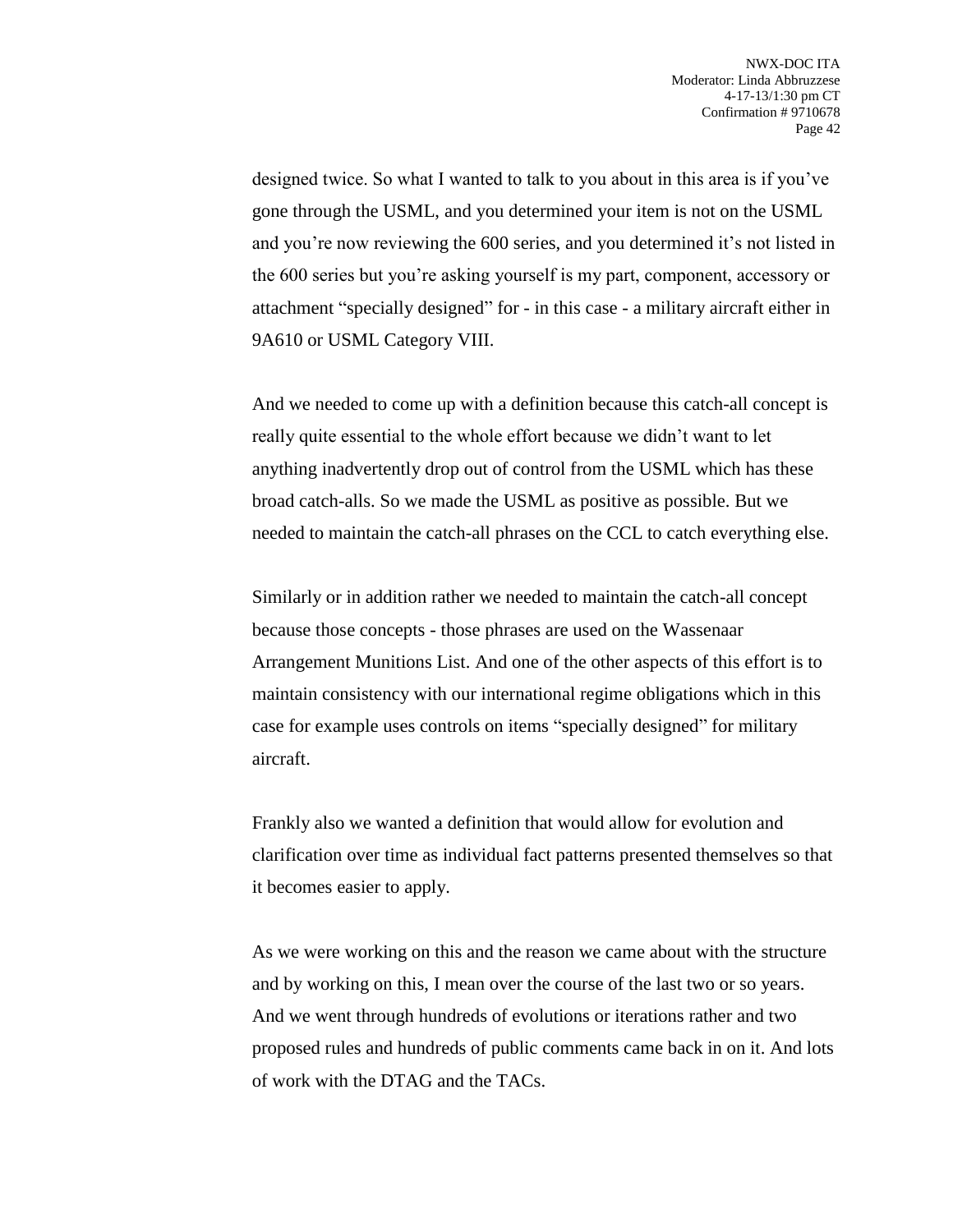What we found was that it was really very difficult to articulate in one sentence exactly what the term meant because it left too much room for ambiguity and subjectivity. But what we did find in working through this is that it became possible to state more clearly about what the term didn't include.

And so this lead conceptually to a very different approach which is to have a catch and release structure wherein the broad paragraph (a) to the definition of "specially designed" would catch items with very open ended phrases. And then much more specific criteria would exist in paragraph (b) to refine the parts, components, accessories and attachment that are "specially designed."

And so this is a slide I enjoy. Take a breath because I realize that this may be intimidating and it's going to seem complicated to you at first because it's more than one sentence. It has notes and definitions and when you get to printing out the Federal Register, you've got, you know, a lot of pages of preamble that you have to work through.

But based on hundreds of tests or examples of working through this with particular companies and back patterns - it works out to be - for exporters at the end - very simple to use. The other thing about the definition is that it's really not a very radical idea. What we've done is take existing concepts that are spread throughout the USML and the CCL and based on what the US government has determined to be the right level of control in the good faith application of the term to accomplish our policies.

And quantify it - that is put it together all in writing all in one place. So you shouldn't be seeing anything - although maybe worded and ordered differently - substantively any different than what we believe is a good faith application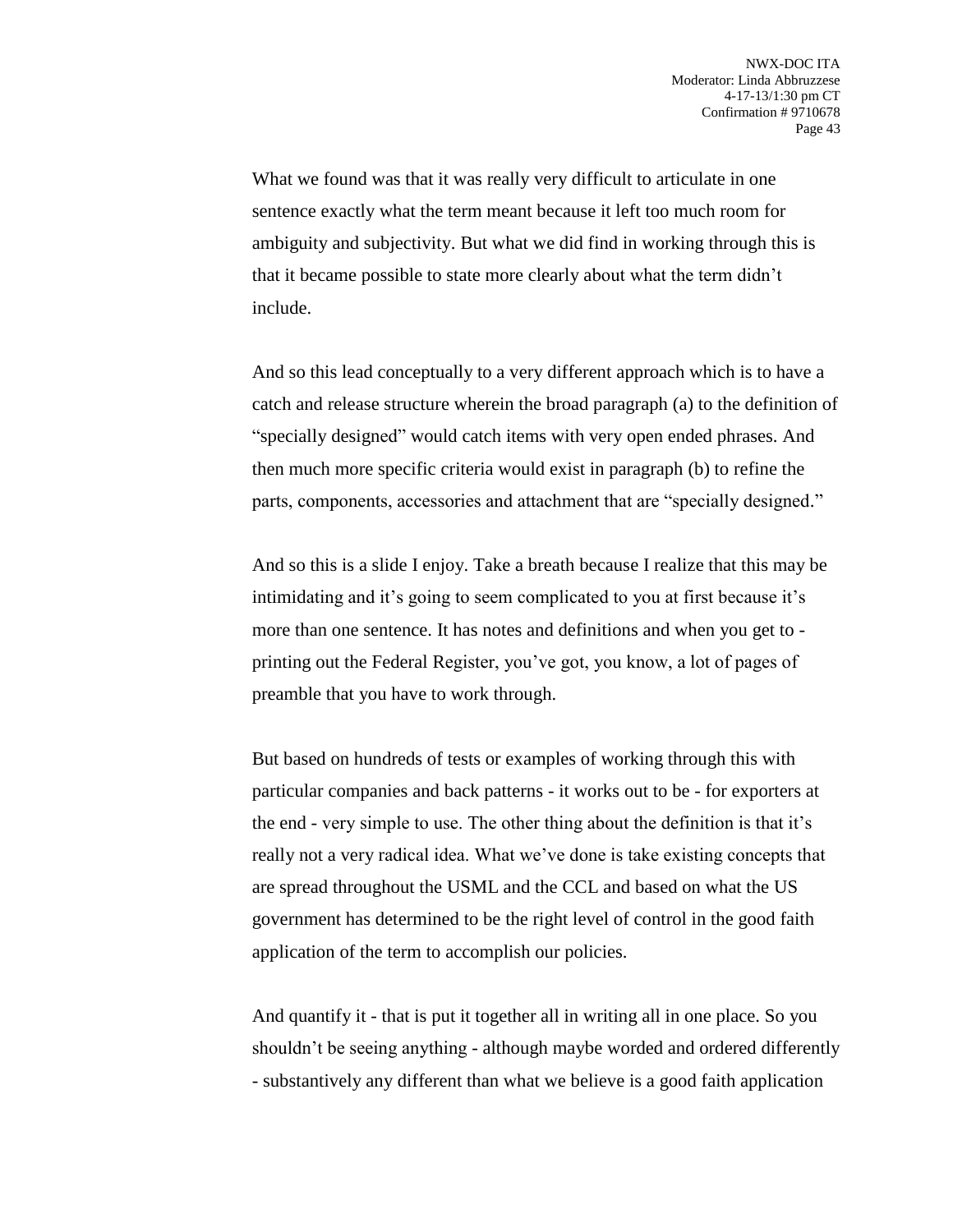of the content now or the counterpart concept of specifically designed which is what just hearing in the USML and training in "specially designed."

The way we structured it also so as to get away from a subjective design intent focus where you have to try to figure out what was in the mind of a particular engineer or company in knowing whether something was designed for a controlled application or a military application or dual use application or uncontrolled application. That level of subjective intent would be difficult to discern for whether something was or wasn't "specially designed" and where you can get reasonable people to disagree.

We wanted to come up with a structure that allowed for a series of yes, no, objective fact based questions. And I think we've done that and I'm going to walk through them here in just a moment.

By the way and also in drafting the definition we wanted to use as many already existing and defined terms that are in the EAR and the ITAR as possible. So when you see phrases and words like the "development" or "production," you'll know that we're using the EAR definitions of those terms. And in fact the ITAR has adopted the EAR's definitions of a lot of terms including development and production. And knowledge is another phrase that is a well-defined, well-tested, well-practiced definition in the EAR.

Similarly the EAR is adopting many definitions that were in the ITAR such as parts, components, accessories, attachments and so with this cross fertilization of common definitions or existing definitions to make them common and then using that existing structure within these new definitions, we're not trying to reinvent the review wheels.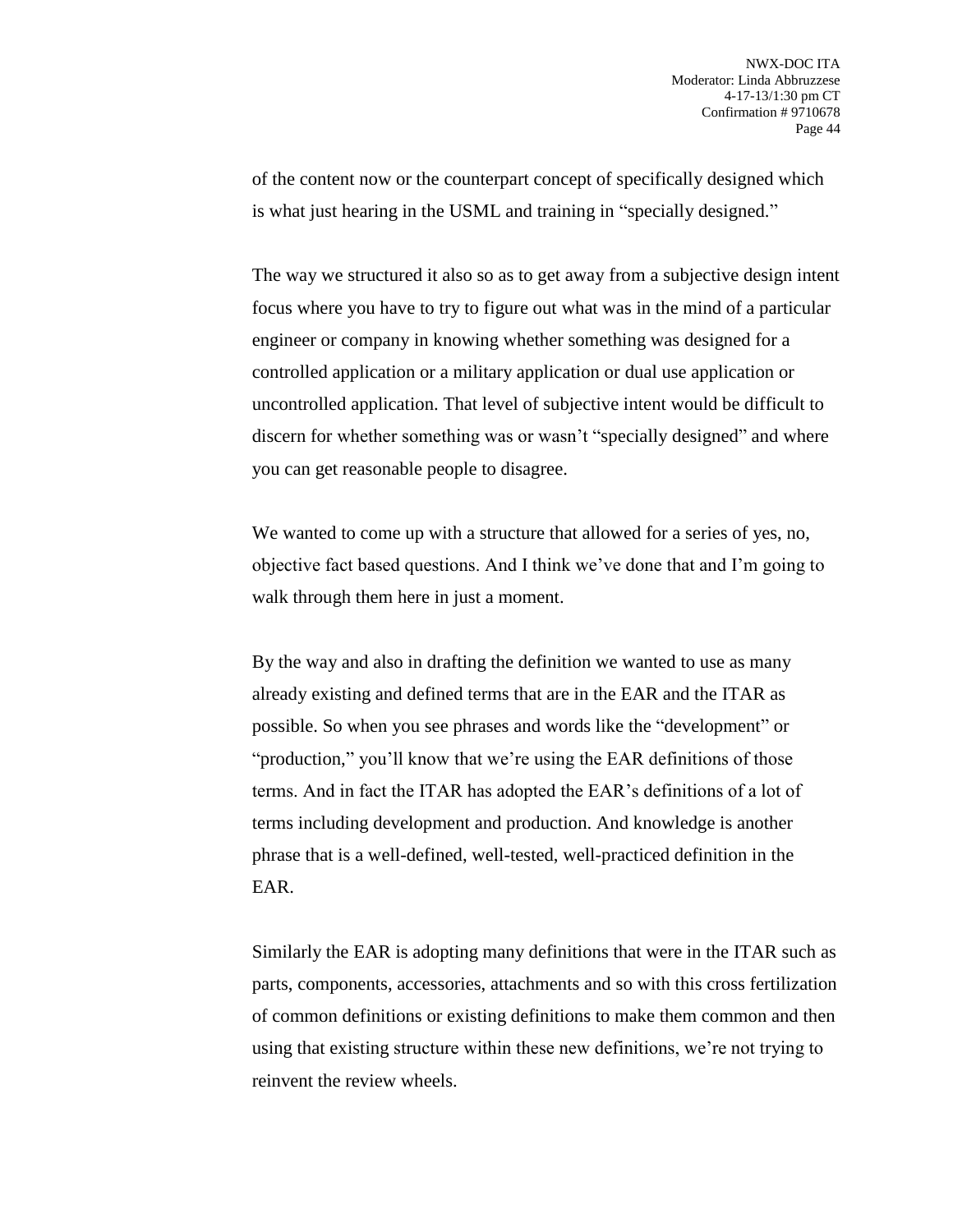So as I mentioned a moment ago there are two paragraphs- in this catch and release construct. A very broad catch is broken up into two paragraphs in paragraph (a)(1) and (a)(2). And if either paragraph (a)(1)1 or (a)(2) applies to a particular item that you're doing a classification analysis of, then it's caught. Now it doesn't mean that's where you end the analysis as we described because if it is a part, component, accessory, attachment or software because it may be released if any one of the paragraph (b) paragraphs apply.

So what we've done is one of the catches for paragraph (a.1) is to say that an item "specially designed" is as a result of development, if it has properties peculiarly responsible for achieving or exceeding the performance level, characteristics or function in the relevant ECCN that you're looking at or for the corresponding USML category.

This is essentially the definition that we proposed in 2011 as one of our catches. And industry, you know, generally understood it and has very few comments on it. And it hasn't really changed much at all since the beginning.

And because of the way it's worded in that it refers to any item, it would also capture any item such as an end item machine tool or end item aircraft as opposed to a component or any kind of material. Because remember, in the EAR the word item includes anything - any component, any end item, any system, any material, any software. And so this  $(a)(1)$  is meant to apply to any item as that term is applied very broadly in the EAR.

And so if you're dealing with just an end item or if you're dealing with just material then this will be the beginning and the end of your analysis (paragraph (a)(1) of "specially designed"). You ask yourself this question. Is there something about it? Does it have properties that are the result of development? Did somebody intentionally do something to it so that it has the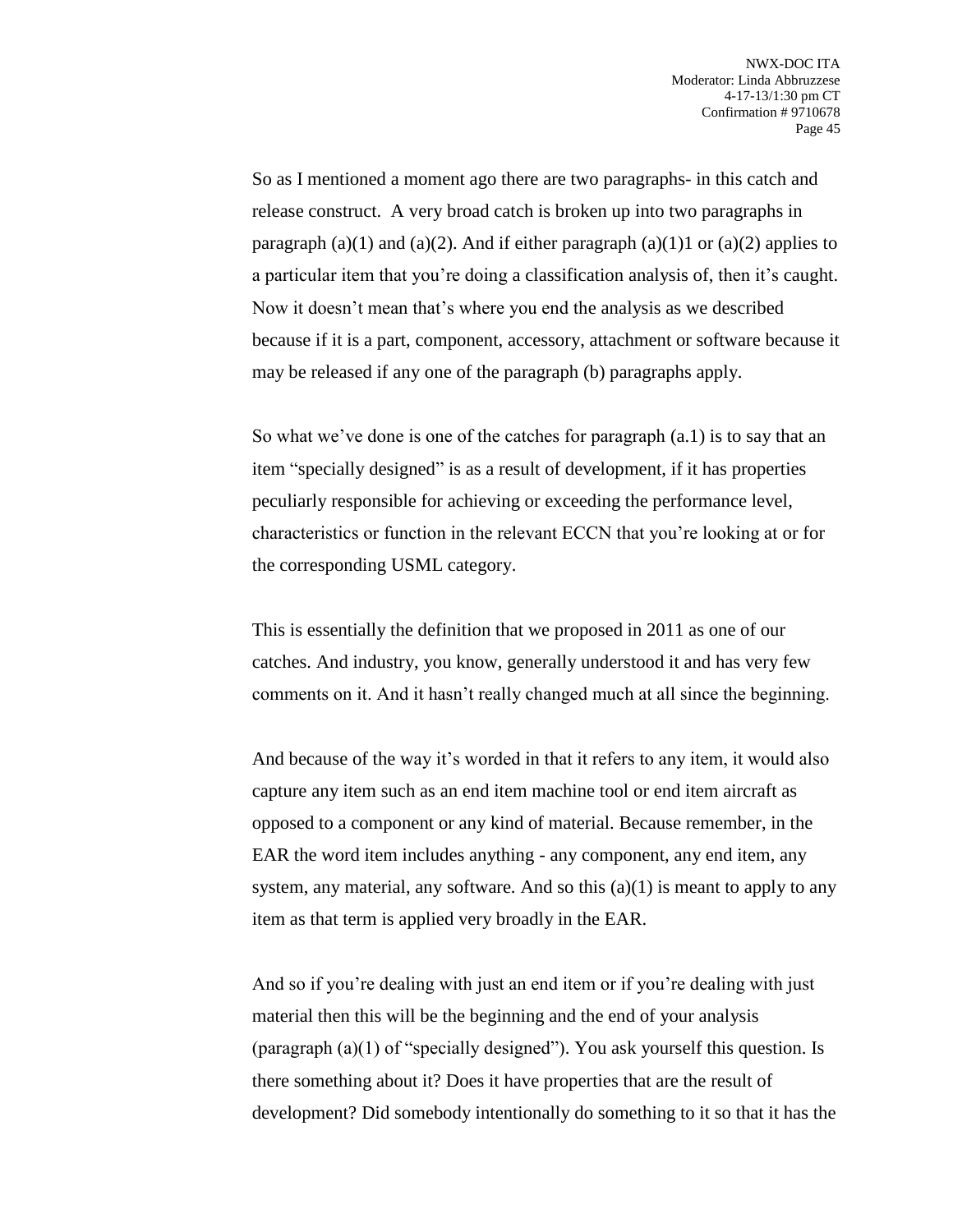characteristics of the control of the ECCN or the characteristics in the ECCN that causes it to be controlled.

And this is not also radical or a new concept. Essentially what we've done is to adopt the existing definition of required in the EAR that comes from the EAR definition that's been around for a couple of decades now and apply it to this definition as well.

But let's say for whatever reason an item doesn't meet that. I think everything that I just said a moment ago is on this second slide. What I'm about to say is here on this third bullet point. If you have a part, component, accessory, attachment or software you have to make sure that you review paragraph (a)(2) because again if either (a)(2) or (a)(1) applies then an item is presumptively caught.

And what we've done here is to say that any part, component, accessory, attachment or software - we need to fix our slide here a little bit - that is - and this is a very broad concept - is for use in or with a commodity or defense article listed or enumerated or otherwise described on the CCL or USML is presumptively caught.

So if you've got a widget and you know it's going to an F18 overseas - you know that – you don't ask yourself at this stage or have to ask yourself at this stage why was it designed. All you have to know at this stage is, is it for use in or with a military item or defense article or 600 series item or if you're talking about a dual use item or one of the other controlled dual use items. They are very, very broad captured.

And this we believe is a much simpler approach than asking a question about what was in the mind of the engineer or the company which designed it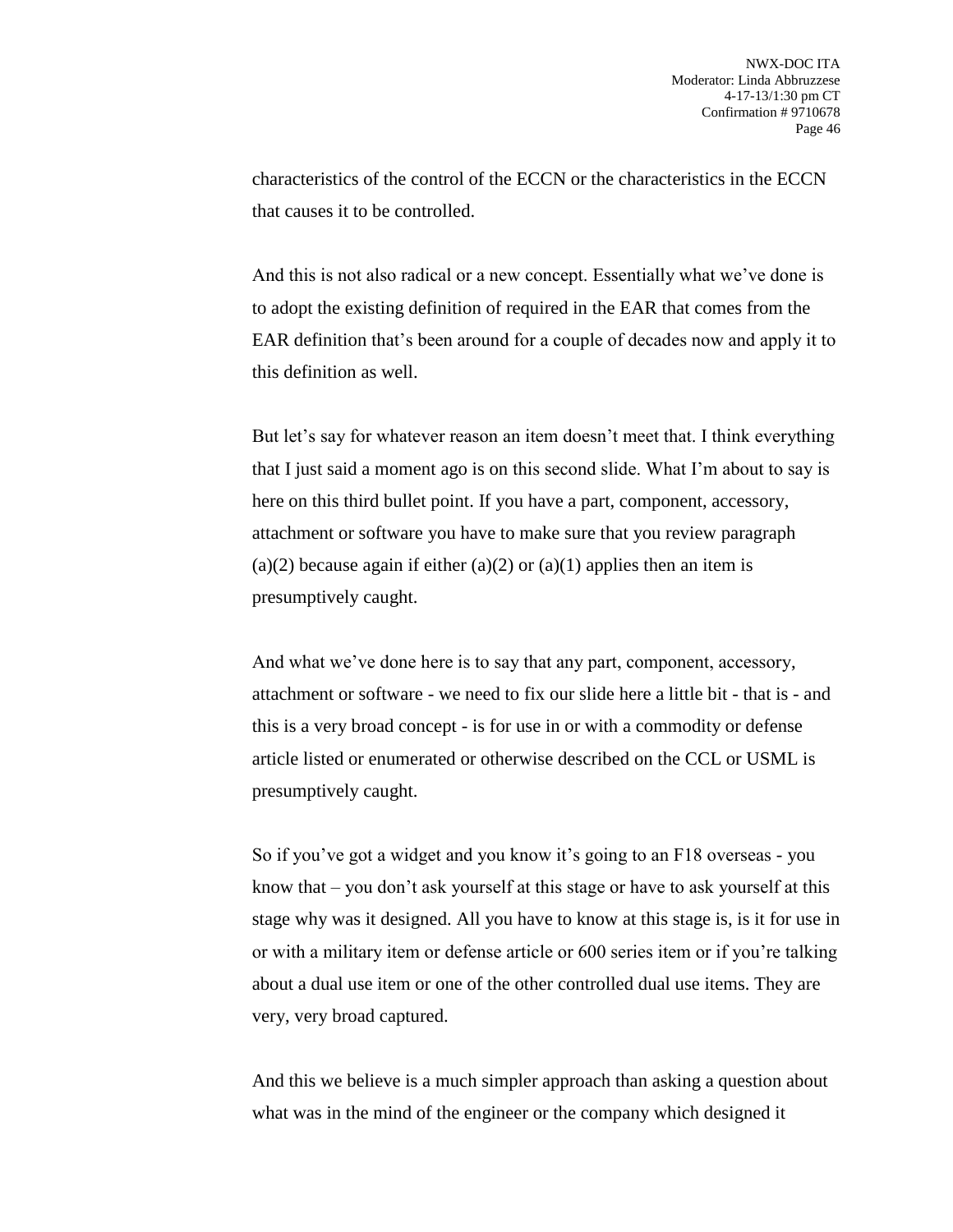because all you're asking is, is it for use in or with. If it's actually going into a controlled item, that answers your question and your initial analysis.

But it's not the end of the analysis because if we were to end there it would flip export controls on its head and basically mean that anything that is used in a controlled item or anything that is used in a military end item becomes caught itself and that is not our intention with this exercise. And that's why we created each of the various specific carve-outs which we think you get more precisely at what is "specially designed." That's exactly what we want to control within these "specially designed" catch-alls.

So what one does is if you have a part, component, accessory, attachment or software and you go through each of the paragraph (b) carve-outs or releases and any one applies, then your item is not "specially designed." And to the extent it's controlled will depend upon whether it's somehow listed elsewhere explicitly on the commerce controls on the CCL. But it won't be within the scope of one of the "specially designed" catch-alls.

By the way, there's a little bit of a nuance here in that - on the commerce list there are a handful of ECCN's where the phrase "specially designed" is used as a de-control note. That is something "specially designed" for civil applications is not controlled such as in Category 1 on some of the composite structures.

If you're dealing with one of those ECCNs, then you can end your analysis with paragraph (a). And if it's for use in or with a civil item for example then you'd know that it's not going to be controlled and you don't need to worry about paragraph (b).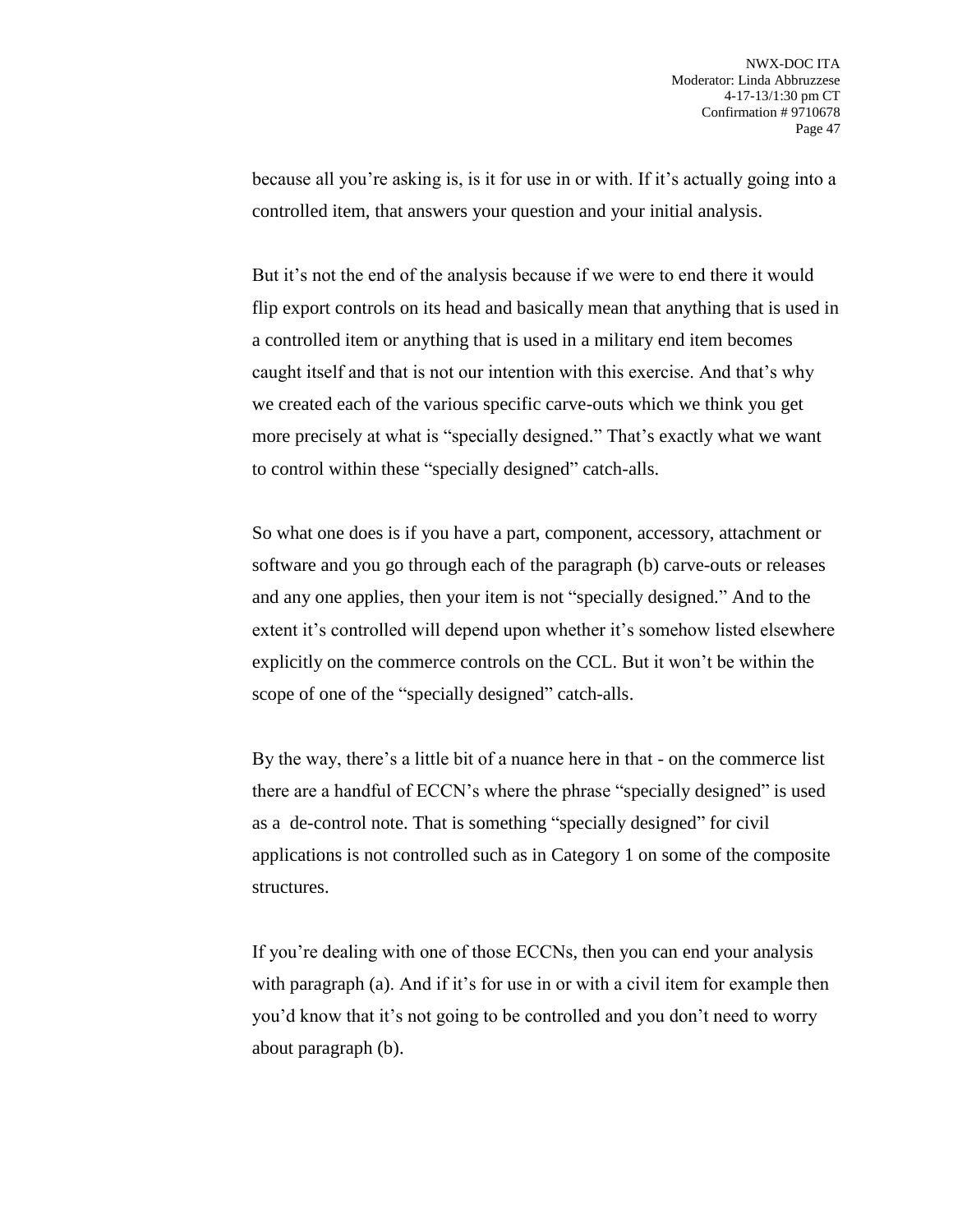But most of the uses of "specially designed" - certainly on the ITAR and throughout the rest of the CCL following with respect to a situation where something would be controlled - would be caught.

What we've done on this slide is to basically put on one page each of the releases, each of the paragraph (b) carve-outs. And again for parts, components, accessories, attachments or software, if any one of these releases apply then your item will not be caught - will not be considered "specially designed."

There's also another aspect of this as suggested by the title to this slide. Let's say you don't know or don't want to ask a question - the question set out in paragraph (a). You don't want to look into or don't know enough to be able to ask what's purely responsible or you don't know enough to be able to ask if it's for use in or with a controlled item.

If any one of these paragraph (b) releases apply, then you know with certainty that the item will not be considered "specially designed." I'll work through that shortcut. Here are a few examples in just a moment.

But so again, there are six on the EAR and the sixth one is just to deal with AT issues. They correspond to the ones on the ITAR as well. But the first one - the first release – (and again, all of these will have a yes/no type answer to them that are objective) which is if the item is identified in a commodity jurisdiction determination. Actually it should not say past right there. It should say any commodity jurisdiction whether - well I guess pass would be correct but this is meant to apply both with respect to CJ's issued before this rule and also after this rule.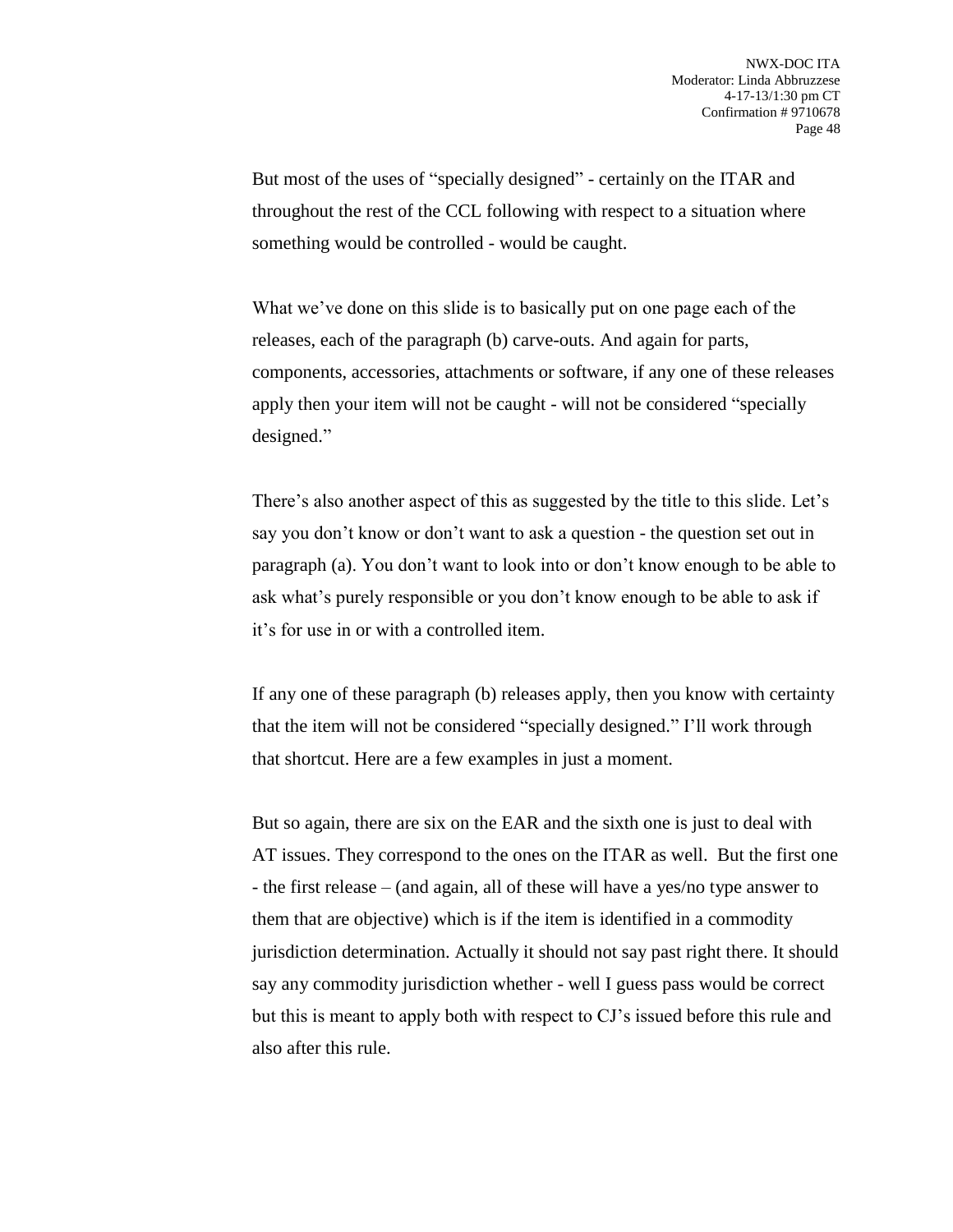If you have a CJ that says an item is not ITAR controlled and it's not otherwise identified, you know, on the CCL, you can rely on that. We're not trying to change the status quo with respect to any CJs and we're continuing what exists now for CJ determinations where a CJ can declare with confidence if something is not within the scope of a "specially designed" catch-all.

Or if you have - and this is a new concept and (Doug) referred to it earlier as a CDOG. I had - in the beginning of this process - thought about using a whole new phrase to deal with the cats and dogs called C cats and C dogs but the lawyers wouldn't let me use that phrase. So they're all just addressed in this existing classification concept.

If you have an item that let's say for example would otherwise be within the scope of essentially a catch-all in one of the 600 series items. And it's within the scope of a catch of paragraph (a) and none of the other releases apply in  $(b2)$ ,  $(b)(3)$ ,  $(b)(4)$ ,  $(b)(5)$  and  $(b)(6)$  that I'm going to get to in a moment.

Just like you can now with a CJ, you will be able to come in, in the future and request a classification request asking that that item not be considered "specially designed" or making your case as to why that's not "specially designed."

And we established a new process in section 748.3(e) that says there will be an interagency review process where Commerce stated the intent of these requests and if there's consensus among the three agencies that it shouldn't and doesn't need to be treated as "specially designed" then it won't be. If there is not a consensus, then it remains within the scope of "specially designed" where precisely you can't use paragraph (b)(1) as a release for that kind of item.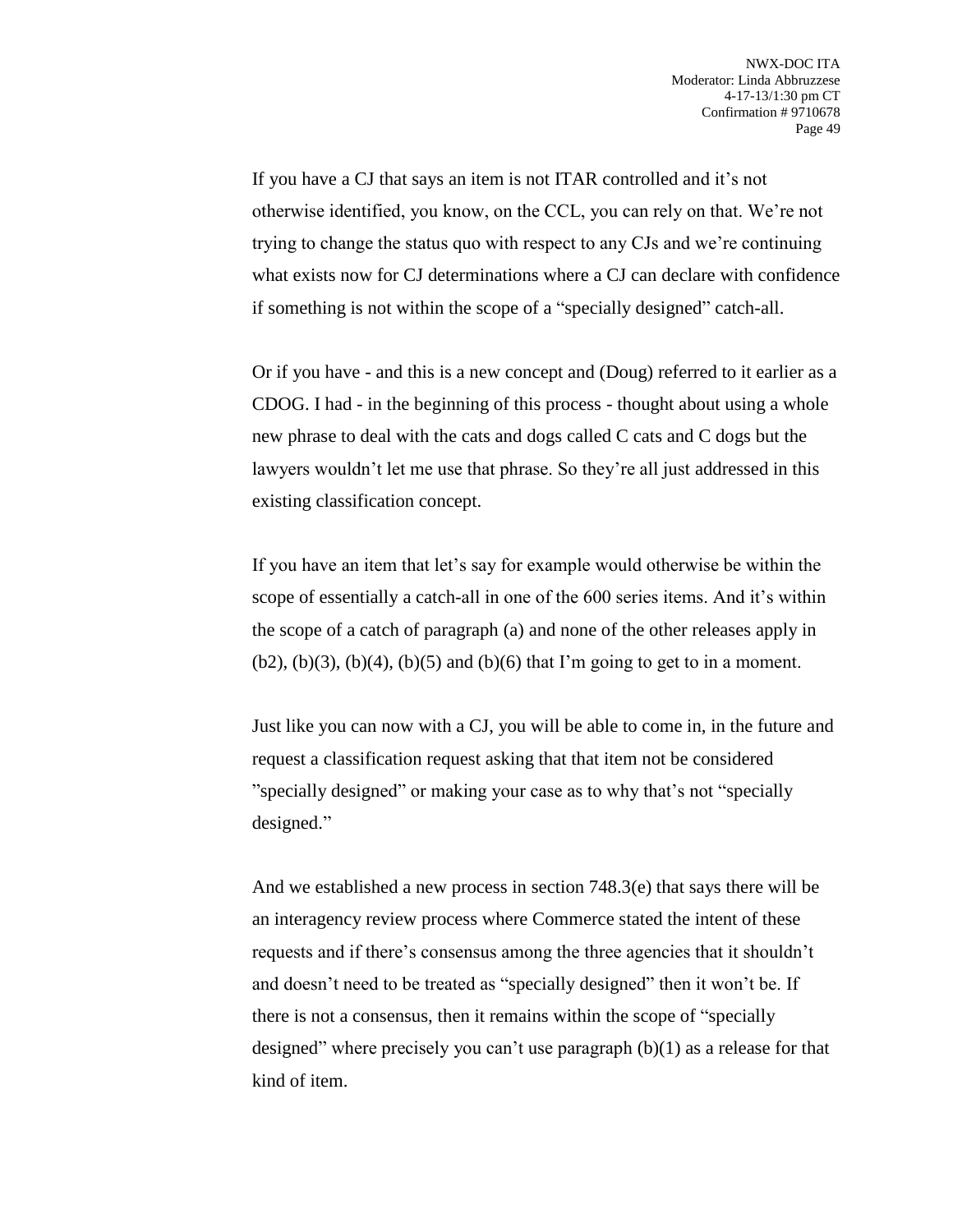So first question - do you have a statement from the US government - a CJ or CCAT - saying it's not "specially designed." If yes, you're done. If no then you can keep going on with asking the other questions.

Paragraph (b)(2) is substantially smaller in scope than it was in the proposed rule. We had lists of representative examples and other types of items that regardless of why they were designed or modified would not be considered "specially designed." And we saw from the public comments a lot of confusion over that approach and too much subjectivity that we had introduced into the system with one of the other rules.

So we - as described in the preamble - scaled that back to a specific positive list of particular items - fasteners as described, washers, spacers, spacers, insulators, grommets, bushings, springs, wires and solder. Now those items just simply aren't "specially designed." To the extent that there's a type of item in this category that warrants control, then it's the obligation of the US government to list it somewhere on the USML or the CCL.

But so your second question is let's say (b)(1) doesn't apply because you don't have a statement from the US government that is not "specially designed." The second one is am I dealing with a washer, spacer, insulator, grommet, bushing, spring, wire or solder? If yes, you're done. If no, you're not. You have to keep going.

The third question and these are just summaries of what the actual text of the rules are by the way for the sake of walking through a little bit. Is the item that you're attempting to classify being used in or with an item in production (in terms of no longer in development). There has to be an item in production that is at the lowest level of control on the EAR, on the CCL - either an AT only item or an EAR99 item.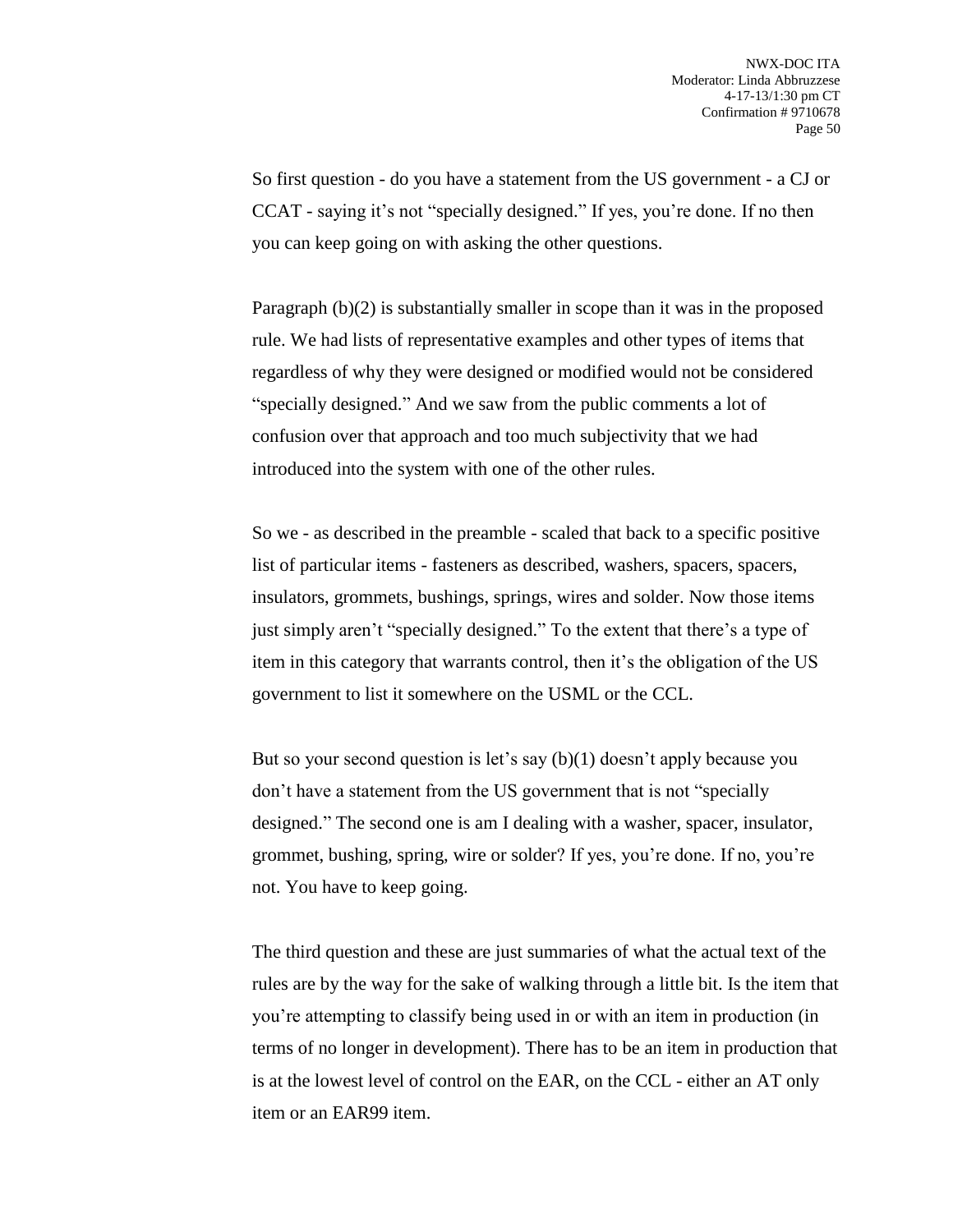Is it common to a military vehicle and a Ford F150 pickup truck which is an EAR99 item? If the answer to that question is yes, it's not "specially designed." If the answer is no and I'm going to go through nuances on the (b)(3) carve-out when I get to that page in a little bit. Then you can't use the exemption.

And I'll describe when we get to  $(b)(3)$  that this was not a radical concept, but basically just adopting existing concepts from the ITAR and moving them and making them more generally comfortable to both the ITAR and the EAR.

The fourth carve-out - so when we proposed this rule the first time, we ended our analysis with essentially those being the three carve-outs. And as we described in our preamble, a lot of the comments came back and said what about items in development. As the way which the definition ended the first time, it's jurisdiction or a classification status would be determined by what its first use was. If the first use was a military or controlled item in production it would get caught and if it wasn't, it wasn't. And that didn't make any sense and so that was a gap in our first definition.

So in response to public comment to clarify what we intend for the control status to be for items in development, we created paragraph  $(b)(4)$  and  $(b)(5)$ and into the EAR the addition of  $(b)(6)$ . And essentially what  $(b)(4)$  says is adopted what the current rule now is for a dual use item in the sense that was it or is it being developed for use in or with both controlled and uncontrolled items. Was it or is it being developed by both sets, you know, an ECCN and it's controlled above AT levels and also something that's either AT only controlled or an EAR99 item.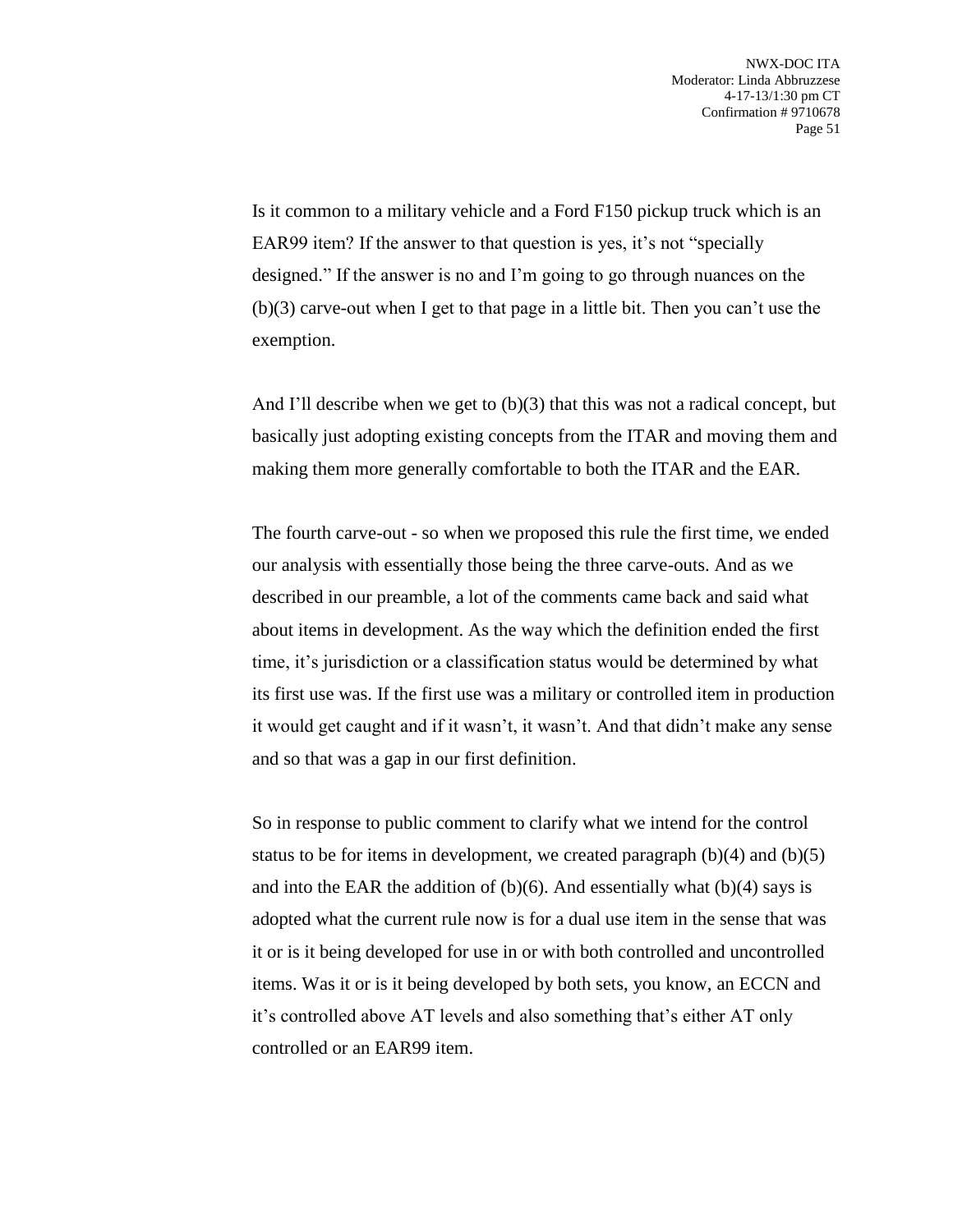There are additional requirements associated with that however which is that there has to be knowledge of that other use as defined in the EAR particularly. And also there has to be contemporaneous documents to evidence that intent and that understanding. And if those documents exist then you can rely upon this paragraph for a carve-out. If they don't then you can't - again, another yes/no type approach.

Paragraph (b)(5) deals with some of the other public comments that we got about things that aren't necessarily developed with particular applications but instead are developed with no application in mind or no particular type of commodity. And the same sort of approach applies with  $(b)(5)$  in that if it's like something where you just make it at two meters or two millimeters and four millimeters and six millimeters and eight millimeters and sell it without any particular application in mind and during the development of those items then it's not considered or as a result of the development of those items with that in mind, they're not going to be within the scope of the "specially designed definition."

And then  $(a)(6)$  or  $(b)(6)$  rather only deals with situations where something was developed for both AT controlled items and EAR99 items. Or exclusively for EAR99 items. We have the evidence indicating that it was developed exclusively for EAR99 items. Then (b)(6) will knock you out completely from it being considered "specially designed."

And again if you can't satisfy any of those releases  $- (b)(1)$ ,  $(b)(2)$ ,  $(b)(3)$ ,  $(b)(4)$ ,  $(b)(5)$  and  $(b)(6)$  and the item - the part or component for example- is for use in or with a controlled item then it's considered "specially designed."

So let me walk through a little bit more detail of each of these just to sort of - I'm going to repeat what I just said but with a little bit more detail. It's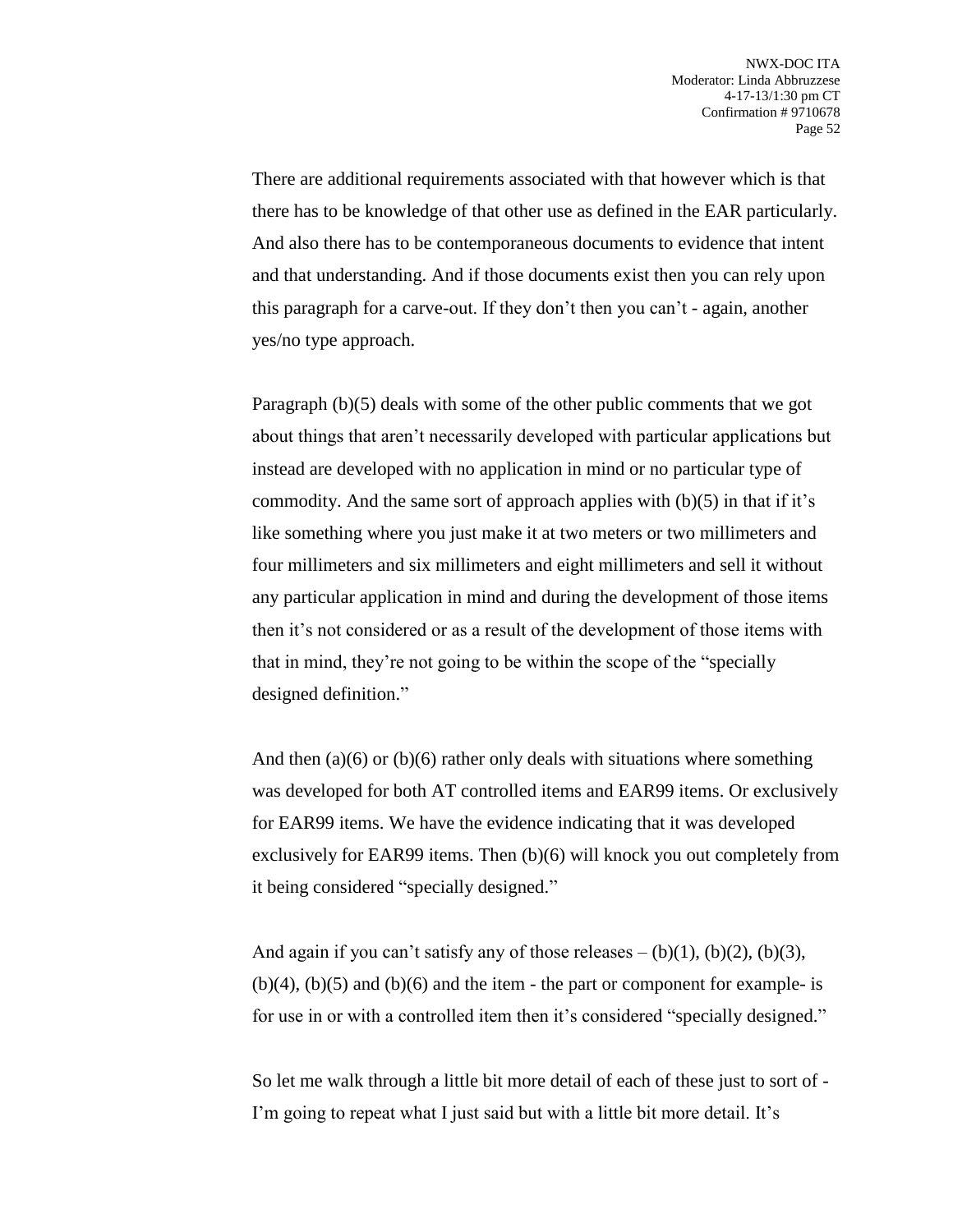4:02pm. So this is (b)(1). And again this is just repetition of what I just summarized by looking at that one page. You ask yourself yes or no - has it been identified? Suddenly you have a paragraph where there is a "specially designed" catch-all by the way. If you're dealing with an ECCN where there isn't a "specially designed" catch-all, then this is completely irrelevant. You don't need to do any of this analysis for ECCNs that do not use "specially designed."

But if you have a CJ saying it's in an ECCN that doesn't contain "specially designed" or is an EAR99 item and if yes - not "specially designed" - you're done. And you rely on that paper. Or in the future if something isn't on the ITAR and so a CJ wouldn't make any sense because the jurisdictional status is already determined. It's not listed on the USML. Do you have one of these new interagency cleared CCAT determinations and pursuant to 7483(e) that the item is not "specially designed." And if yes, you have the paper then you're done.

Again, all we're trying to do here - and this is in response to a lot of very good public comments - preserve the status quo. We weren't trying to create a new concept but rather we're adopting existing CJ concepts to the EAR particularly with respect to the 600 series items but the concept is equally available to any of the non-600 series ECCNs with "specially designed."

So you don't have that document and you ask is it a part or minor component specified in (b)(2). If yes, you're done. It's not "specially designed." If no, you can't rely upon this paragraph.

Paragraph  $(B)(3)$  - now this is the actual text from the definition. Does that part, component, accessory, attachment or software have the same function, performance capabilities and - it's in a conjunctive there - and the same or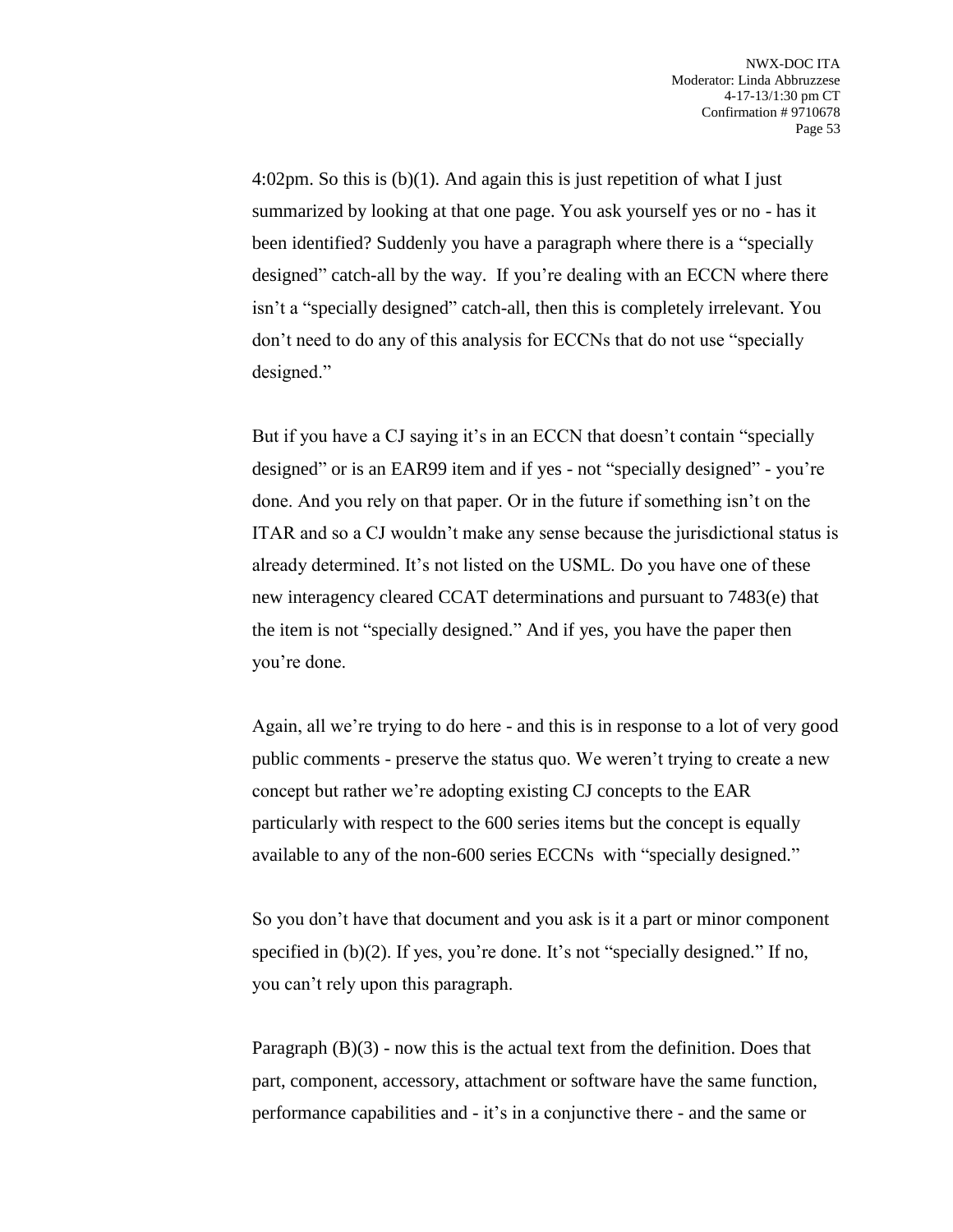equivalent form and fit as a commodity or software used in or with an item that is in production - i.e., it's not in development and is either not enumerated on the CCL or the USML and that's a long way of saying an EAR99 item. Or is it described in an ECCN that is controlled only for antiterrorism reasons.

Now for those that are new to the EAR, I mentioned earlier with these various reasons for controls we have a long list of items that are controlled for only AT reasons and those items don't require a license worldwide except for those embargo countries or in connection with the China military induced role that I mentioned.

So for example since we're talking about aircraft here, civil aircraft parts – 9A991.d are controlled only for AT reasons. So if you have something - a part, component, accessory, attachment or software - that has the same function and performance capabilities and the same or equivalent form and fit between a 600 series item, a 9A610 item and a 9A991 item, you know, civil aircraft. Then by definition, that item won't be caught in the "specially designed" catch of 9A610.x.

And you think wow, that's a radical concept. Actually not. All we've done with this definition is adopt and implement with fewer words and make it more generally available throughout the various controls. The concept that some of you may know is the 17c rule which gives - it was manifested or reduced in writing to a note to USML category VII(h)- I think around 2007 or so. Essentially saying that even for parts, components specifically modified for military aircraft, if they become standard equipment in an FAA certified civil aircraft then they are not category VIII items. They are not ITAR items.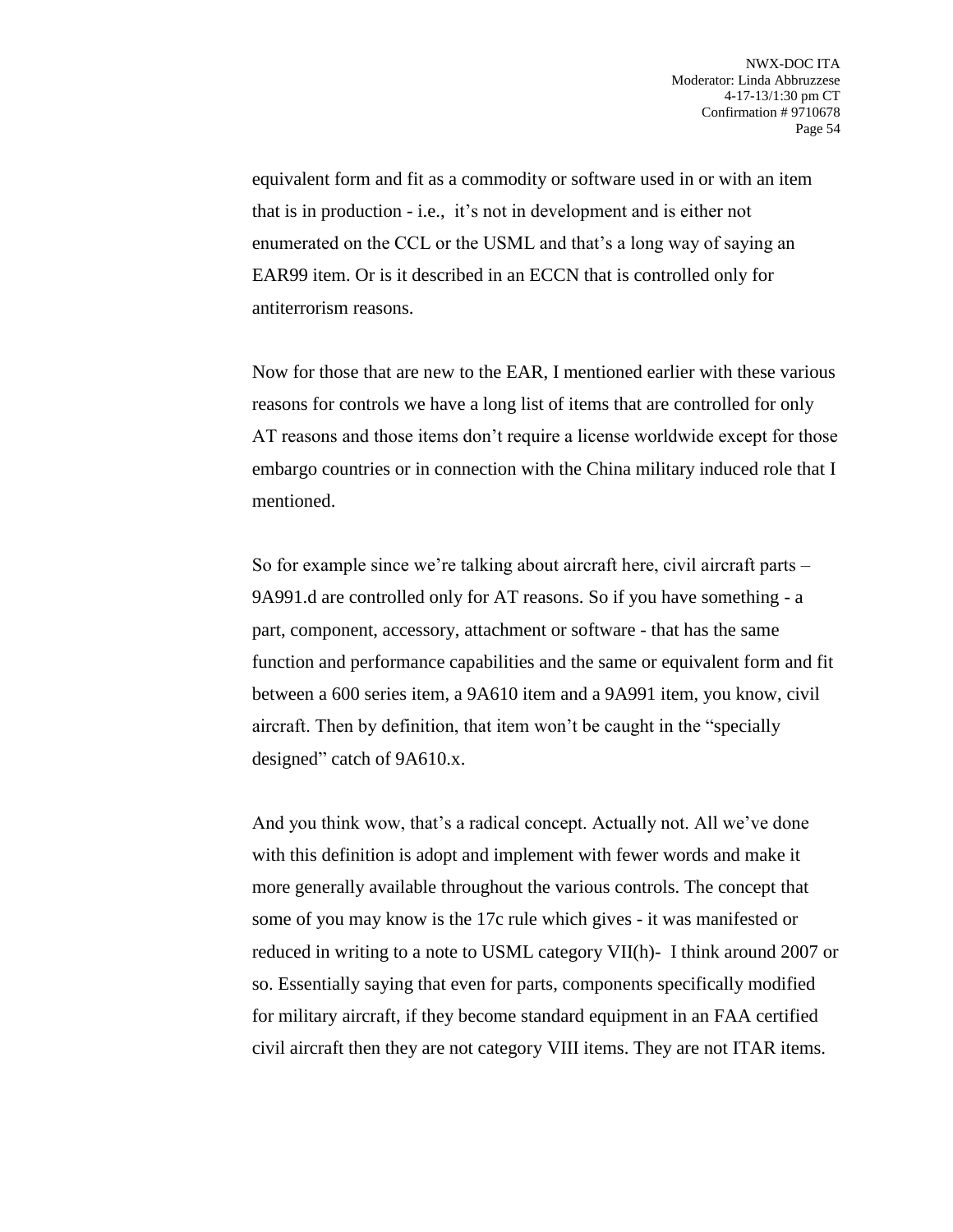So we're applying that same concept more broadly throughout the definition and in this case it's essentially exactly the same. Anything today that would not be ITAR controlled as a result of the note to VIII(h) – consistent with the 17c note - would not be 9A610.x as a result of this definition of "specially designed" under paragraph (b)(3).

Now you may have noticed - let's see - I'm on the comments page. Yes, I've not created - we've not created any new real concepts here because I mentioned the 17c rule - for those of you that know the ITAR - also under XI(c) dealing with electronics and several other places throughout the USML. There's a concept that says or rather there's a phrase that says the controls on any part or an accessory or attachment specifically designed or modified for one of the items listed above, accept those in normal commercial use.

And then in 120.3(b) of the ITAR, they have an expression there that the USML is not intended to capture those types of items that are in predominant civil application. So what we've done is take all these various different phrases and pulled them together to capture the same universe or to exclude the same universe from default in this definition of "specially designed" in paragraph  $(b)(3)$ .

The other aspect of (b)(3) to keep in mind going back to our sort of yes, no decision tree and easy to apply in that just like is the case on XI(c) right now or the 17c rule for aircraft parts. It doesn't require you to do an analysis of the design intent. It doesn't require you to dig back into the history about why something was designed or modified originally in the first place. So but it does limit you to those items that are today in production.

What we didn't do with  $(b)(3)$  is to adopt the MTCR's definition of "specially" designed" which is a unique or an exclusive use kind of concept where under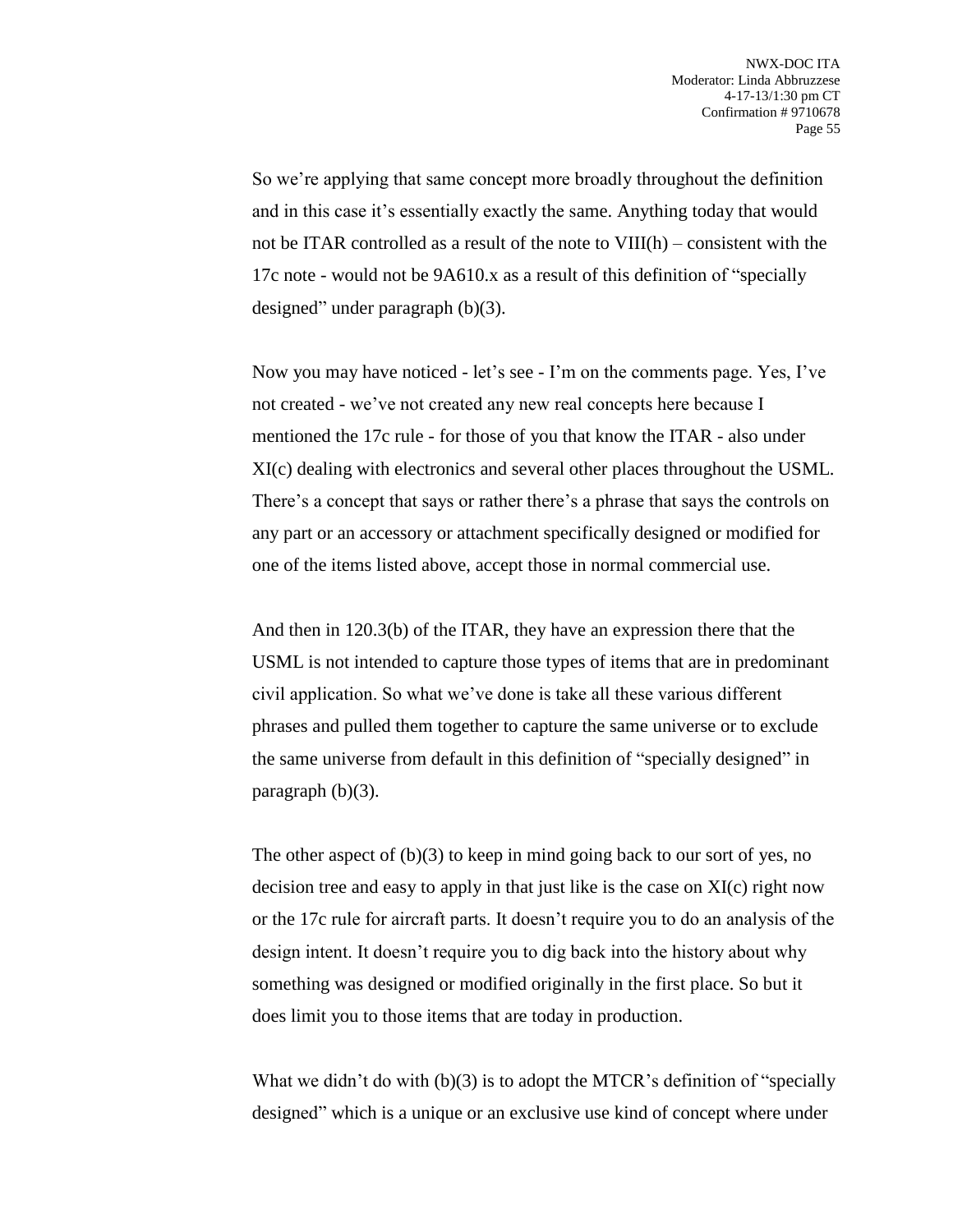that definition if you have only one other use - even if it's just a prototype or a one off - that something would drop out of "specially designed."

And what we've done here is that we've tightened up these three a little bit to apply just to those things that are common or equivalent to something that's in production. So, you know, the 737 or, you know, the A320 - those are clearly aircrafts that are in production. And those parts that are - I promise you they have the same or equivalent form, along with the other (b)(3) criteria, are released. Those that do not are caught and not released under (b)(3).

Now you may have noticed that I used the word equivalent which was not a phase that was used in the proposed rule. We received lots and lots of public comments on this question where we had limited the focus of  $(b)(3)$  just to form, fit, and function.

So what we did in response is we created and to avoid some rather absurd fact patterns that were developed with the - with that situation - created a very, very limited carve-out from the exact form, fit, function concept to mean only by the word equivalent. And equivalent we wrote in a note to paragraph (b)(3). It means that its form has been modified solely - I can't express enough of the word solely - only for the sake of fit.

So you have an item and you have one kind of connector for the civil item and it's exactly the same item in terms of its performance capability but you attach a different connector to it for the military item. The only thing you're doing is changing its ability to fit with another item and you're not making any other changes to it in terms of performance capabilities or characteristics or function.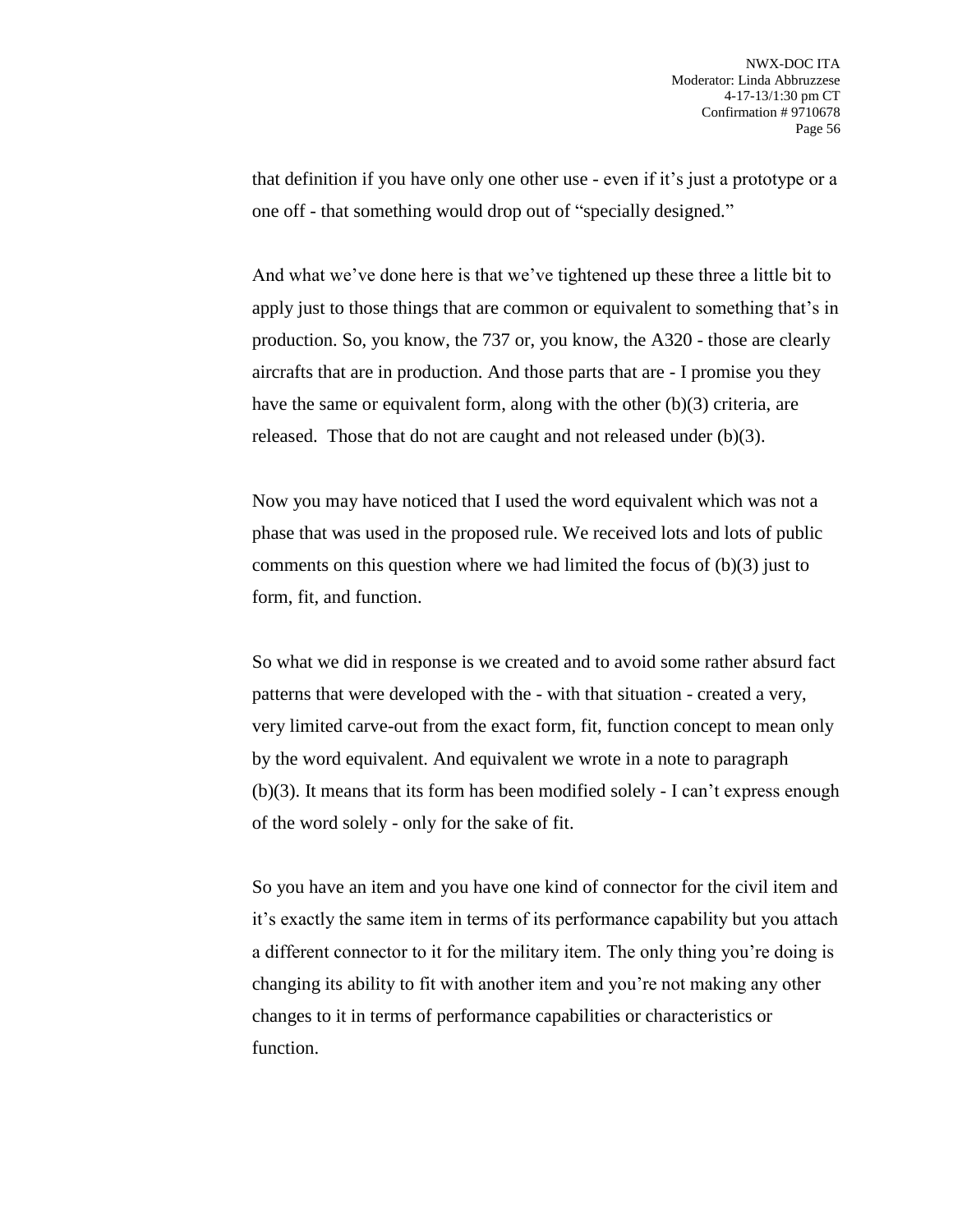And that's the subtle change - one subtle change from the rule that we proposed originally. And by the way - with respect to form and fit - EAR has adopted the ITAR definition of those two concepts.

Paragraph (b)(4) - this has evolved a little bit in terms but not that much from what we originally proposed. And it asked the question was or is the part, component, accessory or attachment developed with knowledge that it would be for use in or with commodities that are both described in an ECCN and also a commodity that's not a enumerated on the USML or the CCL such as an EAR99 item or an item that's controlled for only AT reasons.

So if you develop something to be common for example between the, you know, the A400M which is a military cargo aircraft and, you know, the 737 civilian aircraft. During the development of that item - if you have knowledge that intended it to be for both just like now which is sort of a classic dual use item then that would not be "specially designed" by virtue of this paragraph  $(b)(4)$  carve-out.

What we're doing a little bit differently is that  $(b)(4)$ ,  $(b)(5)$  and  $(b)(6)$  that I'll come to in just a moment - this is a note that is applicable to all three of those paragraphs. And in order to rely on any of these paragraphs  $-$  (b)(4), (b)(5) or (b)(6) - this is very important - there must be documents contemporaneous with its development. Not after the fact - not after you shift - but at the time it was developed that in their totality must establish the elements of that paragraph – (b)(4), (b)(5) or (b)(6).

And we give examples of the types of documents that we felt were generally the type created that was evidence that good faith dual use or multi-use or no particular use design attempt such as a marketing plans, patent applications, ,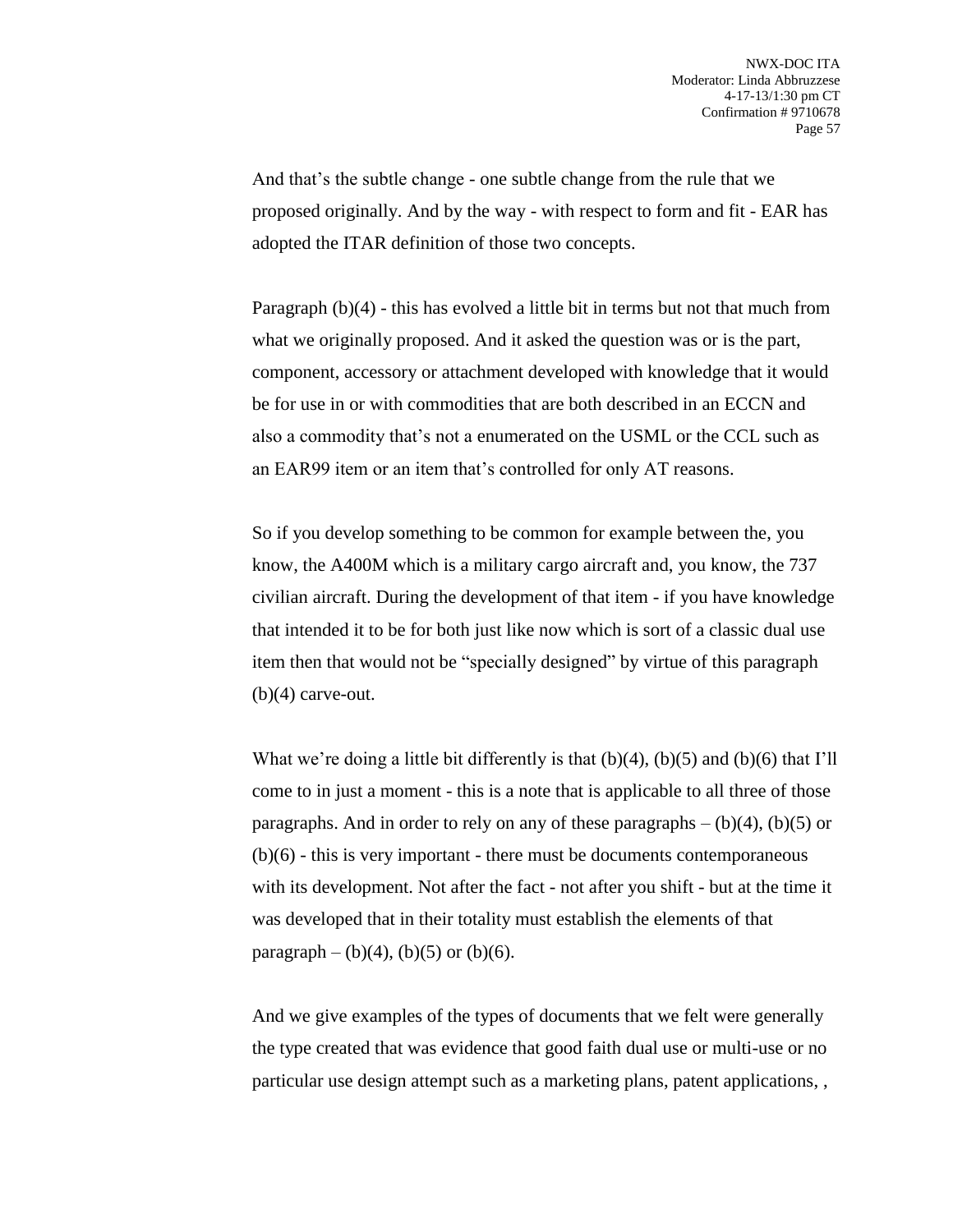you know, where a company is putting together its plan to be able to make an item that's common to multiple applications.

And if you have those documents - if you have that evidence - then and this yes, no binary approach then you can rely on this carve-out. Now this is not again a radical concept. All we've done is really codify in the definition of "specially designed" the very concept of what a dual use item is. We've codified an item that is common to both a controlled CCL item and an EAR99 item. But we're doing it in a way that makes it more enforceable and more predictable by requiring the creation for documents that would otherwise be created in the ordinary course if there were a good faith effort to develop something for multiple use applications.

If those documents don't exist - if you either don't have them or your manufacturer doesn't have them - then you can't rely on paragraphs (b)(4),  $(b)(5)$  or  $(b)(6)$ . This is where the yes, no approach comes in. It's quite straight forward.

Companies at this stage - they probably - I mean I anticipate one of the questions - what if my product was developed 20 years ago and I don't have access to any of those documents anymore? If it was developed 20 years ago and hasn't developed - entered into production of an item that's otherwise uncontrolled, you know, 100% of its use is for a controlled item either on the USML or somewhere in 600 series or another ECCN then it probably should be caught or it should be caught or will be caught under this definition.

So to keep distinction  $- (b)(3)$  applies to items that are today in production and  $(b)(4)$ ,  $(b)(5)$  and  $(b)(6)$  applies to items through which you have this information from the developmental stage. And the types of documents that we identified as requiring to exist for purposes of being able to rely on this for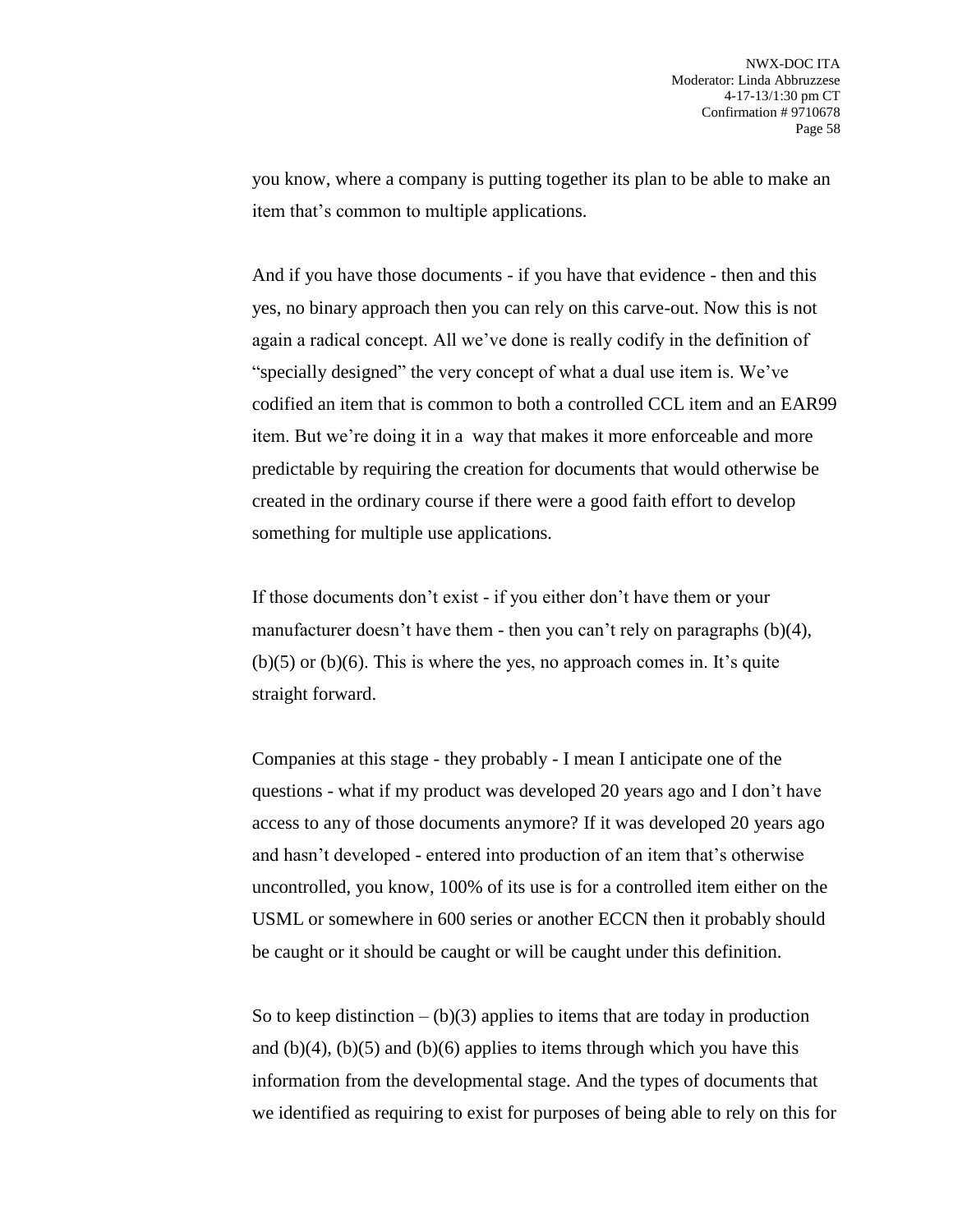the types of our - again to repeat items, documents that we believe would be clear in the ordinary course if there was indeed knowledge that something is being developed for both controlled and uncontrolled applications. It's a classic dual use item.

So, you know, (b)(5) - if it's developed with knowledge for no particular commodity or type of commodity - this is the two millimeter formula in our six millimeter example. And then  $(b)(6)$  is for something where you have knowledge that it was developed for both AT and EAR99 items or EAR99 items exclusively. It's just to sort of round up the logical range of possibilities for how the term "specially designed" is used on the CCL. But conceptually  $(b)(5)$  and  $(b)(6)$  are the same. We just have to deal with the existence of AT items.

And that's the end of my "specially designed" presentation for today. So it's 4:15pm. So why don't I stop talking now and open it up to questions?

Coordinator: Thank you. And at this time if you would like to ask a question, please press star one on your touchtone phone. Again, to withdraw your request you may press star two. And again, that's star one if you have a question. One moment please.

(Larry Christianson) your line is open.

(Larry Christianson): Kevin I would ask you to follow-up on the term equivalent a little bit if you could. I take the point that it's a narrow carve-out. Perhaps you can give another example of something that would meet the equivalent standard in aircraft parts or components. I'm thinking for example of a bearing or a gear that's got exactly - well let's say a gear - that's got exactly the same function,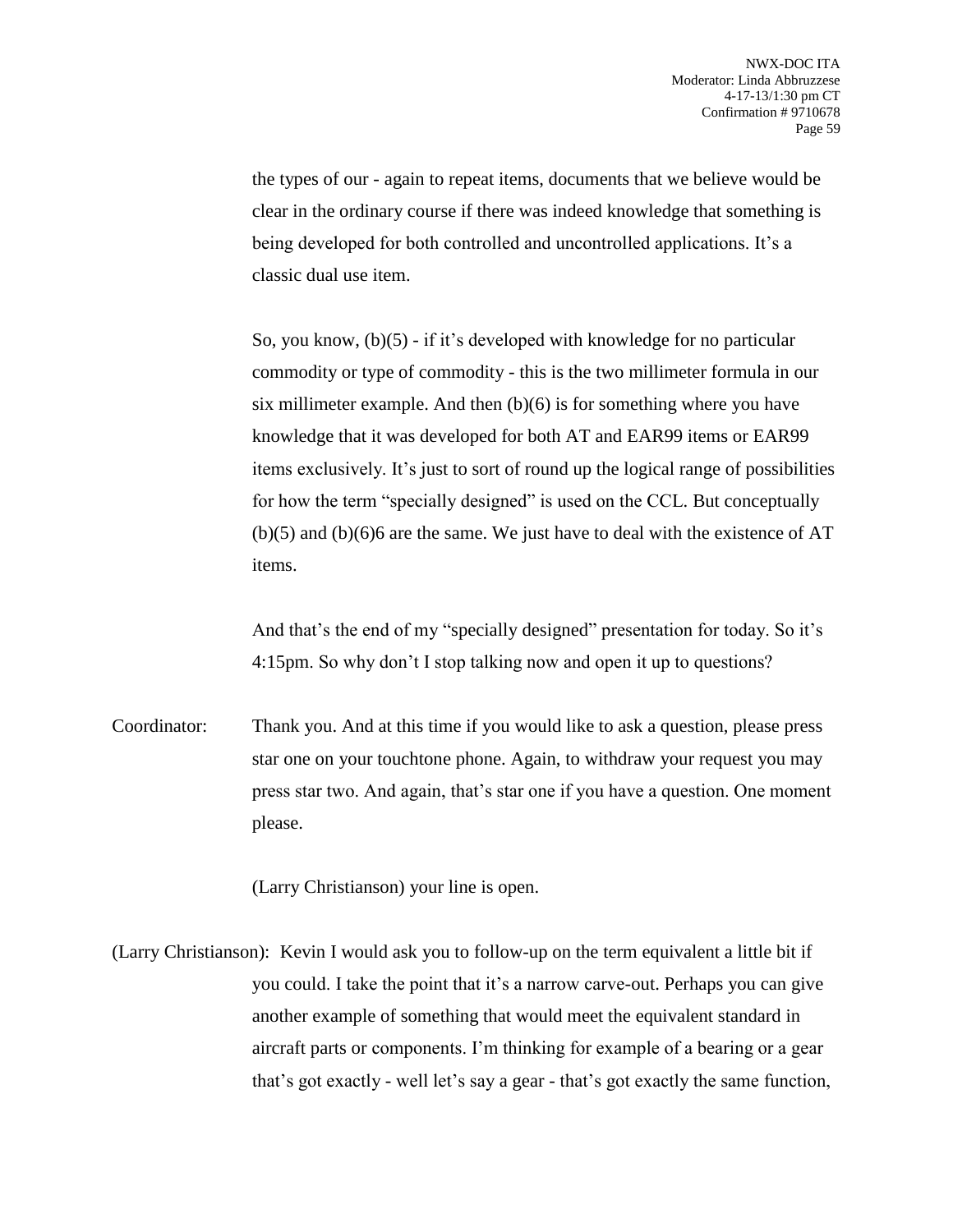the weight capacity, strength and so on. And it's changed to fit a space within a helicopter transmission or something.

But so the only thing left to figure out is whether it's the same form.

- Kevin Wolf: No. We deliberately rejected the comments and there were many of them where the requested standard was that the function was the same between the controlled and the uncontrolled item. And even if you would go back to our slide here where I laid out the criteria from paragraph (b)(3), including the Note 2 to paragraph (b)(3) that defines equivalent for purposes of "specially designed."
- (Larry Christianson): Well and I take your point that you have to establish form changed only for fit. And I'm just wondering if you could go any further to give any other example besides connectors and hydraulic hoses.
- Kevin Wolf: There really isn't any other example. I mean we explicitly not this one go back to the (b)(3) comment on slide 15 I think - one more page over. We were really quite specific in stating that the - I'm sorry - in the note to paragraph (b)(3) that equivalent means that the only change to the form is with respect to allowing it to fit into a different item. And any other characteristic or change may do it. Any other change in the form for reasons unrelated to fit is outside the scope of (b)(3). Any other change in performance capabilities or any of the other variables you cannot then use the (b)(3) carve-out.

(Larry Christianson): Okay, thanks.

Kevin Wolf: An example - one example that, you know, randomly came to mind. So a company makes - I'm using a truck example but it's just really what comes to mind. They make the cab for a dump truck and they want to use that same cab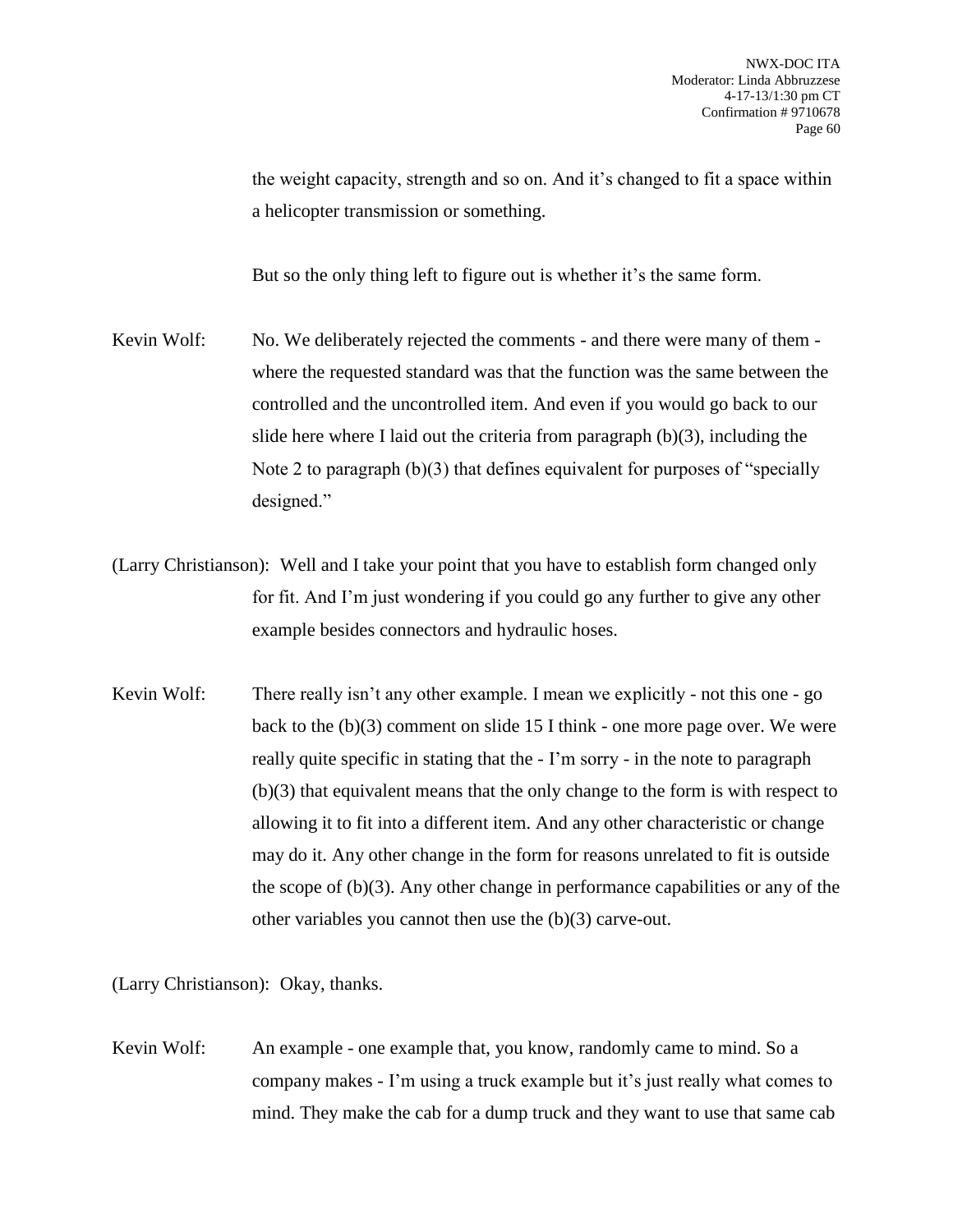for military vehicle - the same size, shape and everything. However for the military version they want to put, you know, four inches of armor around it or two inches of armor around it.

So the steering wheel now won't reach all the way through the cab because you have the additional thickness of the armor. And so the same steering wheel that was used for the dump truck, they're going to use for the military vehicle with the armor on it but they have to extend out the shaft by four inches so that it reaches through the armor. That is a change made solely for the sake of fit. There were no other changes to it in terms of performance and that's the only reason it was changed just so that the same steering wheel would fit into the new military vehicle where you have some other variable which caused - required they change the steering wheel.

Coordinator: Thank you. Our next question is from (John Preeko). Your line is open. (John) please check your mute feature or lift your handset.

(John Preeko): Yes Kevin I'm interested in the current status of the harmonization of terms and definitions between the EAR and ITAR. How's that going?

Kevin Wolf: Well I just described several dozen of them over the course of the last two hours. I mean there isn't going to be just one rule where we say here are all the new harmonized terms. There may be later in some but I think we've made rather extraordinary progress in harmonizing all of the ones that we have in this proposed rule and they'll be worked in over time. I mean we were trying to get the substantive changes out first which is primarily the list revisions which are the most difficult and most substantive and they will come over time. But I just thought we'd announced quite a few of them in this rule.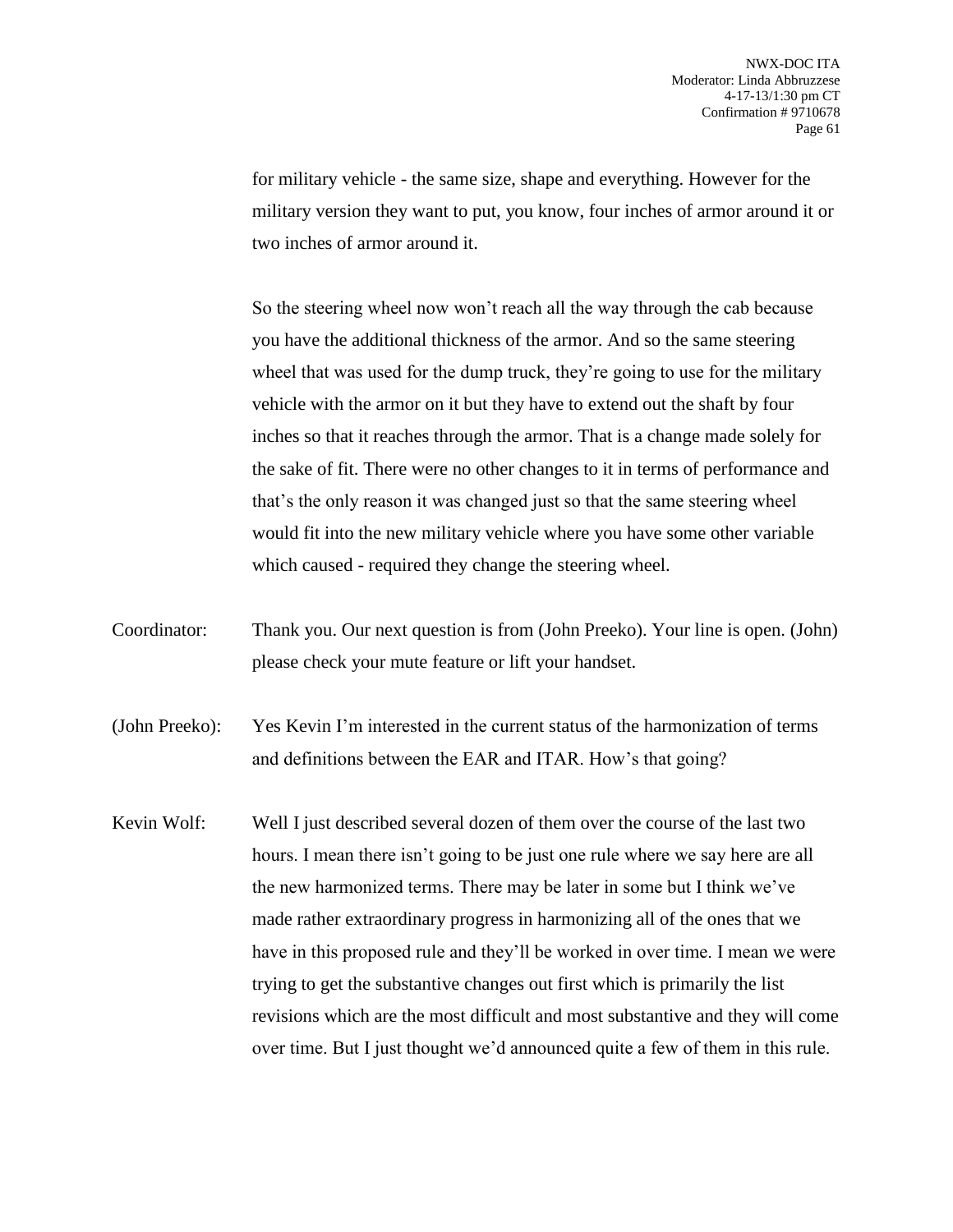(John Preeko): Yes, you did mention quite a few. I just was interested in the specific status but thanks.

Coordinator: Thank you. Our next question's from (Ken Roul). Your line is open.

(Ken Roul): Yes. When you're applying the  $(a)(1)$  rule for the "specially designed," do you check both of the enumerated list in category VIII?

Kevin Wolf: So you're referring just to  $(a)(1)$  in your question?

- (Ken Roul): Yes, yes.
- Kevin Wolf: Alright, so repeat. I didn't actually follow it. If you could repeat your question.
- (Ken Roul): Yes. There are two lists in category VIII. There's one in (a) and then one in (h). When you're trying to apply this rule, do you look at the VIII(a) as well as the list in VIII(h)?
- Kevin Wolf: Oh, now I understand. Yes, it refers to anything that's on the USML category whether it's subparagraph (a), (b), (c), (d) - any of the paragraphs. So yes and it's not - I'm sorry. Now I understand why I didn't understand. Those aren't really separate lists. Those are just paragraphs within one list - within one category of one list.
- (Ken Roul): Okay, alright. Thank you.
- Coordinator: Thank you. Our next question's from (Michael Melashanko). Your line is open.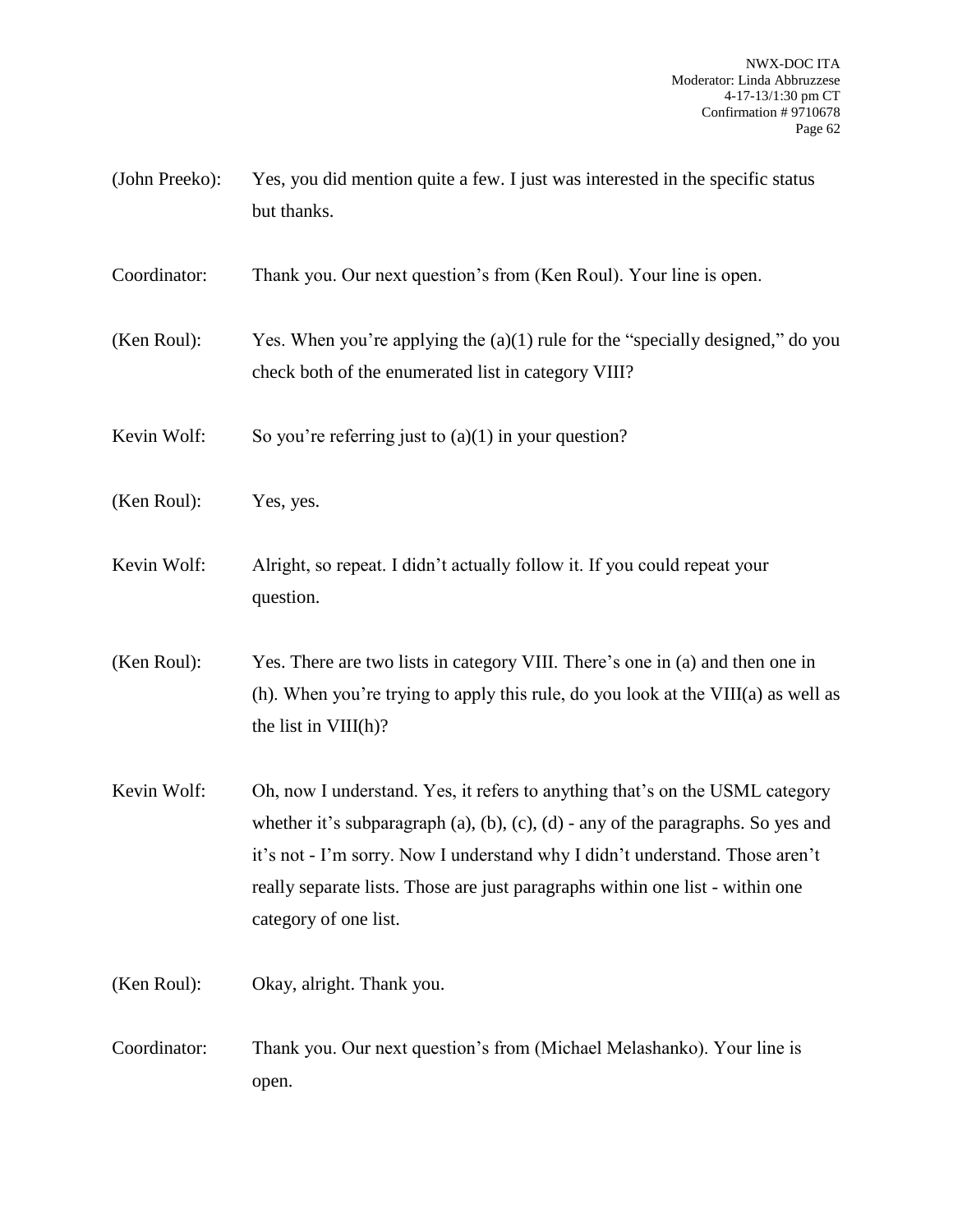(Michael Melashanko): Hey Kevin. Question for you on the presentation which was very good - a lot of good information on the reforms. Can we access these files online so we can look at it at our leisure?

Linda Abbruzzese: We'll have a recording available for everyone to view after this webinar.

(Michael Melashanko): Okay, thank you.

Linda Abbruzzese: You're welcome.

Coordinator: Thank you. The next question's from (Robert Sae). Your line is open.

(Robert Sae): Hello Kevin. This question I guess pertains to all two hours of your excellent presentation. If - I know there's a six month, you know, countdown here I guess until the implementation of the rules. If a company has existing items that they already classified over the last several years - maybe thousands of items have gone through and we've classified certain items as ITAR. What would happen if we didn't either have the time or the resources over the next six months to reclassify all those thousands of items and maybe chose to over a period of one or two years not to take advantage of these new rules that are being implemented?

Would that be a problem from the government's perspective?

Kevin Wolf: Yes but I don't think it's necessary. And I realize, you know, the difficulty in reclassification which is why we extended out the effective date for six months. But let's say you made no effort to do anything any differently and, you know, a year or eight months from now you apply to the State Department for a DSP-5 to export the seat that was referred to a moment ago.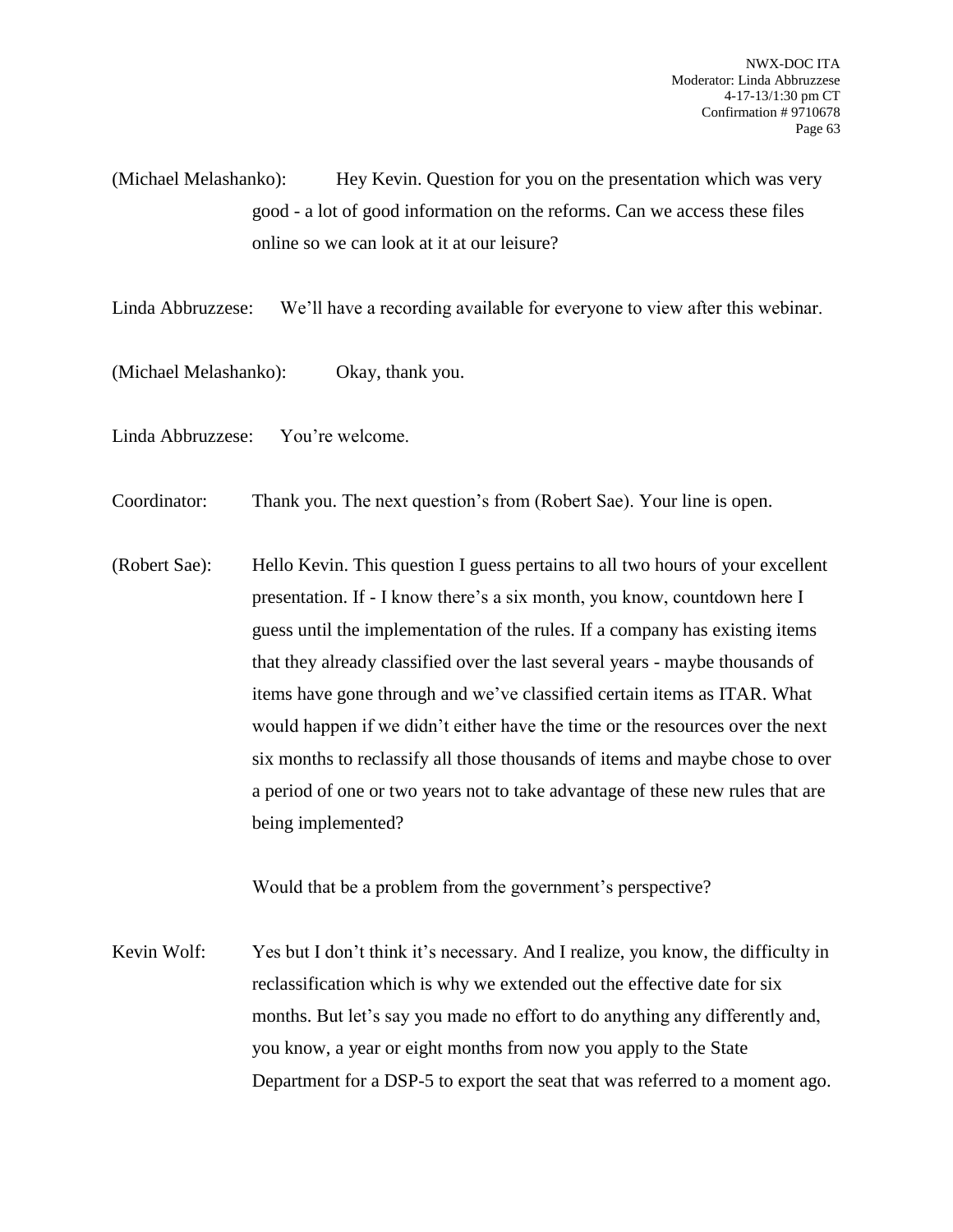You know, clearly no longer listed on USML VIII(h) - assuming it's not specially designed for stealth aircraft.

And what State's going to do is return that license to you without action because they will say this isn't ours. We no longer have jurisdiction over it. You have to go talk to the State Department - I mean to the commerce department. So that's what would happen.

But with respect to the State classification - let me give a suggestion or a tip. Think not so much about everything that needs to change. Think about - in the aircraft category that we're dealing with, you know, for this example - think about everything that isn't changing. That is go through, you know, and I've done this task with a handful of companies and it's generally worked well and actually it's always worked well and light bulbs went off. Ask yourself not so much having to go through each of your individual items but look at the USML Category VIII and VIII(h) in particular and any other parts or components that may be listed in Category VIII. And ask how many of my items - if any - that I make or export are on that new list? How much of what I do is specially designed for stealth or low observable aircraft? Well nothing. I don't have any F-35 or B-1 and B-2 contracts.

How many of my items - if any - are listed in the specific VIII(h) list that are, you know, the bomb rack or an air-to-air refueling system or one of those specific items that is listed in VIII(h). And if you go through that list, all of the various parts and component references, specifically VIII(h), and you see that none of your items are there, you can presumptively treat those items as 9A610 items and you can do, you know, a global classification switch.

Now there are going to be little nuances after that. You know, you may have one or two items that are in the top list. But, you know, the safest thing to do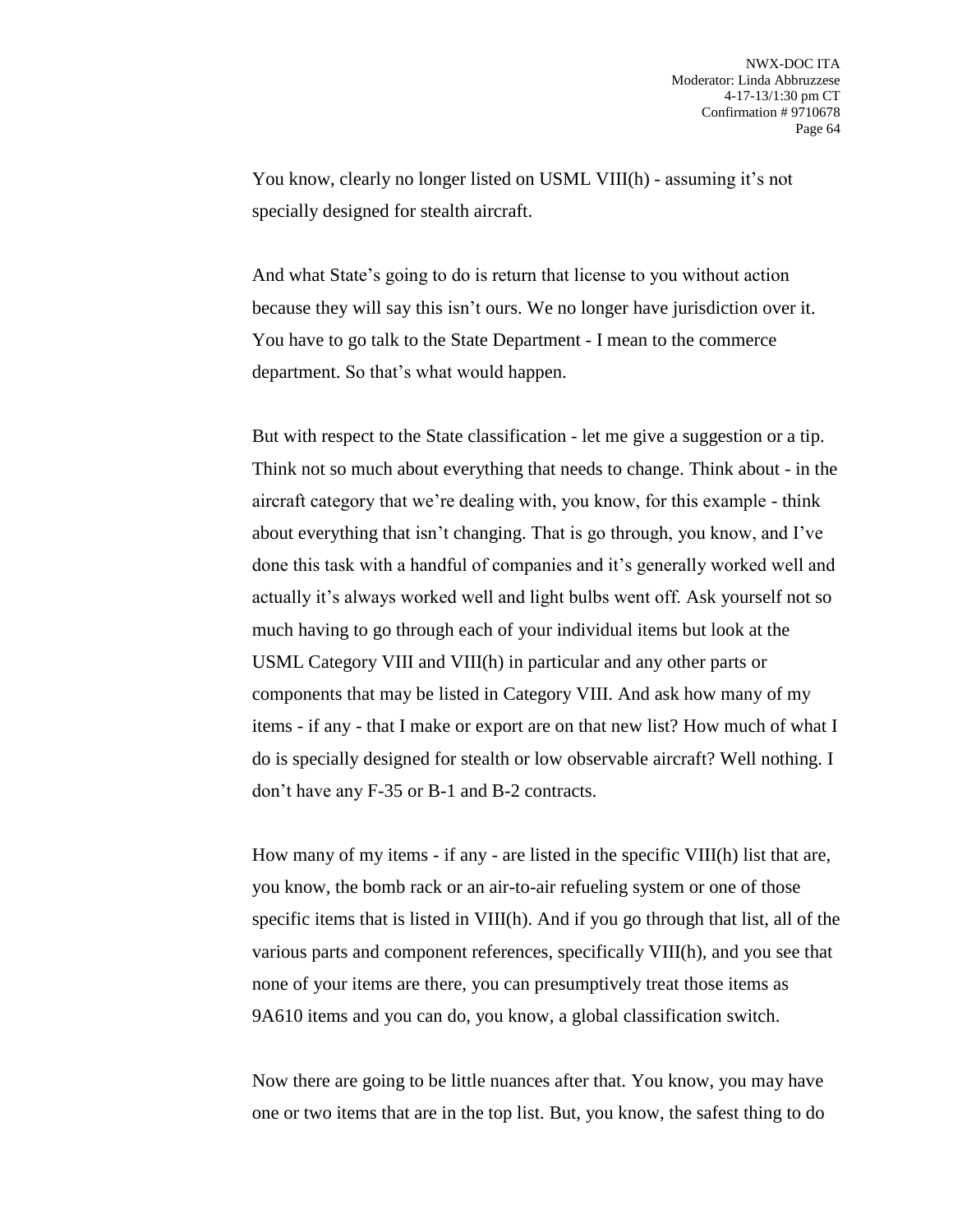would be to simply do - let's say you've gone through VIII(h) - I'm oversimplifying here a little bit - but you've gone through VIII(h). You see that none of your parts are on it. You can do a global replace for all of those items that are now 9A610.x, assuming they're not somehow listed as, you know, in 9A610.a through .w, which is generally not likely for most cases.

So, you know, keep talking with us and let us know how this works. But that's a tip that I've given to people and it seems to have worked relatively well. But to go back to your question - if you just didn't do anything and kept applying to the State Department for licenses for items that were, you know, that are clearly not ITAR-controlled, they're not going to accept the application.

(Michael Melashanko): Okay, thank you.

Coordinator: Thank you. Our next question's from (Steve Hensley). Your line is open.

(Steve Hensley): Thank you for your time today Mr. Wolf. My question is concerning transition and if I may go back to that and specifically grandfathering of existing State Department licenses, and I'm trying to harmonize two sections of the ITAR one that's a requirement that exporters return the license after initial export of all technical data. But secondly, a second section which allows exporters to export such data previously licensed under an exemption.

> Will exporters be allowed to continue to export such technical data under the grandfathering provisions after the license has been returned?

Kevin Wolf: That's a fact pattern that hasn't been presented. And what I would encourage you to do is put that one in writing and send to the response team at DDTC because that requires sort of an interpretation of the implementation of State's transition role, not Commerce's role.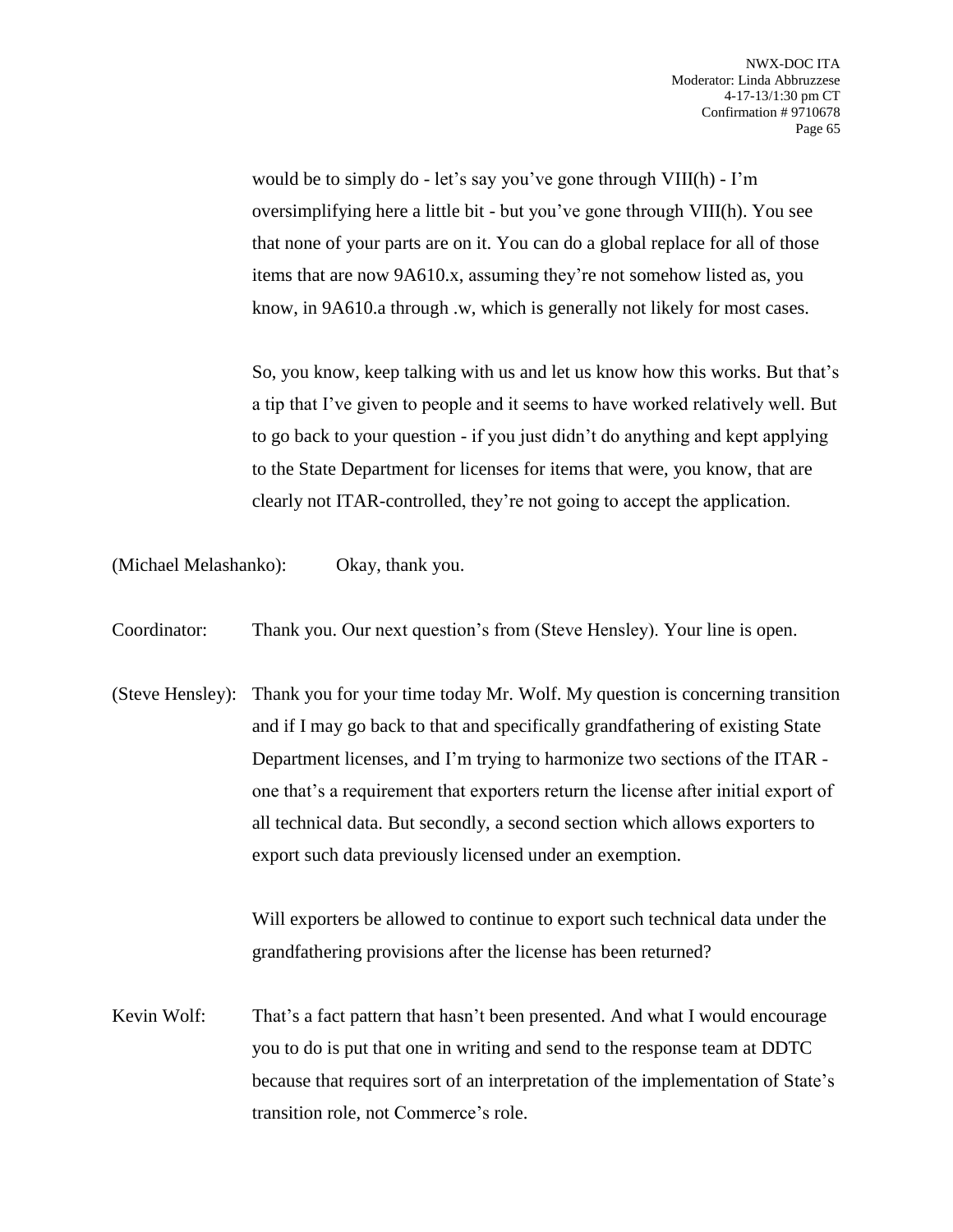NWX-DOC ITA Moderator: Linda Abbruzzese 4-17-13/1:30 pm CT Confirmation # 9710678 Page 66

(Steve Hensley): Great, thank you sir.

Coordinator: Thank you. Our next question's from (Laura Molinari). Your line is open.

(Laura Molinari): Hi Kevin. I just wanted to - I was looking for confirmation regarding the release on specially designed as to whether or not it covers firmware.

Kevin Wolf: Well it depends upon is the firmware you're referring to within the scope of the definition of software or is it within the scope of parts and components?

(Laura Molinari): It'll probably be on their software. So if it would be on their software then I would apply that definition?

Kevin Wolf: Well actually now that I think about it, because the releases in paragraph (b) apply to both components and software, it doesn't matter how it comes out. And again, that's not something I've thought about in a while. So I look to the definitions of software and component and ask yourself whatever the firmware is, however you're defining it would be within the scope of one of those two definitions.

> If so, then the releases in paragraph (b) may apply, but that's the first time someone's presented that question to me. That's why I don't have a ready answer but that's the approach I would give you for going through and answering that question.

(Laura Molinari): Okay, thank you.

Coordinator: Thank you. Our next question's from (Wendy Thorngate). Your line is open.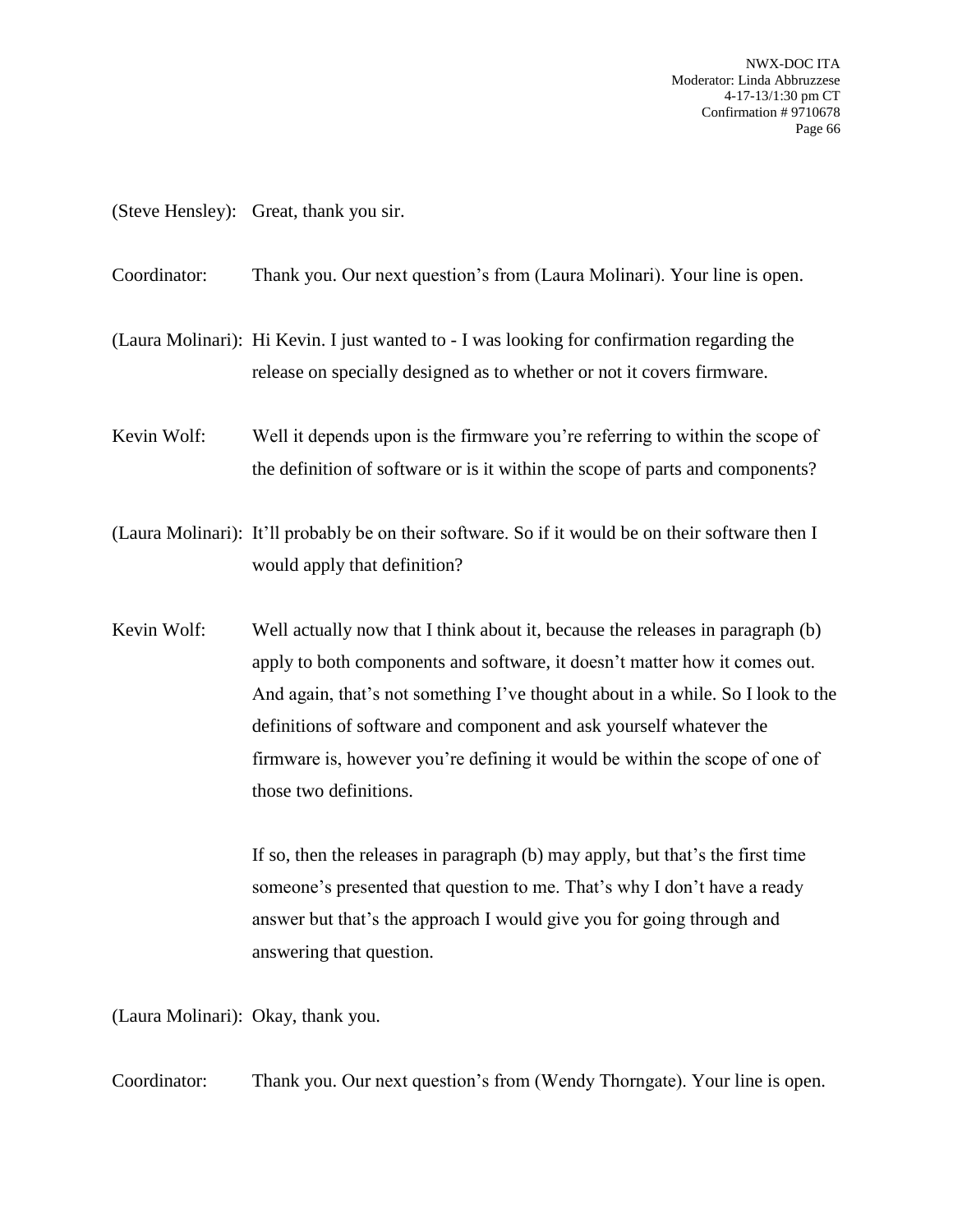(Wendy Thorngate): I have a follow-up question regarding the release under (b)(3) regarding the equivalent concept. Would the process of merely cutting something to shape such as a gasket be considered modification solely for fit?

Kevin Wolf: When you're modifying its form only for its fit. You're not changing any other characteristic about it. The only purpose of the change to the form is in order to allow it to fit differently, correct?

(Wendy Thorngate): Correct. Say it's got a certain - it's die cut to fit a certain shape on the aircraft, etc.

Kevin Wolf: Yes, so long as nothing else about it changes - performance capabilities the function or any other characteristic. Then, you know, based on what you provided, it may be equivalent.

> I want to emphasize with the note to (b)(3), this is all that's written. There is nothing else to it and it really is meant to be very limited as described here where a change in form - the modification is solely only for the fit purposes. So, you know, if there's particular doubt about that, you can ask. But we deliberately kept that to be a very short simple concept and not try to make it more complicated than necessary - not try to get into, you know, these complex, you know, function-based analyses which we rejected. It's just - it's narrow, you've made a change only and solely for fit purposes. Everything else is exactly the same.

> So anyway I just - I see here - I'm getting pinged that we're at the end of our time and our conference call is going to end. So I'll stop there and turn it over to my host. Thank you very much.

Linda Abbruzzese: Thank you very much.